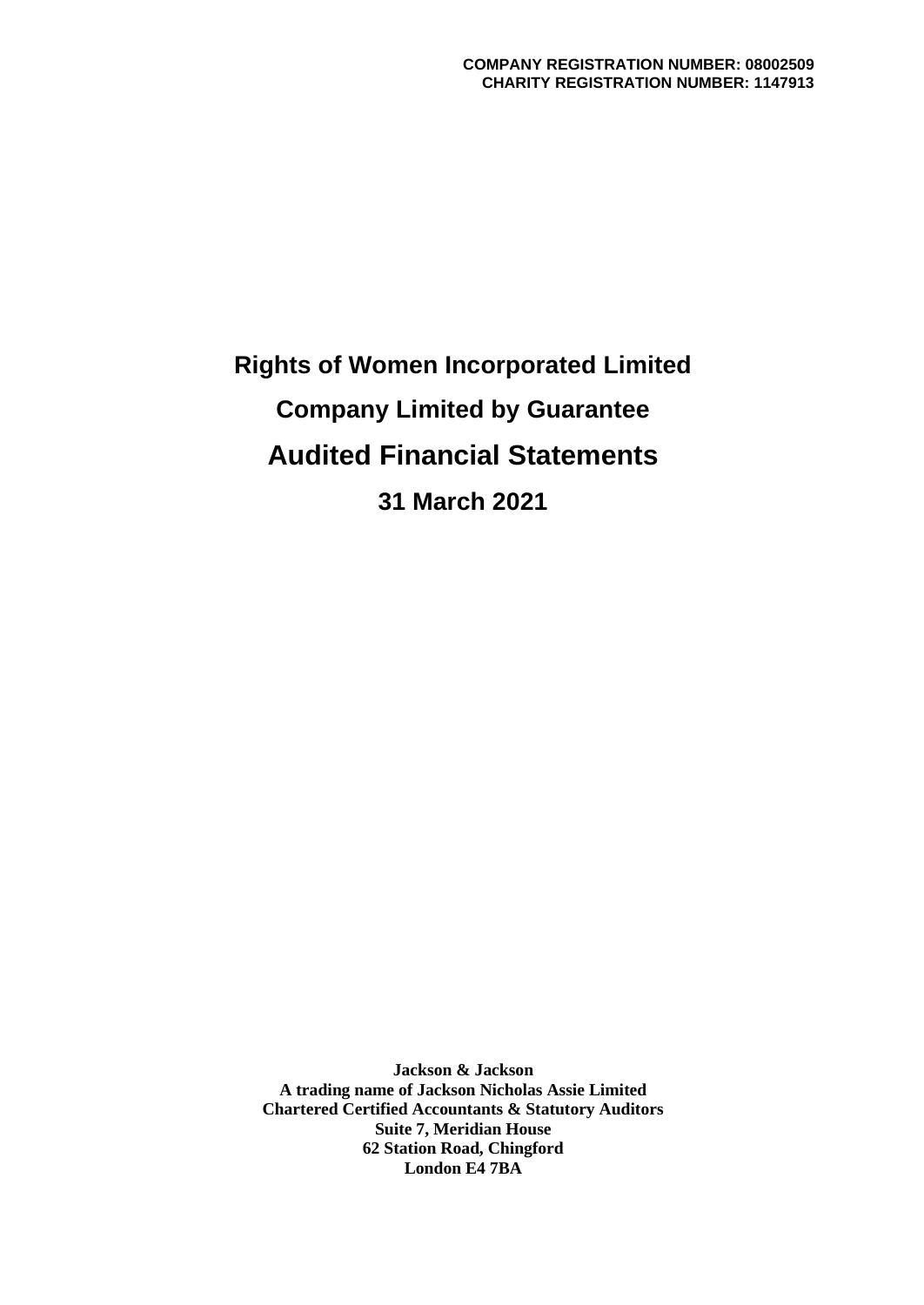# **Company Limited by Guarantee**

# **Financial Statements**

# **Year ended 31 March 2021**

|                                                                                 | Page |
|---------------------------------------------------------------------------------|------|
| Trustees' annual report (incorporating the director's report)                   | 1    |
| Independent auditor's report to the members                                     | 15   |
| Statement of financial activities (including income and<br>expenditure account) | 21   |
| Statement of financial position                                                 | 22   |
| Statement of cash flows                                                         | 23   |
| Notes to the financial statements                                               | 24   |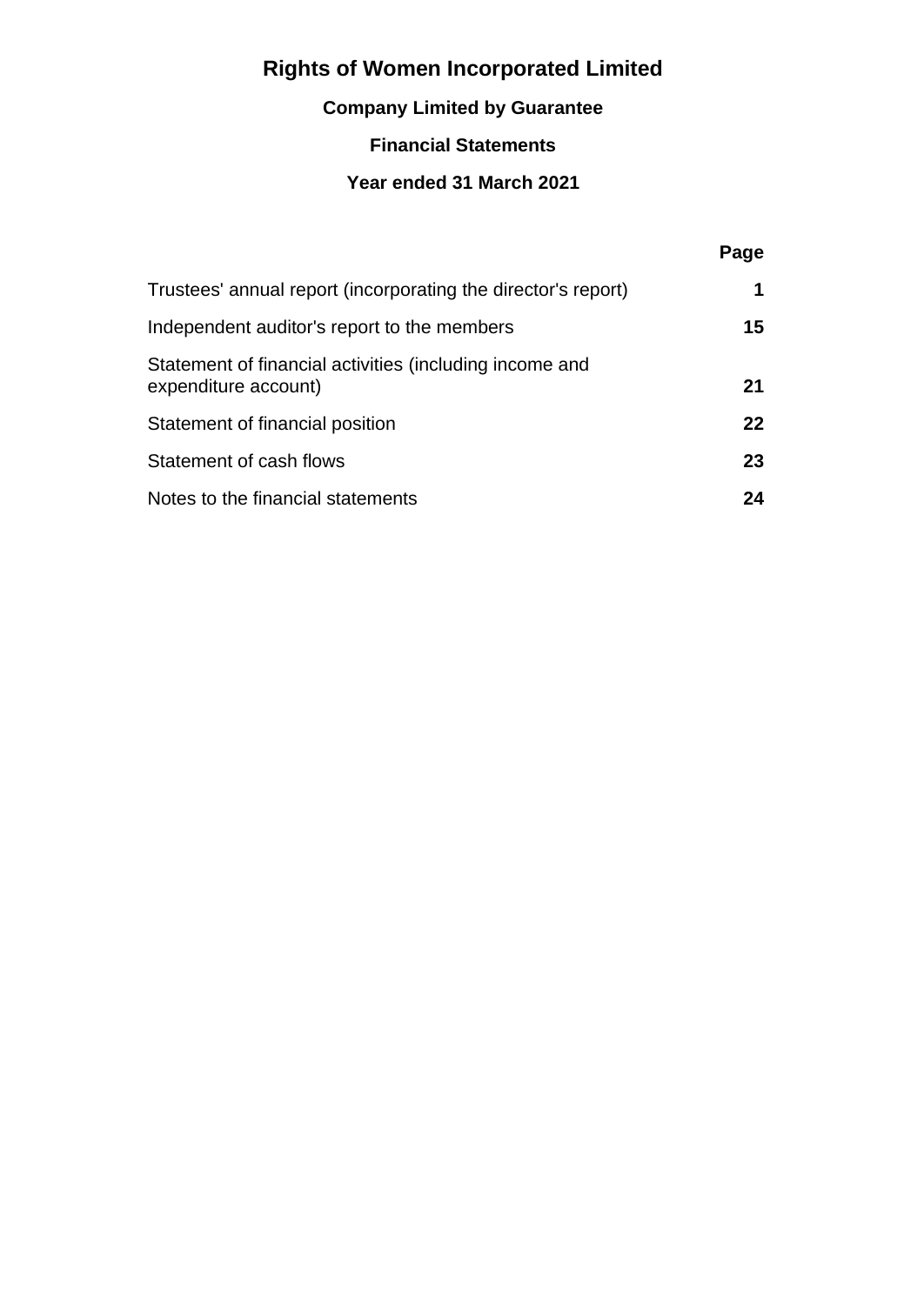# **Company Limited by Guarantee**

# **Trustees' Annual Report (Incorporating the Director's Report)**

# **Year ended 31 March 2021**

The trustees, who are also the directors for the purposes of company law, present their report and the financial statements of the charity for the year ended 31 March 2021.

### **Reference and administrative details**

| <b>Registered charity name</b>                   | Rights of Women Incorporated Limited                                                                                                                                                                                                                                                               |                                                                                                                                                                                                                                                                                                                                           |
|--------------------------------------------------|----------------------------------------------------------------------------------------------------------------------------------------------------------------------------------------------------------------------------------------------------------------------------------------------------|-------------------------------------------------------------------------------------------------------------------------------------------------------------------------------------------------------------------------------------------------------------------------------------------------------------------------------------------|
| <b>Charity registration number</b>               | 1147913                                                                                                                                                                                                                                                                                            |                                                                                                                                                                                                                                                                                                                                           |
| <b>Company registration number</b>               | 08002509                                                                                                                                                                                                                                                                                           |                                                                                                                                                                                                                                                                                                                                           |
| <b>Principal office and registered</b><br>office | 52-54 Featherstone Street<br>London<br>EC1Y 8RT                                                                                                                                                                                                                                                    |                                                                                                                                                                                                                                                                                                                                           |
| The trustees                                     |                                                                                                                                                                                                                                                                                                    |                                                                                                                                                                                                                                                                                                                                           |
|                                                  | Niamh Donnelly<br>Annie Hedge<br>Fiona Dwyer<br>Rebecca Jones<br>Patsy Wollaston<br>Annette Maria Ashley<br>Lis Howell<br>Mireille Hebing<br>Elisha Augustin<br>Phillippa Tuckman<br><b>Katherine Minett</b><br>Kristina Glenn<br>Victoria Amanfo<br>Kat Hacker<br>Olivia Dehnavi<br>Laura Bennett | (Retired 10 September 2020)<br>(Retired 15 September 2021)<br>(Retired 15 September 2021)<br>(Retired 10 December 2020)<br>(Retired 11 June 2020)<br>(Retired 15 September 2021)<br>(Retired 10 March 2021)<br>(Appointed 10 September 2020)<br>(Appointed 10 September 2020)<br>(Appointed 6 October 2021)<br>(Appointed 6 October 2021) |
|                                                  | Hannah Phillips<br>Aramide Ogunlana                                                                                                                                                                                                                                                                | (Appointed 6 October 2021)<br>(Appointed 9 February 2022)                                                                                                                                                                                                                                                                                 |
| <b>Director</b>                                  | Estelle Du Boulay                                                                                                                                                                                                                                                                                  |                                                                                                                                                                                                                                                                                                                                           |
| Auditor                                          | Jackson Nicholas Assie Limited<br>Chartered Certified Accountants & statutory auditor<br>Suite 7, Meridian House<br>62 Station Road<br>Chingford<br>London<br><b>E47BA</b>                                                                                                                         |                                                                                                                                                                                                                                                                                                                                           |
| Bankers                                          | Unity Trust Bank<br>Nine Brindleyplace<br>Birmingham<br><b>B1 2HB</b>                                                                                                                                                                                                                              |                                                                                                                                                                                                                                                                                                                                           |
|                                                  | Lloyds Bank<br>31/33 Holloway Road<br>London<br><b>N7 8JP</b>                                                                                                                                                                                                                                      |                                                                                                                                                                                                                                                                                                                                           |
|                                                  | <b>Triodos Bank</b><br><b>Brunel House</b><br>11 The Promenade<br>Clifton, Bristol                                                                                                                                                                                                                 |                                                                                                                                                                                                                                                                                                                                           |

*Jackson Nicholas Assie Limited Chartered Certified Accountants* - 1 -

BS8 3FA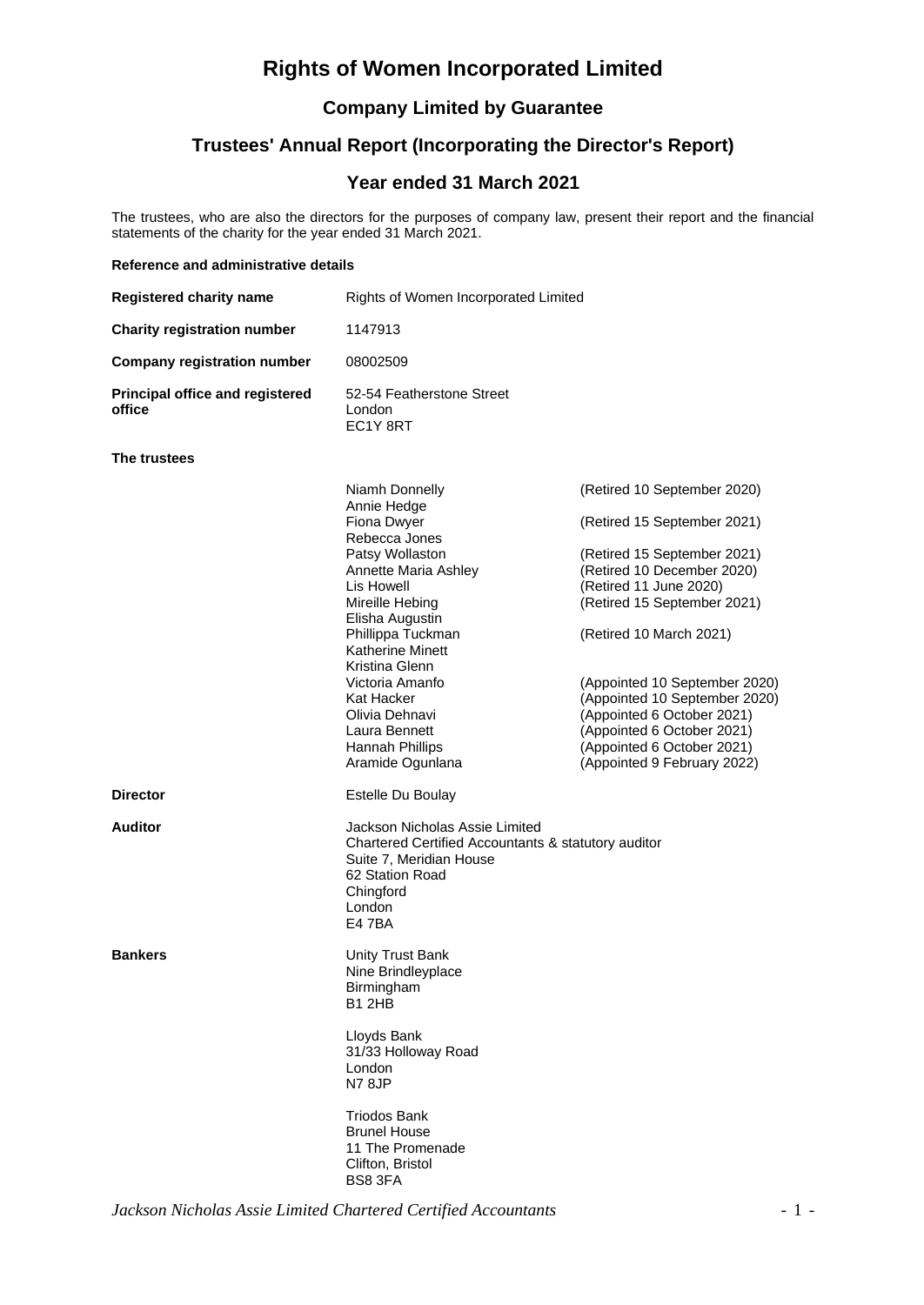# **Company Limited by Guarantee**

# **Trustees' Annual Report (Incorporating the Director's Report)** *(continued)*

## **Year ended 31 March 2021**

### **About Rights of Women**

Rights of Women [established 1975] is a women's legal rights organisation which specialises in supporting women who are experiencing – or at risk of experiencing – all forms of Violence Against Women and Girls (VAWG), including domestic abuse and sexual violence.

Our purpose is to increase women's understanding of their legal rights and improve their access to justice so that they can live free from abuse and oppression and can make informed choices about their safety. We increase their skills to overcome problems so they can navigate the law and legal processes with confidence.

Our core provision is free specialist confidential legal advice directly to women throughout England and Wales via telephone advice lines covering family, immigration and asylum, employment law (sexual harassment at work) and criminal law.

### **Structure, governance and management**

Rights of Women is a company limited by guarantee, Rights of Women Incorporated Limited (number 08002509) and a registered charity (number 1147913) with the Charity Commission.

The Board of Trustees met 4 times during the year. All meetings were carried out virtually using online software throughout the year due to the ongoing pandemic. The Chair continues a process of Board development for new and established Trustees.

The day-to-day management of the organisation continues to be delegated to the Director, Estelle du Boulay, who was assisted during this period in the delivery of the organisation's services by our Senior Legal Officers (SLOs) Olive Craig, Jasbindar Bhatoa, Hannah Couchman, Mandip Ghai, Nicole Masri and Deeba Syed.

The Board continues to employ an external financial consultant, Ken Hercules, to undertake the management accounting.

The Finance Subgroup was held virtually 4 times throughout the year, chaired by the Treasurer.

Our direct services for women continue to be supported by our team of 50 active volunteer women barristers and solicitors. The Board of Trustees would like to acknowledge the very significant commitment and energy of the Rights of Women staff team and volunteers in the delivery of our vital services for women.

Open recruitment for new trustees was held throughout the year in June 2020 leading to the recruitment of two new trustees. The process followed best practice in relation to recruitment as per RoW's recruitment policy. The Board reviewed and identified gaps in skills and representation on the Board prior to the recruitment and ensured these were addressed in the recruitment advertising. The roles were advertised widely in the public domain to ensure reach to a diversity of potential candidates and a full application pack with a description of board roles and responsibilities was included. The recruitment process required applicants to apply by way of an application form. Shortlisting and interviews were carried out by a panel of Board members who were nominated by the Board to carry this work out. After the recruitment process, the Board reviewed a summary of anonymised equality and diversity data provided by candidates to ensure organisational scrutiny and learning in relation Equality, Diversity and Inclusion principles and standards.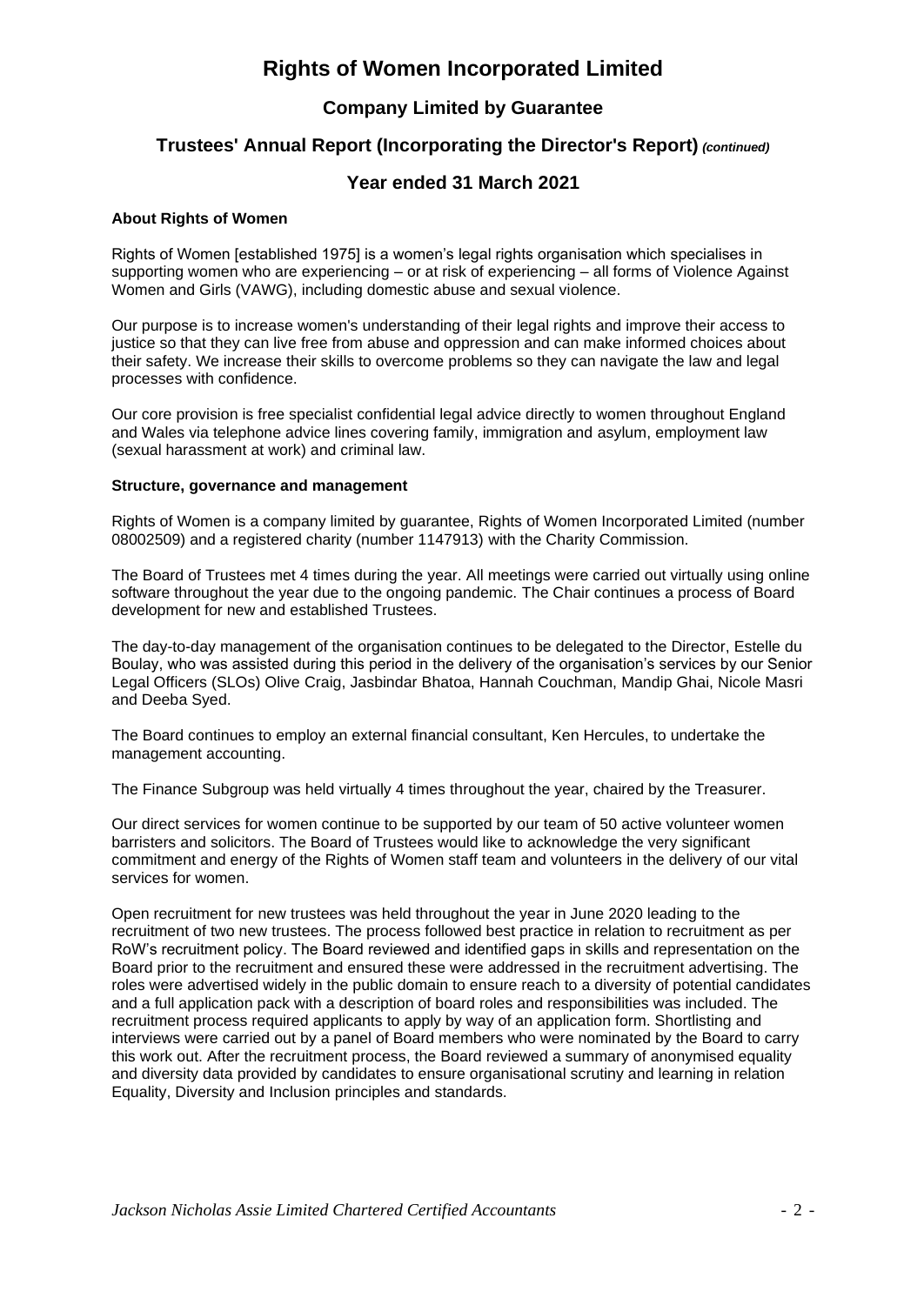# **Company Limited by Guarantee**

# **Trustees' Annual Report (Incorporating the Director's Report)** *(continued)*

## **Year ended 31 March 2021**

### **Risk Management**

The charity trustees have given consideration to the major risks to which the charity is exposed and satisfied themselves that systems or procedures are established in order to manage those risks. The charity has established and maintains a detailed risk register including, but not limited to: governance, operations, finances, compliance with law and the external financial and political climate. This is reviewed at every Board meeting by the trustees. In addition to this, the charity maintains and regularly reviews a wide range of organisational policies and procedures that address mitigating risk.

### **Objectives, Activities and Strategic Report**

The Memorandum and Articles of Association of Rights of Women state the objects of the organisation to be restricted to:-

- (a) the elimination of discrimination on the grounds of gender;
- (b) advancing the education of women and raising awareness of equality and diversity;
- (c) commissioning and conducting research on gender equality and diversity issues and publishing the results to the public;
- (d) cultivating a sentiment in favour of equality of women and diversity;
- (e) campaigning in relation to gender equality and diversity issues and in furtherance of the elimination of discrimination on the grounds of gender
- (f) conducting policy work in relation to gender equality and diversity issues

### **Vision and Mission**

In accordance with these objectives the agreed vision and mission for the organisation are as follows:-

### **Vision**

Equality, justice and safety in the law for all women

### **Mission**

Rights of Women advises, educates and empowers women by:-

- Providing women with free, confidential legal advice by specialist women solicitors and barristers
- Enabling women to understand and benefit from their legal rights through accessible and timely publications and training
- Campaigning to ensure that women's voices are heard and law and policy meets all women's needs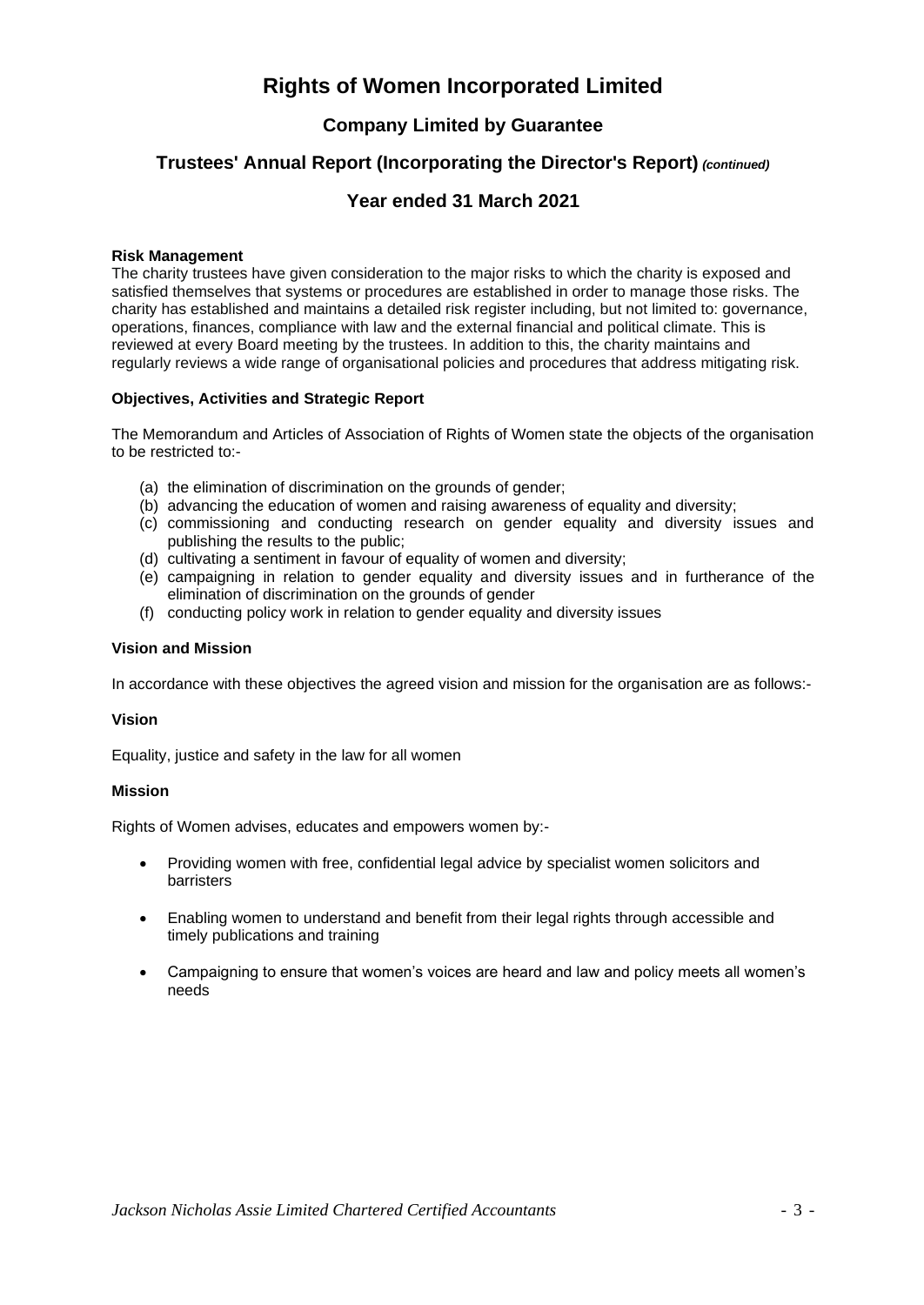# **Company Limited by Guarantee**

# **Trustees' Annual Report (Incorporating the Director's Report)** *(continued)*

# **Year ended 31 March 2021**

### **Strategic Plan Apr 2020 – March 2023**

Our strategic priorities and objectives are set out in our Strategic Plan 2020-23, summarised below:

Sustainability: RoW's unique and needed services are preserved in the women's legal advice landscape

- RoW has diversified funding which guarantees our sustainability
	- RoW has a high profile among targeted stakeholders:
		- o Grant funders
		- o Individual supporters
		- o Corporate supporters
- RoW has optimal volunteer and stakeholder engagement

Advice: RoW's legal advice services meet women's changing needs

- Women are empowered to make informed choices through the law
- Women have increased confidence to assert their rights and entitlements
- Women survivors voices are better amplified in ROW's work
- Increased number of women access advice from RoW
- Increased numbers of women have access to advice and representation
- Different ways of delivering advice are explored and developed e.g. casework, advocacy, face to face, digitally
- Our volunteer base is used to increase access to advice

Policy: Laws, legal procedures and legal systems are changed to benefit women

- Law and policy better reflect women's needs
- Improved knowledge and understanding of VAWG with the justice system
- RoW being strategic, consistent and clear in its messaging
- Opinion formers, law and policy makers seek out RoW and its evidence
- RoW is invited to all important decision-making meetings concerning women and the law (in the areas of VAWG and I&A); our advice is acted upon
- Use of strategic litigation to hold statutory bodies to account and change the law

A Board away day was held virtually on 24 April 2020 focusing on the current Covid-19 pandemic and the changed future that lies ahead for our women service users, the sectors we work in and our organisation.

On 23 October 2020 the Board of Trustees and staff team attended a virtual away day. The sessions for the day focused on relationship building, RoW's survivor panel (an experts by experience panel which is called Voices of Women), our increased work in relation to anti-racism and a session on communications.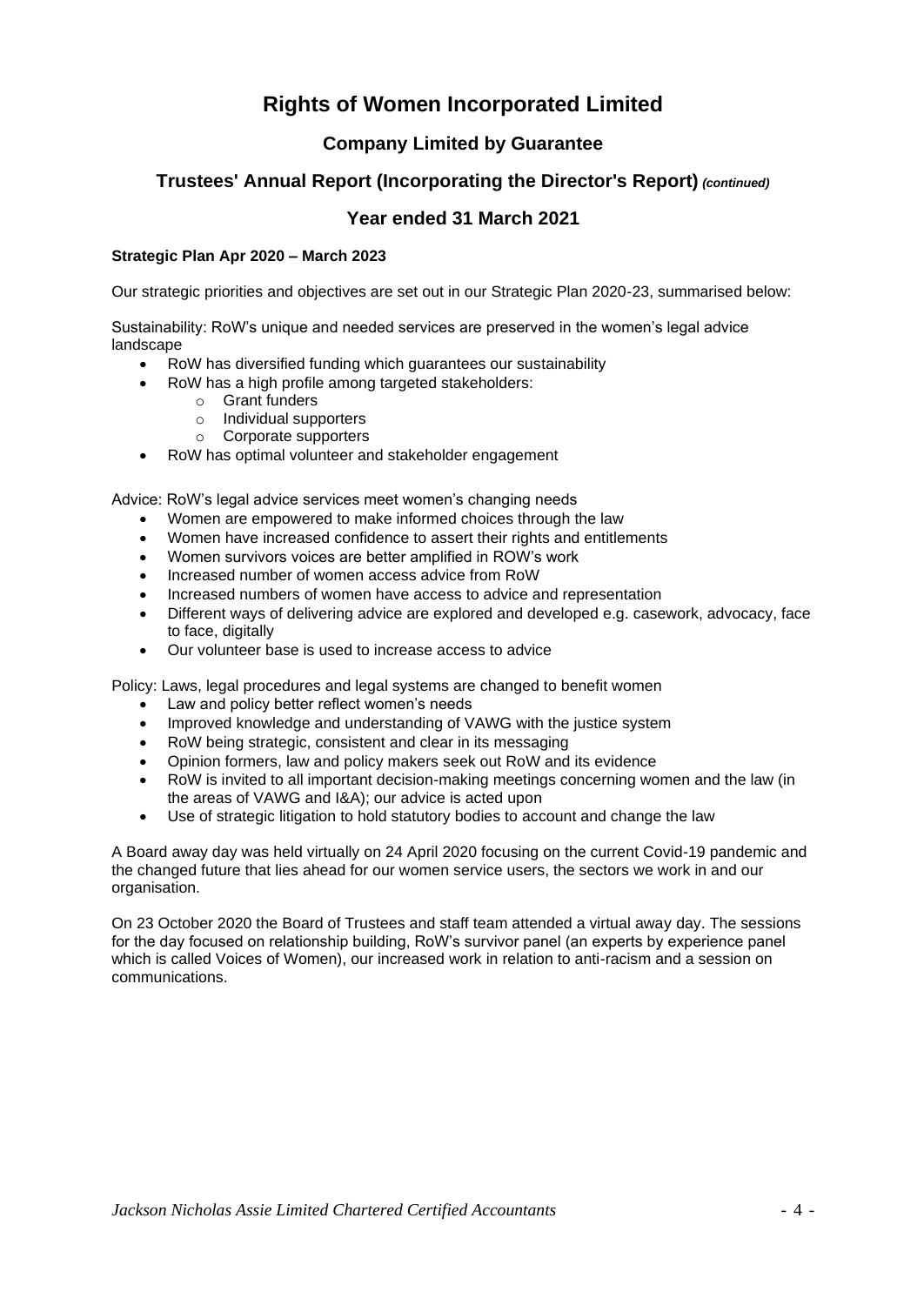# **Company Limited by Guarantee**

# **Trustees' Annual Report (Incorporating the Director's Report)** *(continued)*

# **Year ended 31 March 2021**

### **Theory of change**

The Board of Trustees has developed an organisational theory of change which underpins the priorities within the Strategic Plan 2020-23.

We have identified the following changes (outcomes) as priorities for our organisation to work towards:

- Law and policy better reflect women's needs relative to our Violence Against Women and Girls (VAWG) focus and legal specialisms
- We assist more women through expert legal advice
- Women who need our advice services know we exist
- Women (or their supporters) are able to access legal advice and support with the law through a range of channels or models
- The end of VAWG is brought nearer by ensuring that women know their legal rights before they experience VAWG
- Women have access to legal advice on a range of issues that affect them adversely and diminish their equality and safety
- Providers who are committed to justice and safety for women see the value and relevance of our work

We are operating in a very challenging political and financial environment for the issues we work on and these challenges have increased during the pandemic.

Since April 2013, with the introduction of the Legal Aid Sentencing and Punishment of Offenders Act 2012, there has been a complete transformation in the availability of legal advice and representation for women in the key areas of expertise of Rights of Women. This means that our current model of frontline service delivery is frequently overstretched in meeting women's legal advice and information needs, and this is exacerbated by very limited resources.

This current external economic and political landscape continues to have the following impact:-

- increased demand for our services as a source of free legal advice and information
- fewer sources of signposting to specialist legal advice and representation
- more women representing themselves in legal proceedings

Our frontline services remain a unique source of legal advice and information. Our policy and public affairs work retains its legitimacy from the experiences of those frontline services. Our service users' voices inform our campaigning and policy work.

Undertaking our unique combination of frontline services, second tier support and policy and public affairs work strengthens our response to the challenges of the current landscape.

Developing new and innovative ways of reaching women with our advice and information services is essential to securing women's access to justice in the absence of alternative sources of support. Building our relationships with key partners creates new opportunities to develop and extend the reach of our activities in this new landscape.

Collaborating with our sector and building new relationships with Government, Parliamentarians and policy makers will increase the effectiveness of our future influencing work and is vital to resisting a push back in women's equality in the law and to preserving the advances we have achieved to date.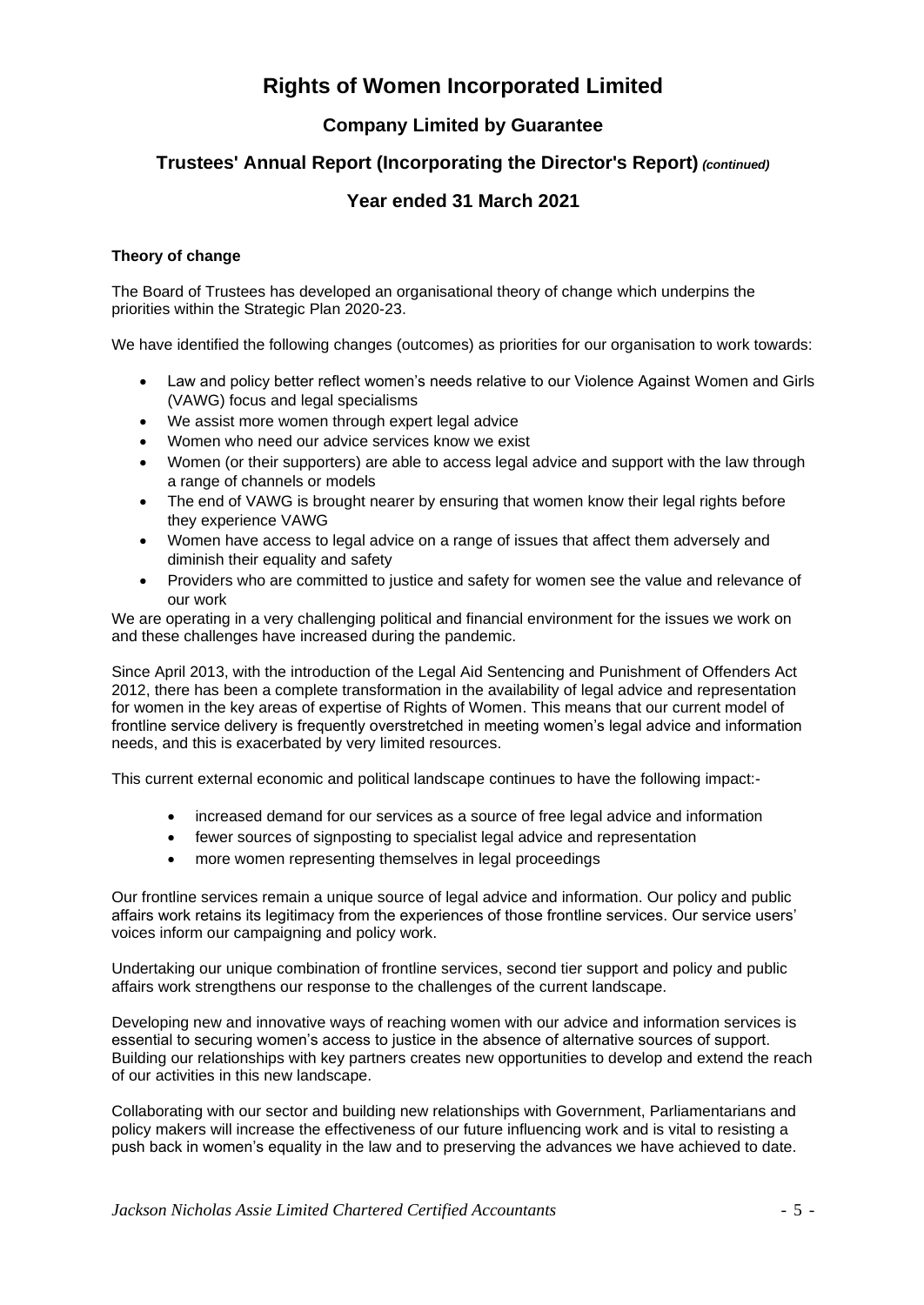# **Company Limited by Guarantee**

# **Trustees' Annual Report (Incorporating the Director's Report)** *(continued)*

# **Year ended 31 March 2021**

Building new audiences of supporters and activists through our social media activity and generating new campaigning capacity will also be vital in extending our reach and keeping our issues on the public and political agenda.

In these ways we will ensure that women have a more confident, informed and positive experience of the law and our justice systems and that they have a greater control over the legal problems they face with improved access to their remedies. We will also prevent the further erosion of women's ability to access the law and their legal remedies, ensuring that women are able to protect themselves from violence and secure more equal futures.

### **Public benefit**

We have referred to the advice contained in the Charity Commission's general guidance on public benefit when reviewing our aims and objectives and in planning our future activities.

Our Objects (set out above) are carried out for the public benefit as follows:-

- Our services are restricted for the benefit of women and are available to all women in England and Wales.
- Women experience many barriers to accessing the law and their legal rights. Existing or proposed new law and legal policy often discriminates against or disadvantages women as a whole or as members of a particular group. In our approach, we recognise the additional barriers posed by the intersection of gender-based abuse, racism, structural inequality and other forms of discrimination and oppression that impact on women's vulnerability, exclusion and marginalisation. For example, we recognise and seek to make a contribution through our work towards ending discrimination within the law towards Black and minoritised women; migrant women including refugees and asylum-seeking women; women with disabilities; women with low socio economic status and lesbian and bisexual women; trans women and women with no recourse to public funds.
- Through all our services and activities we aim to ensure that all women have equal access to the law, their legal rights and justice. In this way we aim to ensure that women enjoy a more equal role in society.
- Through our advice lines and publications women will benefit from increased knowledge and understanding and increased confidence in using the law enabling them to overcome the disadvantages they experience. In particular our services focus on supporting women affected by violence – recognised by the UN as one of the most significant discriminations faced by women.
- Through our training for professionals who support women we aim to increase awareness and understanding of the law as it relates to women, enabling these professionals to better support women and increase their understanding of women's legal justice and equality issues.
- Through our policy work we aim to ensure that the law and legal policy meets the needs of women and does not disadvantage them. We undertake research to demonstrate the impact of law and legal policy developments on women in order to raise awareness and lobby for changes which will ensure greater equality for women. Our research and policy documents are disseminated to local and national Government, policy makers, statutory and voluntary sector organisations. We regularly meet with law and policy makers to discuss the impact on women and campaign for developments which ensure greater equality for women.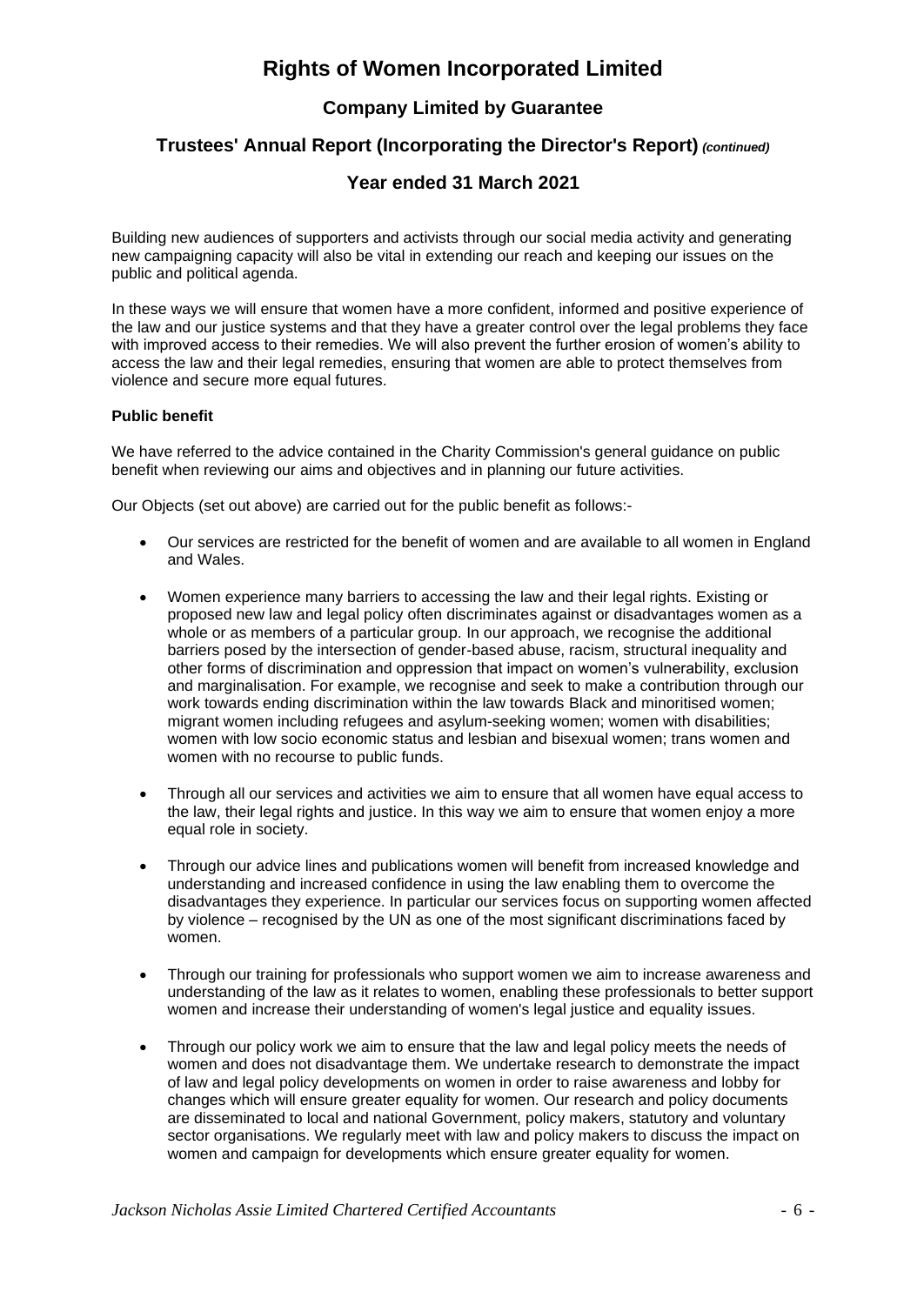# **Company Limited by Guarantee**

# **Trustees' Annual Report (Incorporating the Director's Report)** *(continued)*

## **Year ended 31 March 2021**

### **Achievements and performance**

### **Advice service**

We increased our free legal advice provision to women who are at risk of or experiencing Violence Against Women and Girls throughout the year.

In this period our telephone legal advice services have supported a total of 3107 women with advice and information on their legal rights.

Our family and criminal law advice lines provided 2080 women with advice on family law issues including relationship breakdown, finance and children issues and/or with advice and support on the criminal justice process arising from domestic and/or sexual violence.

Our immigration and asylum law lines including our new EU Settlement Scheme advice line provided advice and support to 702 individual women and professionals supporting women with an insecure immigration status.

Our new Sexual Harassment in the Workplace (Employment Law) advice service provided advice and support to 325 women.

During this period our telephone advice services have been supported by 43 volunteer women solicitors and barristers. We would like to thank all our volunteers sincerely for the time and commitment they have given over the past year to helping women through the law.

### **Training and Events**

In total this year we have delivered training and events to over 600 professionals throughout England and Wales.

### *Training delivered under the Ascent project*

As part of the Ascent project (funded by London Councils) we delivered specialist legal training to 267 professionals working with women throughout London. All trainings were held online due to the COVID-19 pandemic.

The main training course we offered under the Ascent project was 'Child contact arrangements and domestic abuse' as this became a key issue affecting women survivors during the pandemic. The course was aimed at professionals who are supporting survivors of domestic abuse to provide an overview of the Family Court's approach to child arrangements order applications when there has been domestic abuse between the parents. It covered

- An overview of the court process when applications for child arrangements orders are made
- Tools to support women raising domestic abuse in the Family Court.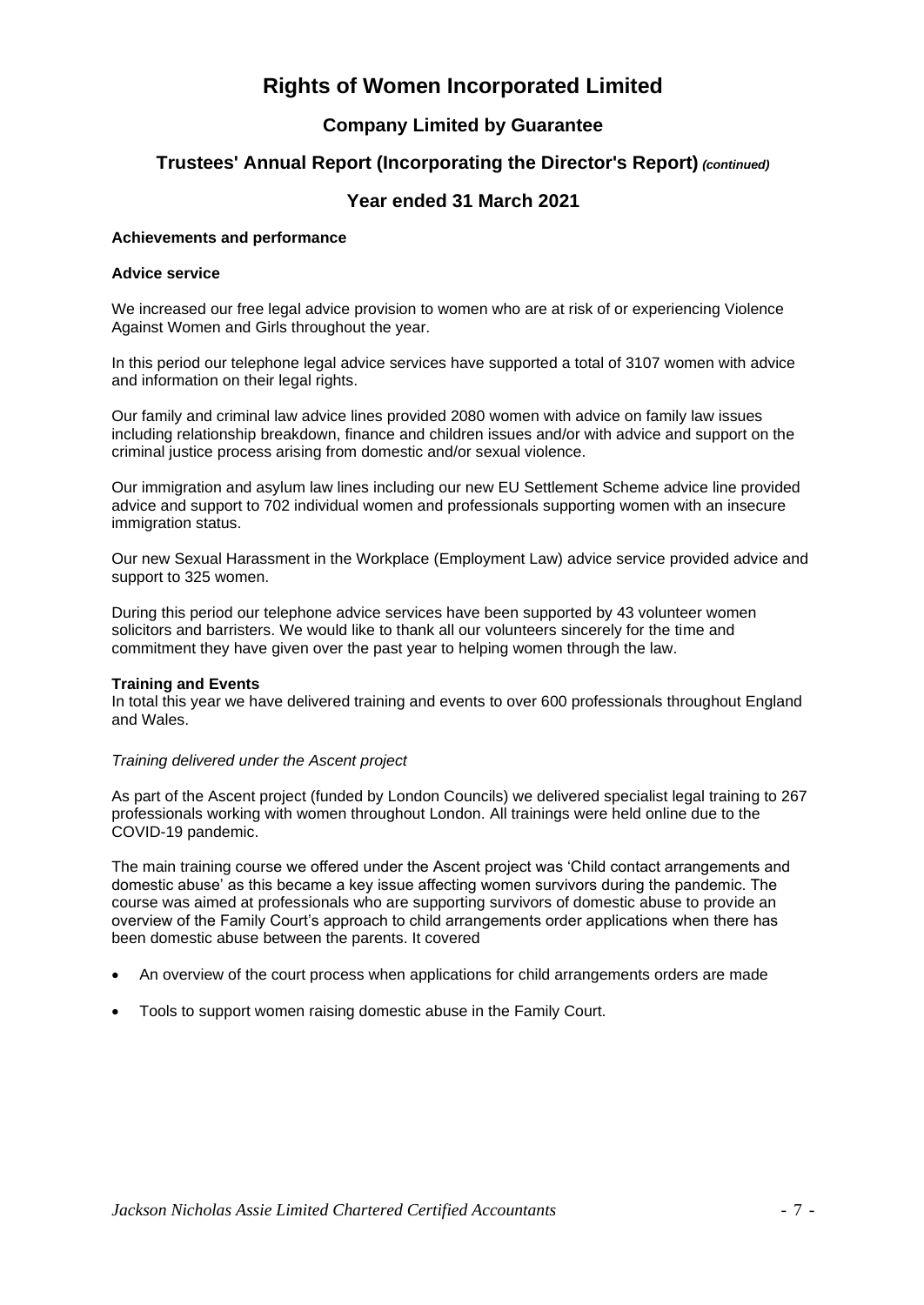# **Company Limited by Guarantee**

# **Trustees' Annual Report (Incorporating the Director's Report)** *(continued)*

# **Year ended 31 March 2021**

Other training courses we provided under this project included an Introduction to the Equality Act 2010.

### *EU Settlement Scheme training*

We trained 266 non-legal professionals working in England & Wales on violence against women and girls (VAWG) issues from the community, voluntary and statutory sectors. Our training provided participants with knowledge to support EU citizens and their family members who are victims of gender-based abuse to secure the immigration status they need to continue living in the UK.

### *In-house training*

We delivered bespoke family law training sessions in-house to a number of organisations including Solace Women's Aid, Sign Health, Her Centre and Axis Counselling. We delivered immigration and asylum law training to organisations including Lambeth Council, Refugee Action and Changing Pathways. We provided criminal law training in relation to sexual violence to Red Cross.

### **Publications**

In 2020-21 a total of 908,352 family and criminal law guides, handbooks, reports, briefings, consultation responses and publications were downloaded from our website.

### **Policy and campaigning**

### *Access to Legal Aid*

Our focus throughout the year was barriers women survivors face accessing legal aid, which include the restrictiveness of the means test to qualify for legal aid. The means test element often assesses women as being ineligible for legal aid because it deems that they have access to capital via their homes (often jointly owned with an abuser, which in reality they cannot access). This leaves them in the impossible position of being unable to pay for legal representation and having to represent themselves in court against an abuser or face selling their homes to pay legal fees.

Despite the pressure our services were put under as a result of Covid-19, we continued to invest in legal aid policy work because the means assessment is such a pressing issue for the survivors we support. After pressure, the Ministry of Justice committed to reviewing the means test in 2019, and we took part in the review. They had been due to publish the outcome of that review and consult on proposed amendments to the means test in the summer 2020 but this has been delayed due to Covid-19.

Throughout the year we worked with other stakeholders in the legal and social justice fields to support and develop strategic litigation to challenge decisions and shine a light on the harshness of the means test. This resulted in a successful strategic litigation outcome in November 2020 that has had a significant impact on women who have capital trapped in properties and are therefore unable to access it to pay legal fees. This is an important step forward and has benefited a large number of women survivors we speak to.

We were also part of a collective of organisations pressing the Government to make amendments to the rules enabling a fairer approach to the way mortgages are considered as part of the means assessment. This resulted in the Government laying a statutory instrument before Parliament in December 2020 that came into effect in January 2021.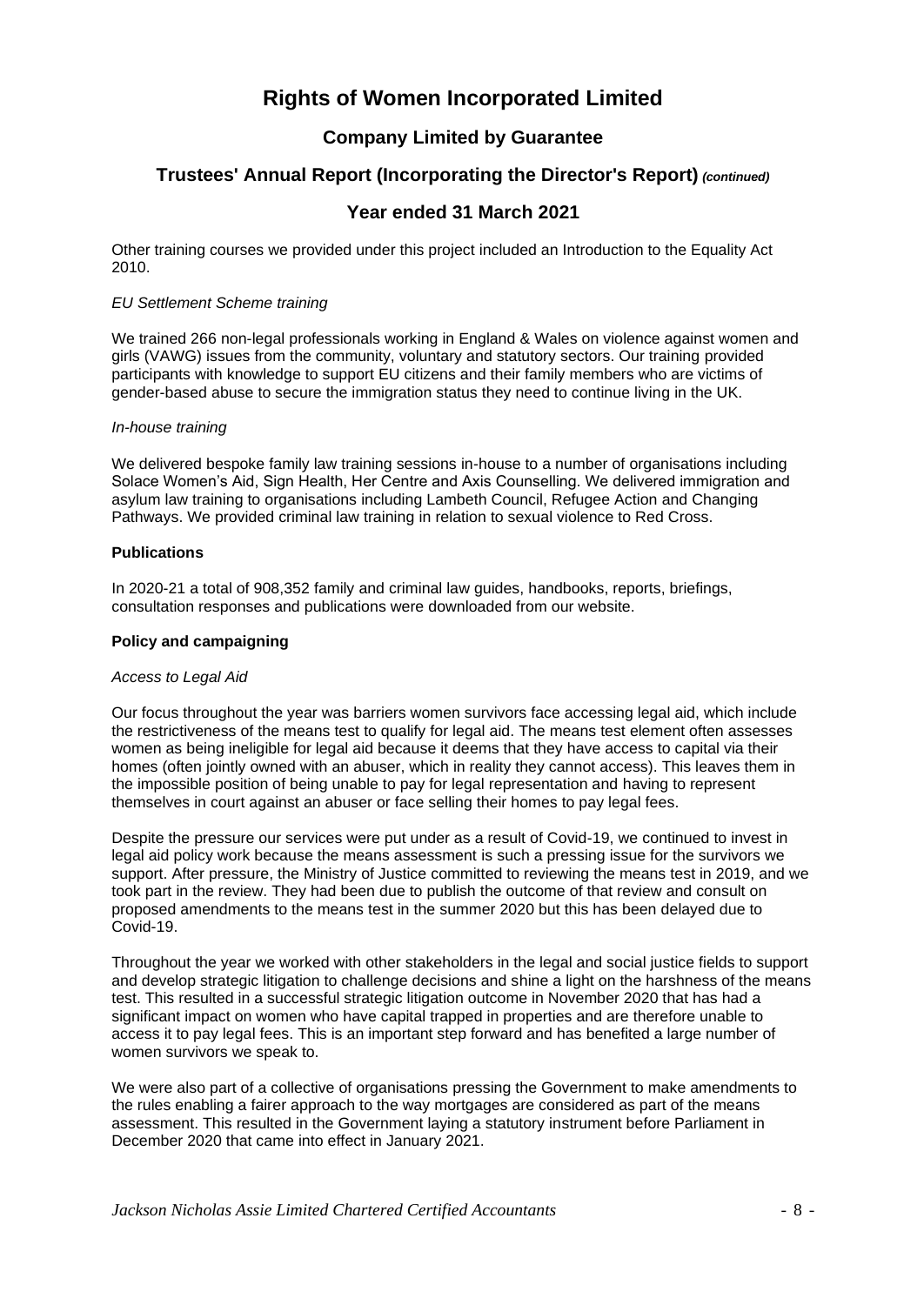# **Company Limited by Guarantee**

# **Trustees' Annual Report (Incorporating the Director's Report)** *(continued)*

## **Year ended 31 March 2021**

### *Domestic Abuse Bill*

We continued working in partnership with others across our sector to contribute to shaping the proposed Domestic Abuse Bill. Our focus was the need to ensure greater protections for migrant women, the proposed new domestic abuse protection orders regime and safety in the family courts.

We provided feedback on the Domestic Abuse Bill Statutory Guidance through thematic meetings and communications alongside others in the women's VAWG sector.

### *Divorce Reform*

We have continued our long term policy work on divorce reform to remove the requirement to place fault and blame on a party to a marriage when applying for divorce and simplify the procedure. During the year, the Family Justice Council drafted the procedural rules that will enable the implementation of the anticipated 'Divorce, Dissolution and Separation Act' and we provided comment on the draft.

### *Family Court Reform*

Our policy priorities in this area are detailed and include the treatment of survivors and children by the family courts during child arrangements cases.

Important work on the family court's approach to domestic abuse in child contact cases has been going on since the publication of the report, 'Assessing Risk of Harm to Children and Parents in Private Law Children Cases'. This report, also known as the Harm Report, was published by the Ministry of Justice in June 2020. It provided important recognition of the many problems victims face in the family court and the Government has committed to various reforms as a result.

The main focus of the work we were involved in is the design of a new model of family justice that the Government has committed to piloting. We were part of the advisory group working with the Ministry of Justice to design the pilot, pressing for a family justice model that takes a 'problem-solving' approach.

### *Coordination of response on Review of the Presumption of Parental Involvement*

A further recommendation from the Harm Report referenced above was a review of the presumption of parental involvement. The Government adopted this recommendation but then established an advisory group with no cross-over representation from the Harm Report panel that prepared the report or representation from victim/survivor groups or domestic abuse support services. We co-ordinated the sector's response to the establishment of this group and were successful in pressurising the Government to add a number of members to the panel to ensure there was some cross-over with the panel that prepared the report and also designed a system of ensuring that the voices of survivors who experience multiple disadvantage are included.

### *Intervention into Court of Appeal case on child contact in domestic abuse cases*

We worked with other stakeholders throughout the year to identify and pursue strategic litigation to challenge the family court's attitude to domestic abuse and sexual violence in child contact cases.

Four appeal cases were identified and the Court of Appeal agreed to join the cases to be heard together. They were all appeals by mothers in child contact cases raising issues about how the court had responded to domestic abuse in the case. Rights of Women was given permission to intervene in December 2020 and the hearings took place in January 2021.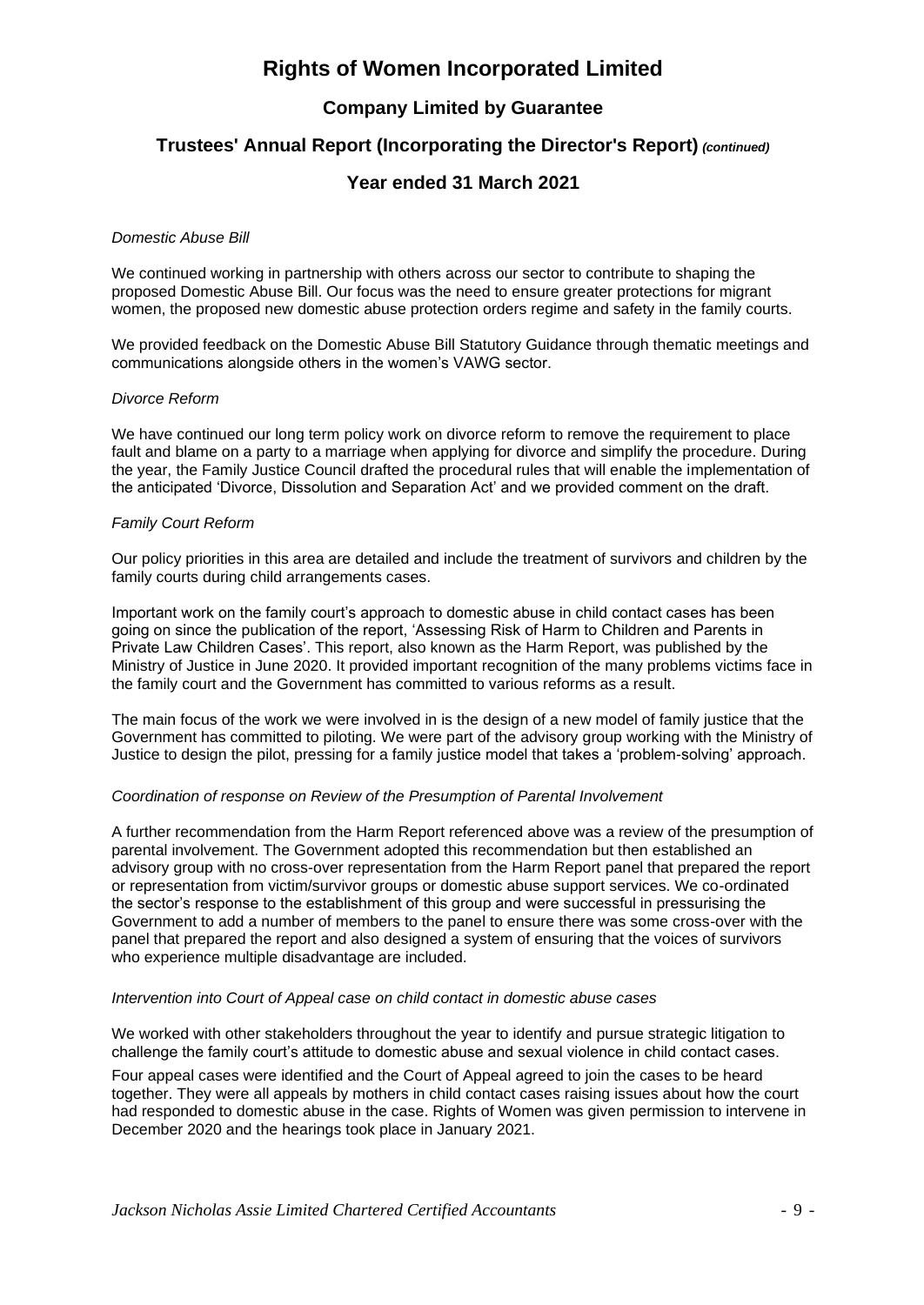# **Company Limited by Guarantee**

# **Trustees' Annual Report (Incorporating the Director's Report)** *(continued)*

# **Year ended 31 March 2021**

From November 2020 onwards we coordinated an intervention into the case involving a group of leading women's rights organisations (Women's Aid, Welsh Women's Aid and Rape Crisis England and Wales). We raised the ways in which the family court is failing to protect survivors of domestic abuse and their children due to outdated views of male violence against women, particularly where rape is concerned.

The Court of Appeal judgment was handed down on  $30<sup>th</sup>$  January 2021 and has given guidance that old fashioned views about domestic abuse are no longer acceptable in the family court. The judgment is clear that coercive control is harmful to children and the family court must consider whether it has occurred in a relationship and that judgments that fail expressly to consider the relevance of coercive control may be appealable.

However, the Court of Appeal failed to use the opportunity given to address the deeply entrenched pro-contact culture identified in the Harm Report and send a clear message that culture change is necessary to protect women and children from the cycle of abuse that can have life-long and sometimes deadly consequences. The Court also failed to grapple with the procedural flaws in the way survivors of sexual violence are treated in the family court stating this was "beyond the scope of this judgment". This response leaves survivors of rape and other forms of sexual violence to continue to face the same sexist attitudes that have been in place for decades. Work is ongoing on a number of issues flowing from the judgment including judicial training, reform of the issues that were identified by the Court as causing problems and possible next steps.

### *Work on parental alienation*

We worked with others to challenge the inclusion of parental alienation within the Domestic Abuse Bill, including contributing to briefing papers for peers about the dangers posed by amendments to the Domestic Abuse Bill. We also conducted scoping and development work to support future work on this issue.

### *Police, Crime, Sentencing and Courts Bill*

The Police, Crime, Sentencing and Courts Bill was introduced into Parliament and had its second reading in May 2020. We maintained a critical stance on this Bill including its reliance on problematic criminal justice measures and institutions and potential disproportionate and discriminatory impacts on Black and minoritised communities.

### *EU Settlement Scheme*

We have raised concerns and made recommendations for improvement to the Home Office about the EU Settlement Scheme (EUSS) in respect of women made vulnerable through violence and abuse. The Home Office accepted one of our priority policy demands to amend the law to include unmarried partners into Domestic Violence protection under the EUSS in August 2019; this was enacted in May 2020. The change related to domestic violence protection which was previously limited to former spouses where their marriage ended by divorce but now any family member within the scope of the EUSS (a spouse, unmarried partner, child, dependent parent or dependent relative) whose family relationship with an EU citizen has broken down permanently as a result of domestic violence will have a continued right of residence and be able to rely on this and their own residence in the UK to apply for status under the EUSS.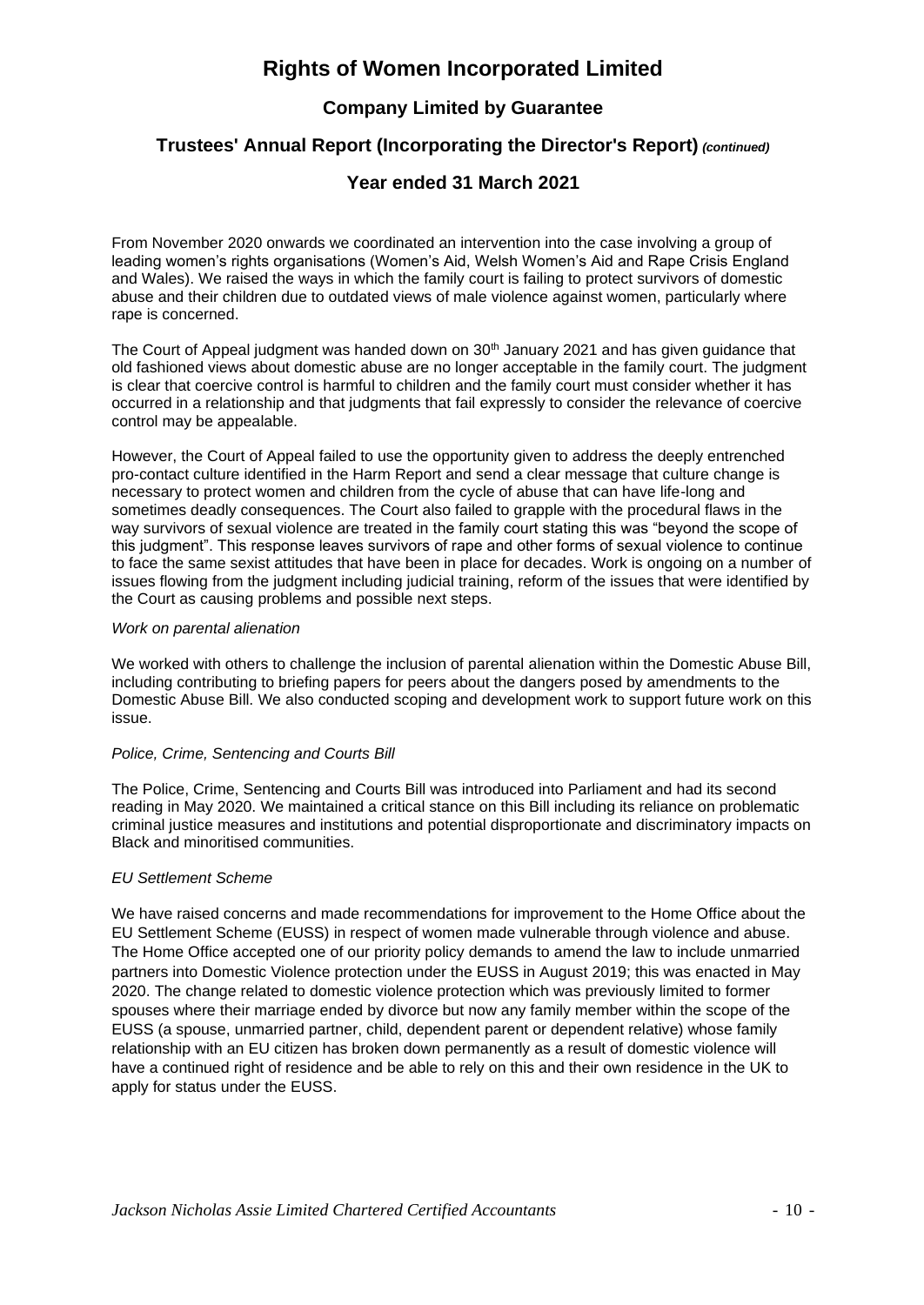# **Company Limited by Guarantee**

# **Trustees' Annual Report (Incorporating the Director's Report)** *(continued)*

# **Year ended 31 March 2021**

### *Sexual Harassment in the Workplace*

We have developed policy priorities in this area which include legislating for a new mandatory duty on employers to prevent sexual harassment in the workplace; restricting the use of Non-Disclosure Agreements by employers in sexual harassment and discrimination cases; extending the three-month time limit on bringing a claim to an Employment Tribunal to at least one year to afford women adequate time to come forward. We submitted evidence and recommendations to a Government Equalities Office consultation on current sexual harassment legislation in October 2019, however the Government did not publish a response during the year 2020-21.

We approached and had dialogue with a number of Professional Regulators throughout the year about their work to address cultures of harassment and bullying in their sectors and what women survivors can expect from their oversight processes.

### *Other policy work*

In other areas of our policy work we have continued to focus on addressing the gaps in law and policy relating to women affected by violence. We sit on a range of key groups including the EU Commission Network, Home Office EUSS Safeguarding User Group, Home Office Vulnerability Advisory Group (Future Immigration Scheme).

We continue to raise awareness of our work via social media and our website.

### **Partnerships and other achievements**

### *New Voices of Women panel*

We are committed to ensuring our work is driven by women with lived experience of the issues we work on. We have worked with women survivors on many projects previously but were able to consolidate this within our organisational structure in the summer of 2020, by establishing an experts-by-experience panel who have named themselves the RoW Voices of Women Panel.

The panel work closely with us to help guide RoW's work and, ultimately, ensure more women can access the equality, justice and safety they deserve.

By Autumn 2020, we had established a panel of 20 women from across England and Wales, with a range of backgrounds, ages and experience.

In our commitment to a best practice approach, we established a number of mechanisms to create a safe space for the panel members to engage in, including explaining in advance the nature of the work we want to involve them in and appointing one central staff member as their main point of contact. In addition, we offer the panel the option to participate in group therapeutic support with an external counsellor after each session. The counsellor specialises in providing support to women who have experienced abuse and trauma.

Engagement and interest from the panel has been high so far. Panel members told us that being able to share their experiences to improve the lives of other women has had a positive impact on their own wellbeing and journey to recovery. When asked the reason why they joined the panel, one said "*Domestic abuse changed the entire course of my life. I am aware of the hard work of past victim-survivors which has paved the way for the current movement in both attitudes and law. The voices of women panel is a positive way for me to channel my experiences into a project which contributes towards safety for women and girls.*"

We see RoW's Voices of Women Panel as being part of the organisation's future and will continue to work with it on many more projects.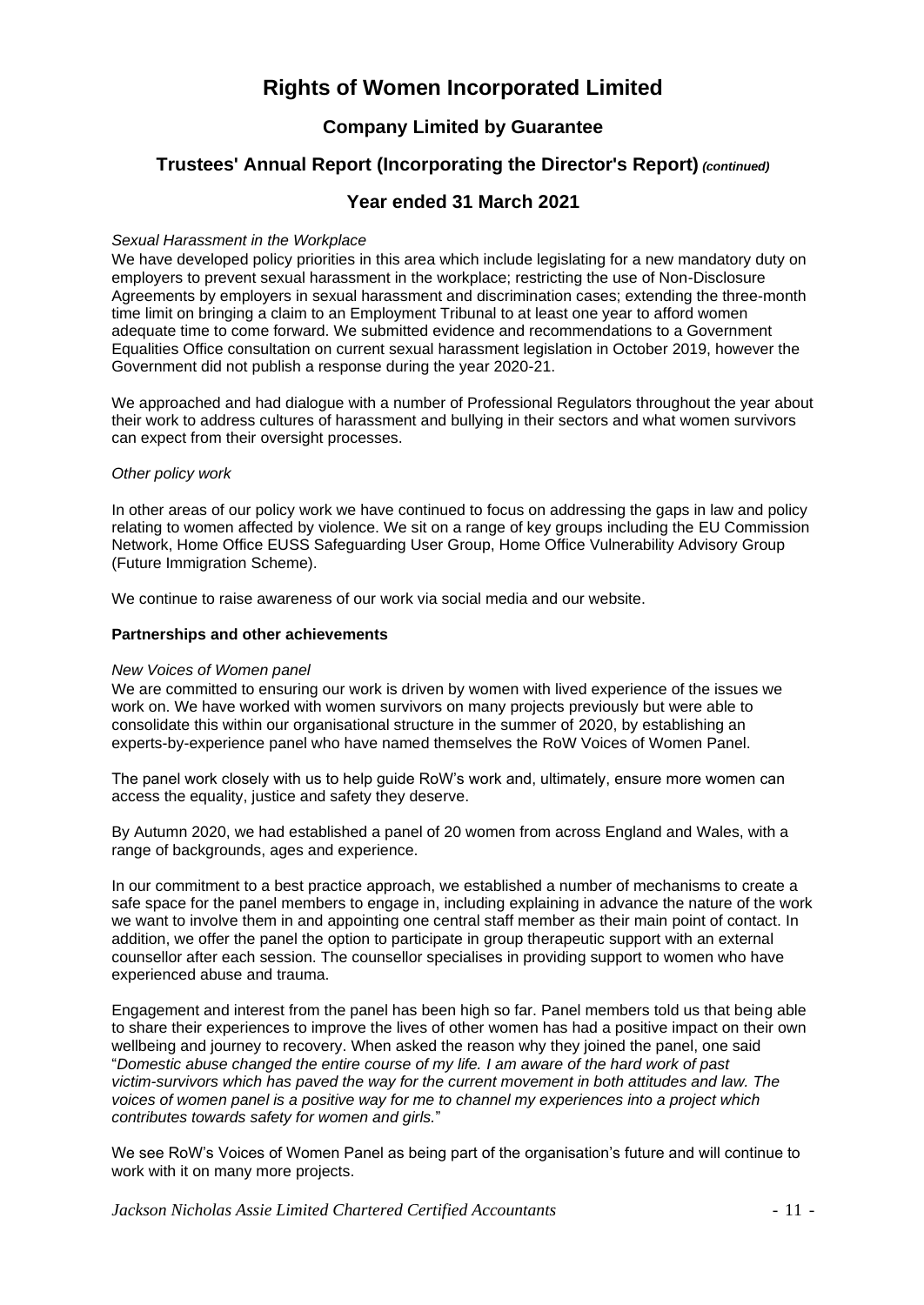# **Company Limited by Guarantee**

# **Trustees' Annual Report (Incorporating the Director's Report)** *(continued)*

## **Year ended 31 March 2021**

Additionally, we held a session focused on the work of this panel at our annual Staff and Board Away Day, held online during October 2020. This was to ensure the panel's work is fully embedded and understood within the whole organisation and its decision-making structures to empower the panel to drive our work.

### *Increased anti-racism work*

In our approach to tackling Violence Against Women and Girls (VAWG), we recognise the additional barriers posed by the intersection of gender-based abuse, racism, structural inequality and other forms of discrimination and oppression that impact on women's vulnerability, exclusion and marginalisation.

We also fully recognise the importance of amplifying and supporting specialist 'by and for' Black and minoritised women's organisations in this work and supporting their leadership. We are an anti-racist, white-led organisation and recognise that our working practice must strengthen and be accountable to specialist 'by and for' Black and minoritised women's organisations. Our approach to working together accountably includes but is not limited to:

- recognising the value of specialist 'by and for' Black and minoritised women's work in ways which are visible;
- strengthening their leadership and autonomy in all spaces we operate in;
- sharing resources and recognising the relationship to privilege we have;
- communicating meaningfully at the early stages of the development of any proposed new partnership work with specialist 'by and for' Black and minoritised women's organisations;
- paying others for their specialist expertise and educating ourselves on issues;
- challenging structural inequalities in partnerships.

In 2020 we conducted organisational meetings on anti-racism and an anonymous survey which have helped establish a set of priorities to improve our practice as a white-led organisation, accessibility to our services and our approach to diversity. Our organisation is committed to continual improvement in relation to Equality, Diversity and Inclusion (EDI) practices and during 2020 established an EDI panel internally.

Our Director is a member of the VAWG sector's Anti-Racism Working Group, established in July 2020, which has produced a Call for Action and Anti-Racism Charter. Our organisation has committed to implement the Charter.

### *Sexual Harassment at Work Advice Service*

We continued to provide legal advice provision to cover employment law for the second year running with the support of the ROSA Justice and Equality Fund and Time's Up UK. The advice service continued successfully despite the pandemic impacting on the retention of volunteers in this area. During the year we also benefitted from an additional ROSA grant to fund our first Communications Officer to assist us to use the evidence base from our advice work to influence the public narrative and policy makers. Additionally, we were grateful to the support from an Expert Advisory Panel of lawyers and experts to support the project which now has 9 members and meets regularly.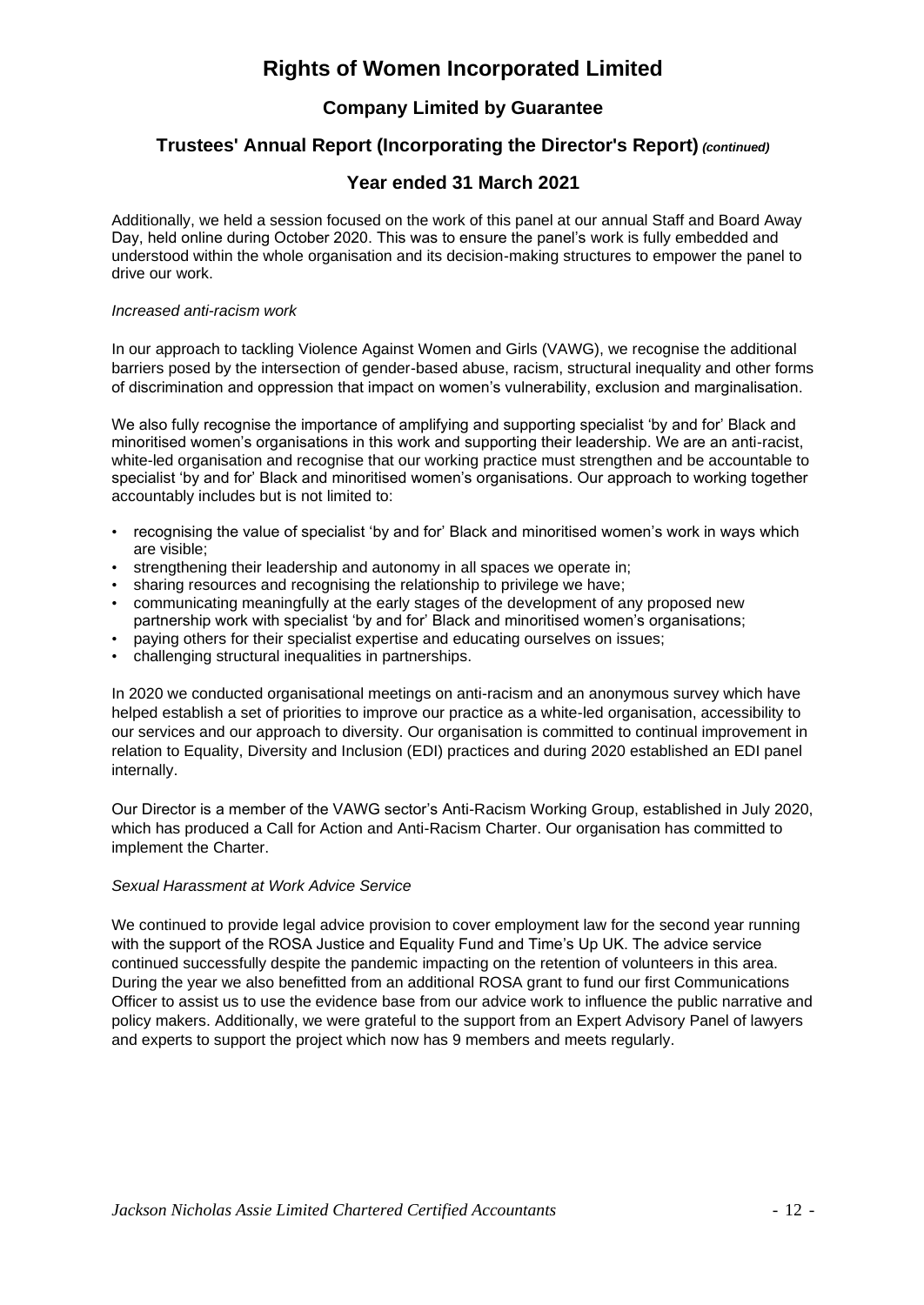# **Company Limited by Guarantee**

# **Trustees' Annual Report (Incorporating the Director's Report)** *(continued)*

# **Year ended 31 March 2021**

### *FLOWS (Finding Legal Options for Women Survivors)*

Since April 2018 we have worked in partnership with the RCJ Advice on the FLOWS project. This project is focused primarily on supporting the professionals that in turn support women survivors with family law matters. This project has a focus on using technology and using digital solutions. We host an online forum for professionals providing peer-to-peer support on family law and criminal law issues. By the end of year the forum had 945 registered members who are mainly frontline domestic abuse service professionals and family law practitioners. RCJ advice provided CourtNav, an online application that can assist women to complete and submit applications for Non-Molestation Orders and Occupation Orders and then be referred to a network of domestic abuse accredited legal aid solicitors and additionally an advice line.

### **Financial review**

In this period Rights of Women has had two major sources of income:-

**Grants and donations** from a broad range of sources including major grant givers such as Trust for London, Henry Smith Charity, the Rosa Justice and Equality Fund, Esmee Fairbairn Foundation and Tudor Trust. Our FLOWS partnership with RCJ Advice has been funded by the Ministry of Justice. As part of the London Violence against Women and Girls Consortium we have received funding for the Ascent project from London Councils, MOPAC and the Ministry of Justice. Our work on the EU Settlement Scheme has been funded by the Home Office and CAB. We also receive donations and smaller grants from partners such as Garden Court Chambers. We also received funding to help support our continuation during the pandemic from the Treebeard Trust and the Paul Hamlyn Foundation.

**Income generating activities** included training courses.

### **Reserves**

The Board has designated £178,970 (2020: £178,970) funds to meet contractual obligations in respect of staffing and administrative costs and is committed to ensuring that the level of reserves held represents at least 6 months running costs.

The total funds held by the charity at the end of the reporting report was £581,913 (2020: £394,976) of which £344,673 (2020: £207,664) relate to restricted funds The unrestricted reserves held at the end of the reporting period was £237,240. RoW has a Reserves Policy to maintain sufficient level of reserves to enable normal operating activities to continue over a period of up to 6 months should a shortfall in income occur and to take account of potential risks and contingencies that may arise from time to time.

Excluded from the Reserves Policy is income associated with: • Donor / Grant Restricted Funds (Earmarked Income)

Therefore, in order to demonstrate transparency, accountability and sound financial management the ROW Reserves Policy clearly justifies the amount of reserves kept back each year.

In order to make a judgment on the amount of reserves the Trustees have considered the risks in respect of expenditure, unrestricted income and where appropriate restricted income. Also taken into consideration are any external identified potential major risks to income and expenditure.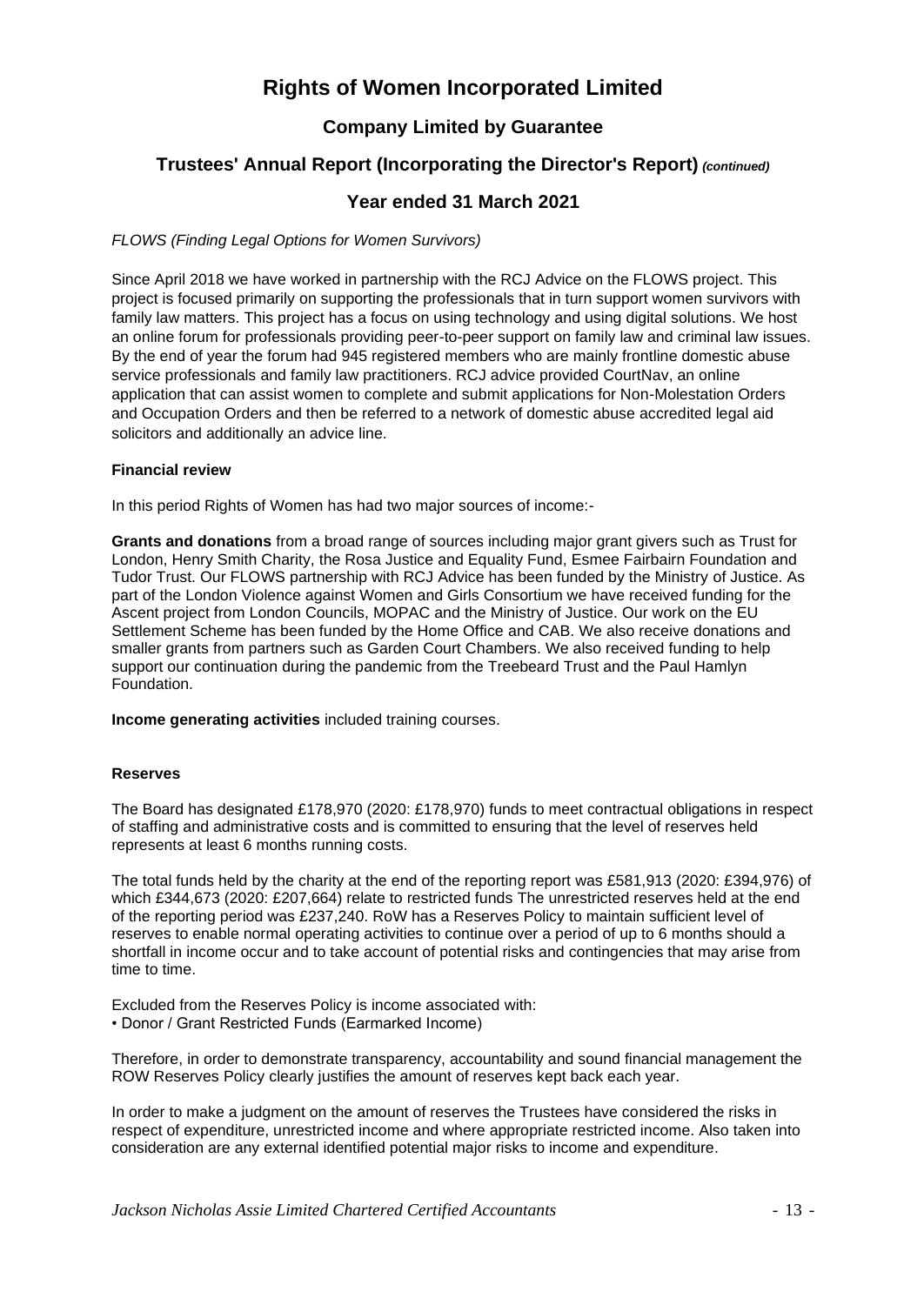# **Company Limited by Guarantee**

## **Trustees' Annual Report (Incorporating the Director's Report)** *(continued)*

# **Year ended 31 March 2021**

### **Review of the charity's financial position at the year end**

The Board have reviewed the charity's financial position at year end and are satisfied the charity continues to be in good financial health. It is also noted that the charity's income is increasing year on year and this reflects growth in relation to meeting targets and priorities identified within the charity's Strategic Plan.

### **Plans for the future**

### **Post balance sheet events affecting the charity**

There are no significant post balance sheet events affecting the charity to note. However, the Board would highlight that the pandemic has had a critical impact on society, organisations and the economy as a whole. Furthermore, these changes have disproportionately affected some groups within society more than others in relation to structural disadvantage faced by groups with protected characteristics and/or facing intersectional disadvantage. It has impacted greatly on access to equality, safety and justice for women and the charity will seek to increase its charitable activities to address this.

### **Events after the end of the reporting period**

Particulars of events after the reporting date are detailed in notes to the financial statements.

### **Directors Responsibilities**

- (a) the directors are responsible for preparing the Directors' Report and the financial statements in accordance with applicable law and regulations and in accordance with United Kingdom Generally Accepted Accounting Practice;
- (b) company law requires the directors must not approve the financial statements unless they are satisfied that they give a true and fair view of the state of affairs of the charity and of the surplus or deficit profit or loss of the charity for that period;
- (c) in preparing the financial statements the directors are required to:
	- (g) select suitable accounting policies and then apply them consistently;
	- (h) make judgements and accounting estimates that are reasonable and prudent;
	- (i) State whether applicable accounting standards have been followed, subject to any material departures disclosed and explained in the financial statements; and
	- (j) prepare the financial statements on the going concern basis unless it is inappropriate to presume that the charity will continue in business.
- (d) the directors are responsible for keeping adequate accounting records that are sufficient to show and explain the company's transactions and disclose with reasonable accuracy al any time the financial position of the charity and that enable them to ensure that the financial statements comply with the Companies Act;
- *Jackson Nicholas Assie Limited Chartered Certified Accountants* 14 (e) the directors are responsible for safeguarding the assets of the charity and hence for taking reasonable steps for the prevention and detection of fraud and other irregularities; and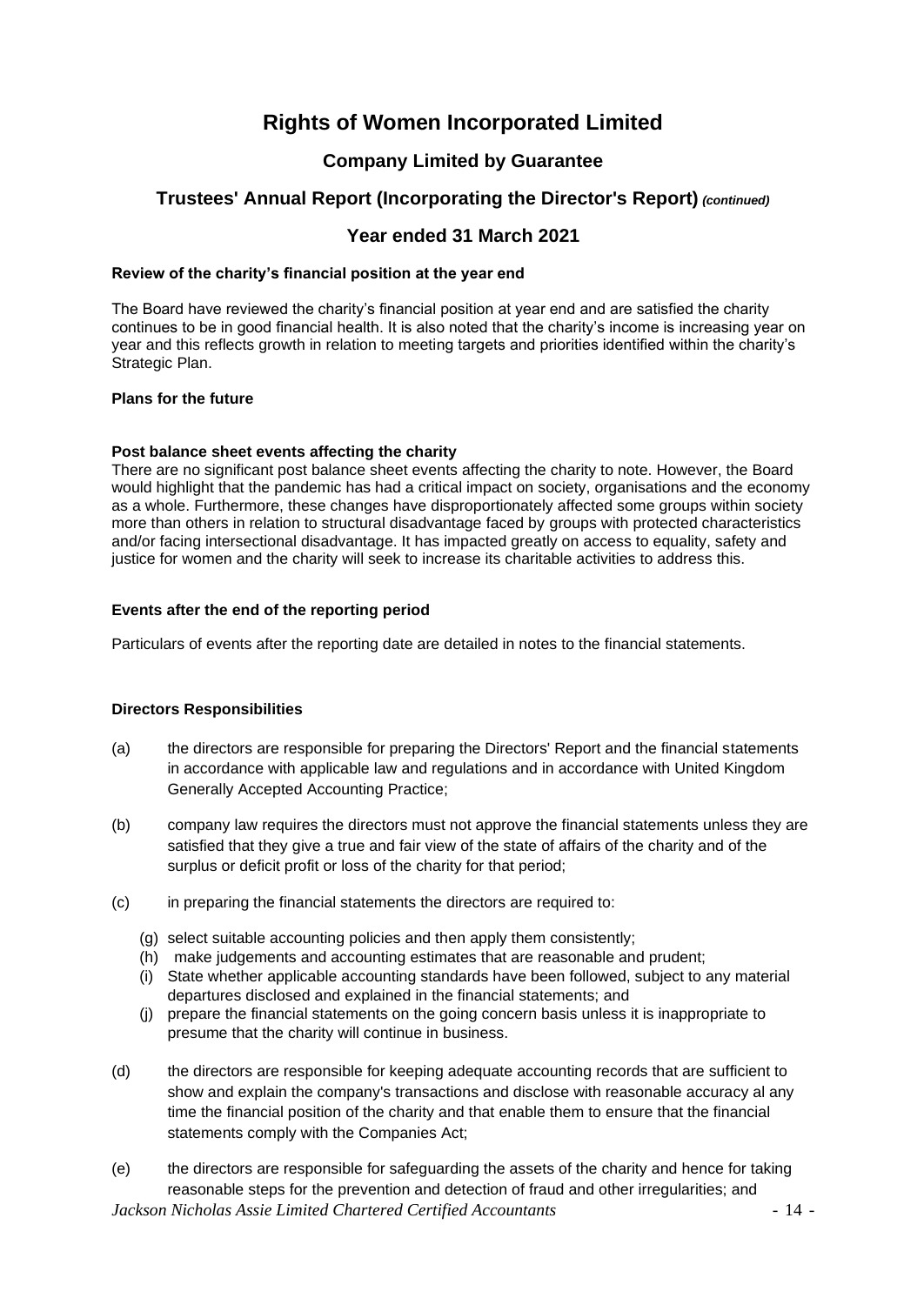# **Company Limited by Guarantee**

# **Trustees' Annual Report (Incorporating the Director's Report)** *(continued)*

# **Year ended 31 March 2021**

(f) where appropriate, the directors are responsible for the maintenance and integrity of the corporate and financial information included on the charity's website.

In the case of CA 06 Co.-s418(2) each of the persons who are directors at the time when the report is approved, the following applies:

(a) so far as each director is aware, there is no relevant audit information (information needed by the company's auditors in connection with preparing their report) of which the company's auditors are unaware; and

(b) each director has taken all the steps that he ought to have taken as a director in order to make himself aware of any relevant audit information and to establish that the company's auditors are aware of that information

### **Auditor**

Each of the persons who is a trustee at the date of approval of this report confirms that:

- so far as they are aware, there is no relevant audit information of which the charity's auditor is unaware; and
- they have taken all steps that they ought to have taken as a trustee to make themselves aware of any relevant audit information and to establish that the charity's auditor is aware of that information.

The auditor is deemed to have been re-appointed in accordance with section 487 of the Companies Act 2006.

### **Small company provisions**

This report has been prepared in accordance with the provisions applicable to companies entitled to the small companies exemption.

The trustees' annual report was approved on 30 March 2022 and signed on behalf of the board of trustees by:

A Hedge (Chair) A Ogunlana Trustee Trustee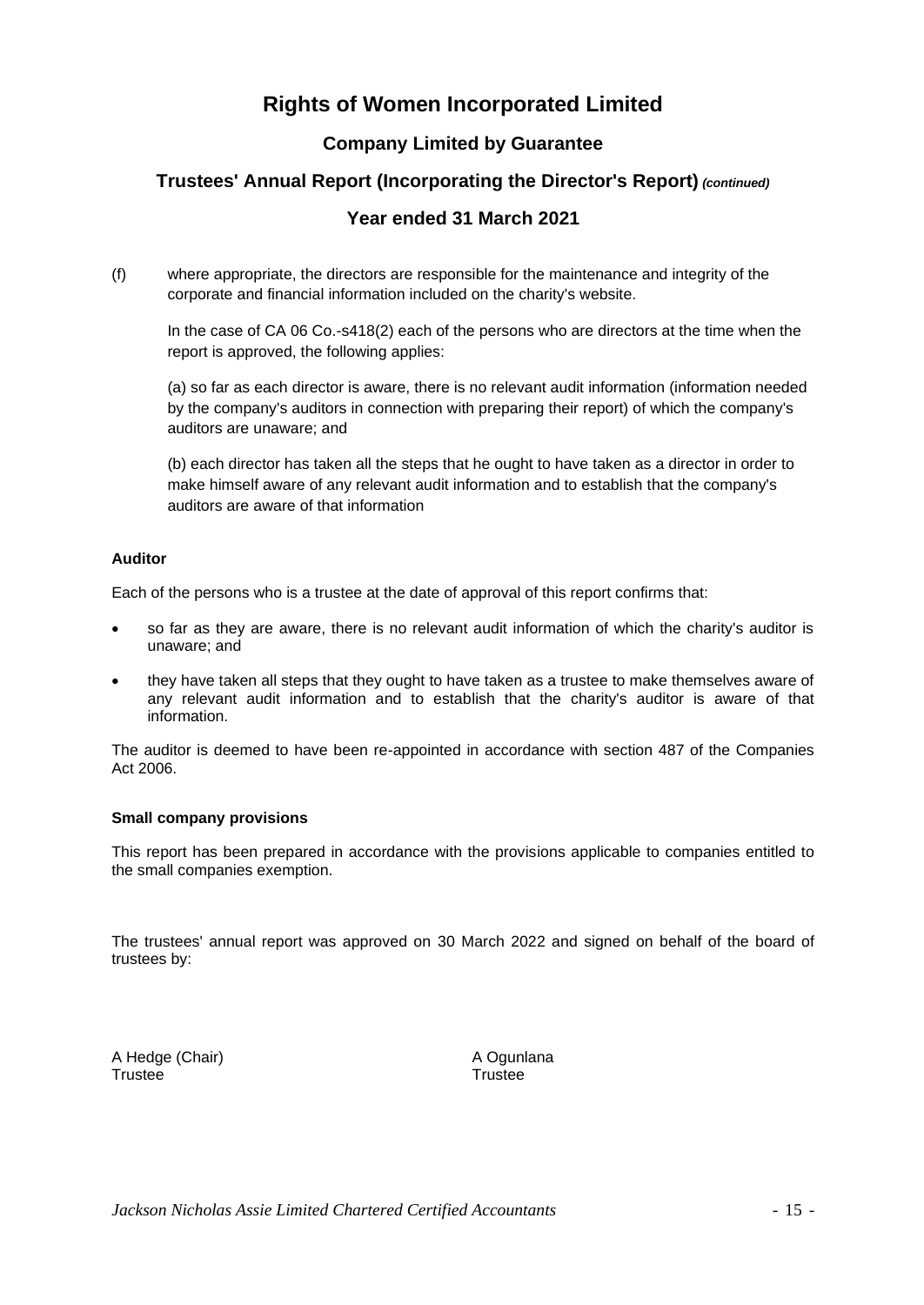# **Company Limited by Guarantee**

## **Independent Auditor's Report to the Members of Rights of Women Incorporated Limited**

## **Year ended 31 March 2021**

### **Opinion**

We have audited the financial statements of Rights of Women Incorporated Limited (the 'charity') for the year ended 31 March 2021 which comprise the statement of financial activities (including income and expenditure account), statement of financial position, statement of cashflows and the related notes, including a summary of significant accounting policies. The financial reporting framework that has been applied in their preparation is applicable law and United Kingdom Accounting Standards, including FRS 102 The Financial Reporting Standard applicable in the UK and Republic of Ireland (United Kingdom Generally Accepted Accounting Practice).

In our opinion the audited financial statements:

- give a true and fair view of the state of the charity's affairs as of 31 March 2021 and of its incoming resources and application of resources, including its income and expenditure, for the year then ended;
- have been properly prepared in accordance with United Kingdom accounting standards, including FRS102 The Financial Reporting Standard applicable in the UK and Republic of Ireland; and
- have been prepared in accordance with the requirements of the Companies Act 2006.

### **Basis for opinion**

We conducted our audit in accordance with International Standards on Auditing (UK) (ISAs (UK)) and applicable law. Our responsibilities under those standards are further described in the auditor's responsibilities for the audit of the financial statements section of our report. We are independent of the charity in accordance with the ethical requirements relating to the audit of the financial statements in the UK, including the Financial Reporting Standards (the 'FRC's) Ethical Standard, and we have fulfilled our other ethical responsibilities in accordance with these requirements. We believe that the audit evidence we have obtained is sufficient and appropriate to provide a basis for our opinion.

In common with many other charities of our size and nature we use our auditors to assist with the bookkeeping and the preparation of the financial statements.

### **Conclusions relating to going concern**

In auditing the financial statements, we have concluded that the trustees use of the going concern basis of accounting in preparation of the financial statements is appropriate.

Based on the work, we have performed, we have not identified any material uncertainties relating to events or conditions that, individually or collectively, may cast significant doubt on the charity's ability to continue as a going concern for a period of at least twelve months from when the financial statements are authorised for issue.

However, as we cannot predict all future events or conditions and as subsequent events may result in outcomes that are inconsistent with judgements that were reasonable at the time they were made, the absence of reference to a material uncertainty in this auditor's report is not a guarantee that the company will continue in operation.

Our responsibilities and the responsibilities of the trustees with respect to going concern are described in the relevant sections of this report.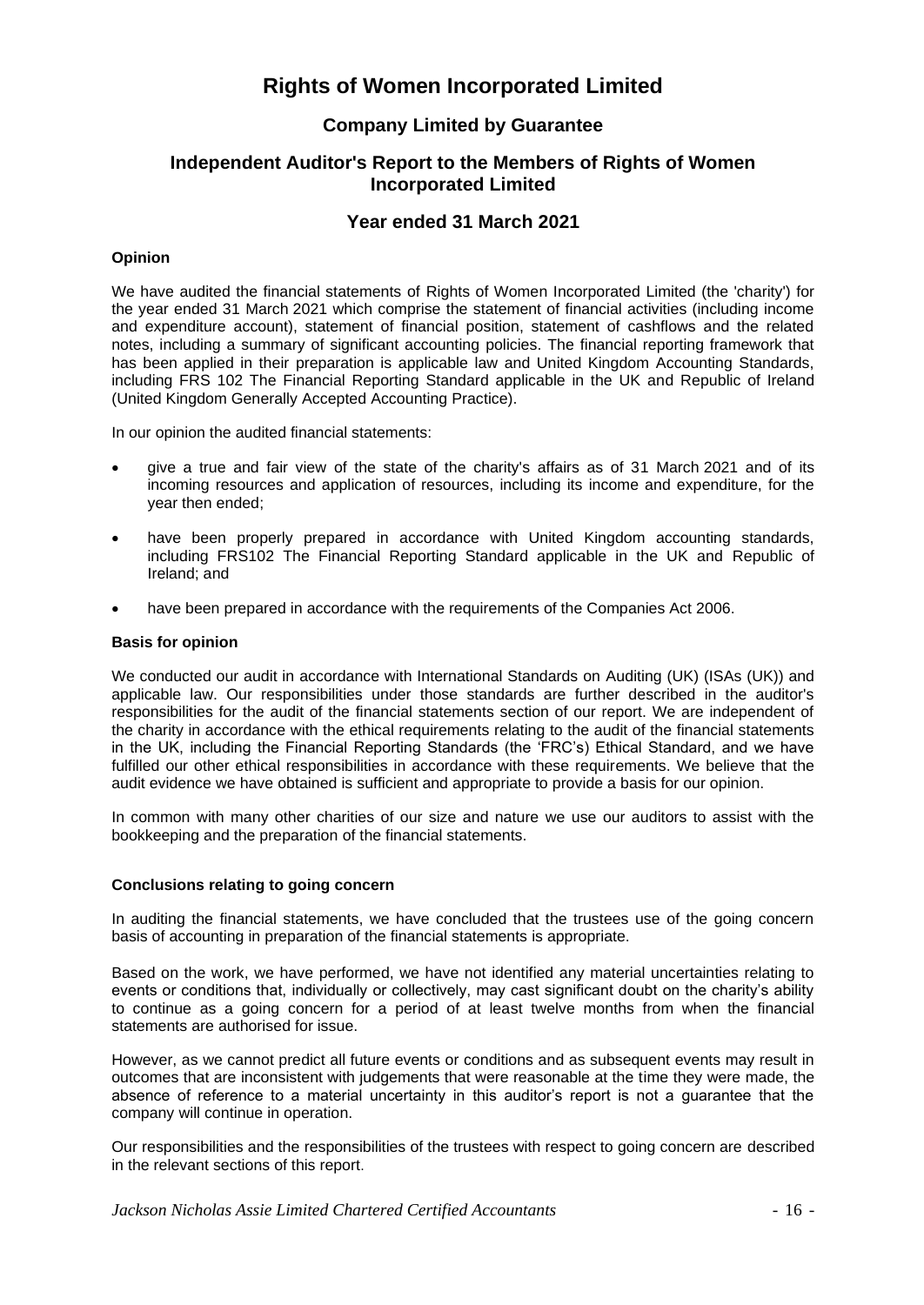## **Company Limited by Guarantee**

## **Independent Auditor's Report to the Members of Rights of Women Incorporated Limited** *(continued)*

## **Year ended 31 March 2021**

### **Other information**

The other information comprises the information included in the trustees' report, other than the financial statements and our auditors report thereon. The trustees are responsible for the other information contained within the trustees' report. Our opinion on the financial statements does not cover the other information and, except to the extent otherwise explicitly stated in our report, we do not express any form of assurance conclusion thereon.

In connection with our audit of the financial statements, our responsibility is to read the other information and, in doing so, consider whether the other information is materially inconsistent with the financial statements or our knowledge obtained in the course of the audit or otherwise appears to be materially misstated. If we identify such material inconsistencies or apparent material misstatements, we are required to determine whether this gives rise to a material misstatement in the financial statements. If, based on the work we have performed, we conclude that there is a material misstatement of this other information, we are required to report that fact.

We have nothing to report in this regard.

### **Opinions on other matters prescribed by the Companies Act 2006**

In our opinion, based on the work undertaken in the course of the audit:

- the information given in the trustees' report (incorporating the Directors' Report) for the financial year for which the audited financial statements are prepared is consistent with the audited financial statements; and
- the Directors' Report has been prepared in accordance with applicable legal requirements

### **Matters on which we are required to report by exception**

In the light of the knowledge and understanding of the charity and its environment obtained in the course of the audit, we have not identified material misstatements in the trustees' report.

We have nothing to report in respect of the following matters in relation to which the Companies Act 2006 requires us to report to you if, in our opinion:

- adequate accounting records have not been kept, or returns adequate for our audit have not been received from branches not visited by us; or
- the audited financial statements are not in agreement with the accounting records and returns; or
- certain disclosures of trustees' remuneration specified by law are not made; or
- we have not received all the information and explanations we require for our audit; or
- the trustees were not entitled to prepare the audited financial statements in accordance with the small companies regime and take advantage of the small companies' exemptions in preparing the directors' report and from the requirement to prepare a strategic report.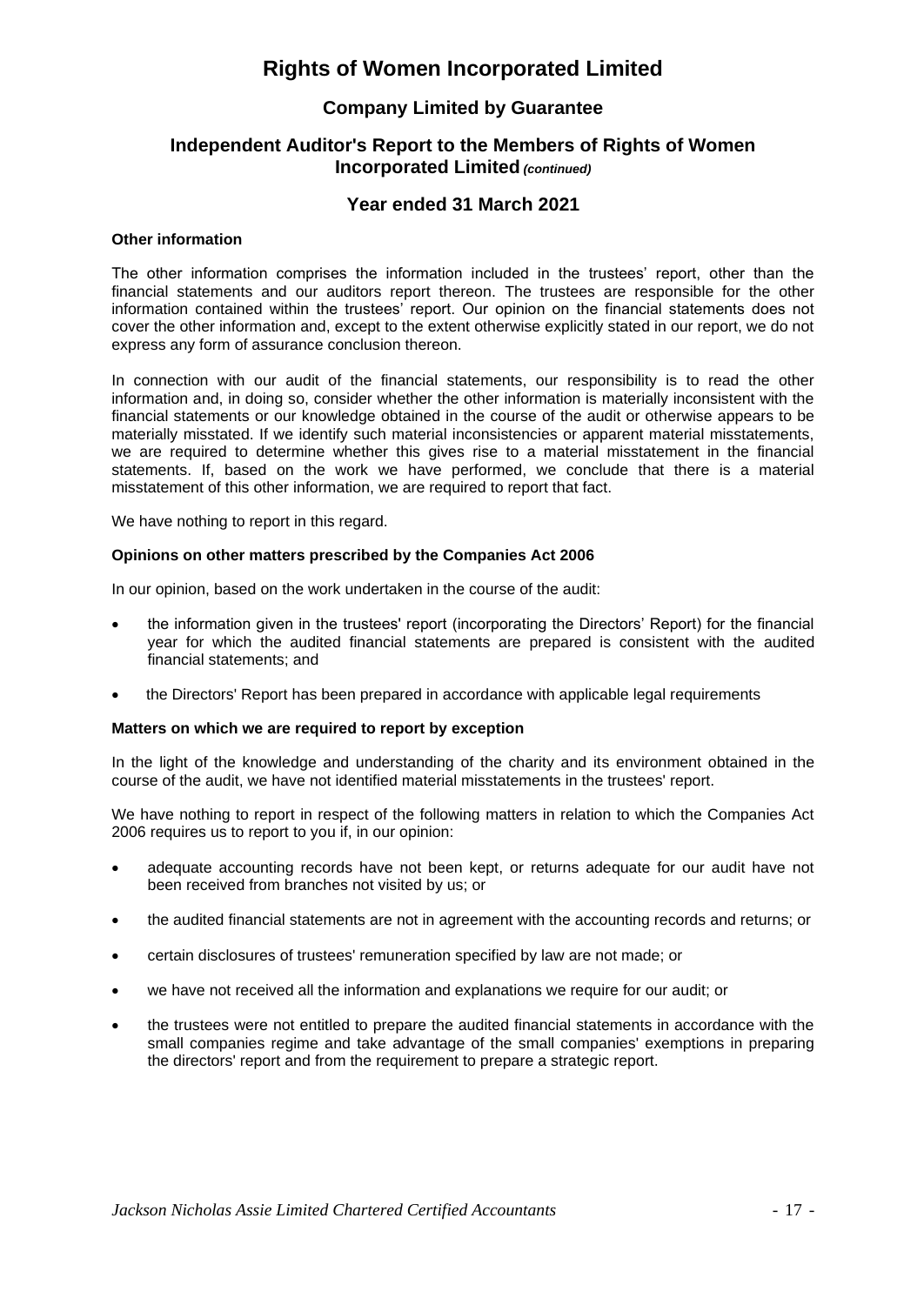# **Company Limited by Guarantee**

## **Independent Auditor's Report to the Members of Rights of Women Incorporated Limited** *(continued)*

## **Year ended 31 March 2021**

### **Responsibilities of trustees**

As explained more fully in the trustees' responsibilities statement, the trustees (who are also the directors for the purposes of company law) are responsible for the preparation of the financial statements in accordance with the applicable financial reporting framework and for being satisfied that they give a true and fair view, and for such internal control as the trustees determine is necessary to enable the preparation of audited financial statements that are free from material misstatement, whether due to fraud or error.

In preparing the financial statements, the trustees are responsible for assessing the charity's ability to continue as a going concern, disclosing, as applicable, matters related to going concern and using the going concern basis of accounting unless the trustees either intend to liquidate the charity or to cease operations, or have no realistic alternative but to do so.

### **Auditor's Responsibilities for the Audit of the Financial Statements**

Our objectives are to obtain reasonable assurance about whether the financial statements as a whole are free from material misstatement, whether due to fraud or error, and to issue an auditor's report that includes our opinion. Reasonable assurance is a high level of assurance but is not a guarantee that an audit conducted in accordance with ISAs (UK) will always detect a material misstatement when it exists. Misstatements can arise from fraud or error and are considered material if, individually or in the aggregate, they could reasonably be expected to influence the economic decisions of users taken on the basis of these financial statements.

As part of an audit in accordance with ISAs (UK), we exercise professional judgment and maintain professional scepticism throughout the audit. We also:

- Identify and assess the risks of material misstatement of the audited financial statements, whether due to fraud or error, design and perform audit procedures responsive to those risks, and obtain audit evidence that is sufficient and appropriate to provide a basis for our opinion. The risk of not detecting a material misstatement resulting from fraud is higher than for one resulting from error, as fraud may involve collusion, forgery, intentional omissions, misrepresentations, or the override of internal control.
- Obtain an understanding of internal control relevant to the audit in order to design audit procedures that are appropriate in the circumstances, but not for the purpose of expressing an opinion on the effectiveness of the internal control.
- Evaluate the appropriateness of accounting policies used and the reasonableness of accounting estimates and related disclosures made by the trustees.
- Conclude on the appropriateness of the trustees' use of the going concern basis of accounting and, based on the audit evidence obtained, whether a material uncertainty exists related to events or conditions that may cast significant doubt on the charity's ability to continue as a going concern. If we conclude that a material uncertainty exists, we are required to draw attention in our auditor's report to the related disclosures in the audited financial statements or, if such disclosures are inadequate, to modify our opinion. Our conclusions are based on the audit evidence obtained up to the date of our auditor's report. However, future events or conditions may cause the charity to cease to continue as a going concern.
- Evaluate the overall presentation, structure and content of the audited financial statements, including the disclosures, and whether the audited financial statements represent the underlying transactions and events in a manner that achieves fair presentation.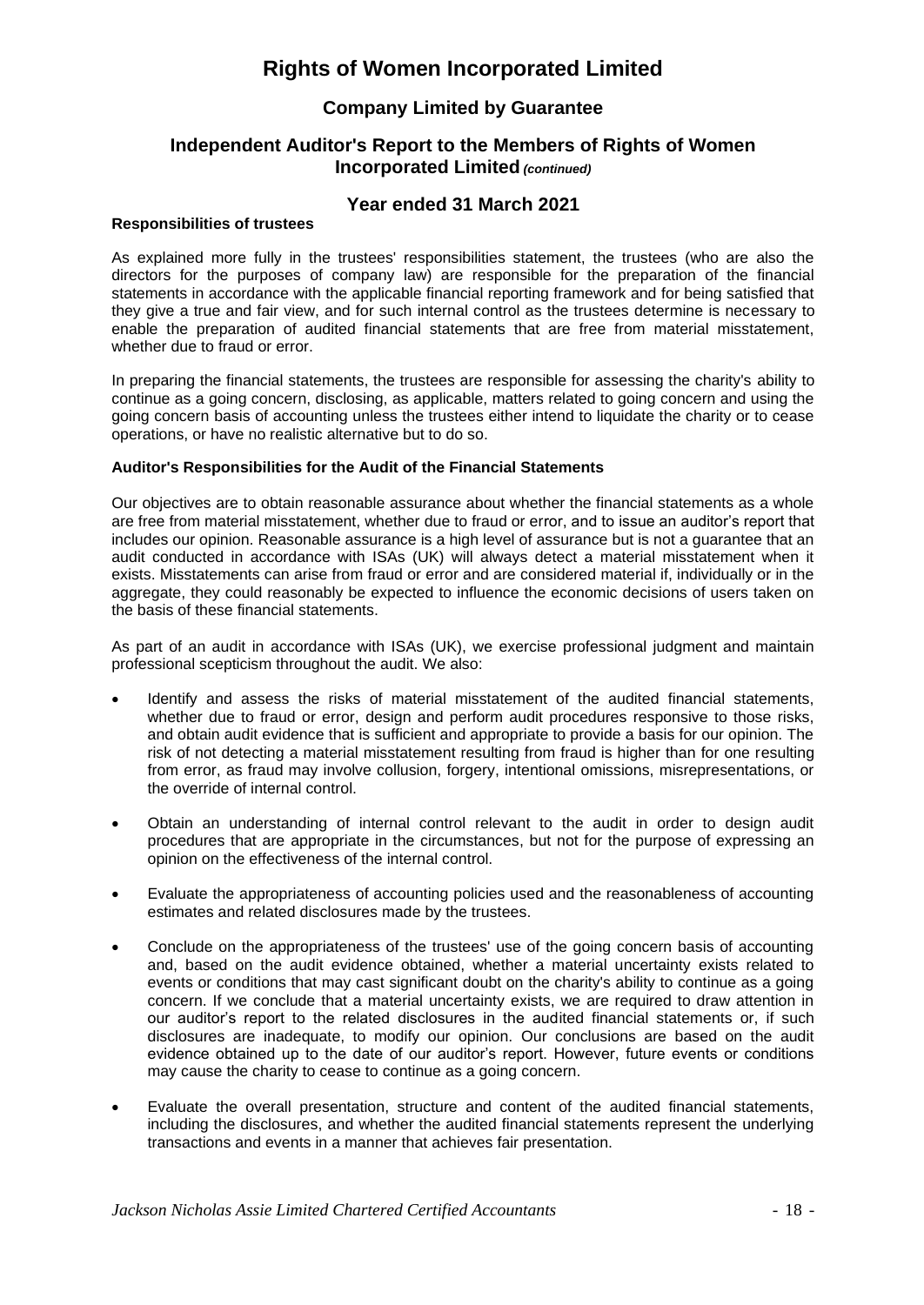## **Company Limited by Guarantee**

### **Independent Auditor's Report to the Members of Rights of Women Incorporated Limited** *(continued)*

### **Year ended 31 March 2021**

We communicate with those charged with governance regarding, among other matters, the planned scope and timing of the audit and significant audit findings, including any significant deficiencies in internal control that we identify during our audit.

### **Extent to which the audit was considered capable of detecting irregularities, including fraud**

Irregularities, including fraud, are instances of non-compliance with laws and regulations. We design procedures in line with our responsibilities, outlined above, to detect material misstatements in respect or irregularities, including fraud. The extent to which our procedures are capable of detecting irregularities, including fraud is detailed below:

We considered the nature of the charity's industry and its control environment and reviewed the charity's documentation of their policies and procedures relating to fraud and compliance with laws and regulations. We also enquired of management and others within the entity about their own identification and assessment of the risks of irregularities.

We obtained an understanding of the legal and regulatory frameworks that the charity operates in, and identified the key laws and regulations that:

– had a direct effect on the determination of material amounts and disclosures in the financial statements. These included the Companies Act, Charities Act, Charities (Accounts and Reports) Regulations 2008, Health and Safety Act, employment law, pensions legislation, tax legislation, Bribery Act and Slavery Act; and

– do not have a direct effect on the financial statements but compliance with which may be fundamental to the charity's ability to operate or to avoid a material penalty. These included the Charity Commission for England and Wales (Charity Commission) regulations, fundraising regulations and Anti-Money Laundering Regulations (including Proceeds of Crime Act 2002 and Terrorism Act 2000)

We discussed among the audit engagement team regarding the opportunities and incentives that may exist within the organisation for fraud and how and where fraud might occur in the financial statements.

As a result of performing the above, we identified the greatest potential for fraud in the following areas, and our specific procedures performed to address them are described below:

– Recognition of grant income: this involves judgement around whether grants have performance conditions attached to them which have to be met before income can be recognised, as well as judgement over whether or not those conditions have been satisfied. On a sample basis, we have assessed the judgements and estimates made by management in the recognition of this income.

– Appropriate allocation of restricted income: there is a risk that restricted income may not have been identified and allocated as such. We reviewed the allocation of income to restricted or unrestricted funds on initial recognition to ensure restrictions were appropriately identified and applied, and we reviewed fund transfers from restricted to unrestricted funds to assess the rationale for those movements.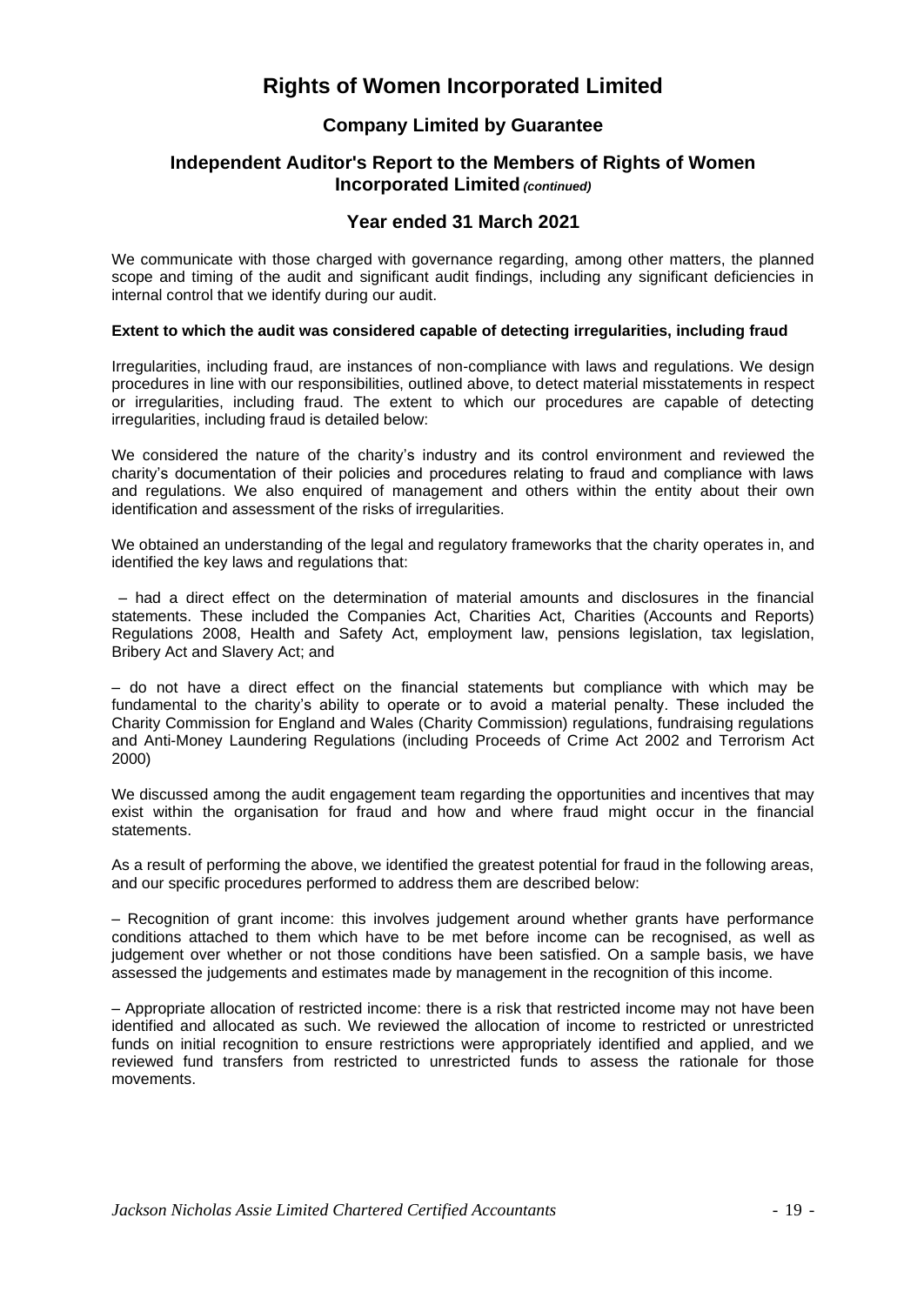## **Company Limited by Guarantee**

## **Independent Auditor's Report to the Members of Rights of Women Incorporated Limited** *(continued)*

# **Year ended 31 March 2021**

In common with all audits under ISAs (UK), we are also required to perform specific procedures to respond to the risk of management override. In addressing the risk of fraud through management override of controls, we tested the appropriateness of journal entries and other adjustments; assessed whether the judgements made in making accounting estimates are indicative of a potential bias; and evaluated the business rationale of any significant transactions that are unusual or outside the normal course of business.

In addition to the above, our procedures to respond to the risks identified included the following:

– reviewing financial statement disclosures by testing to supporting documentation to assess compliance with provisions of relevant laws and regulations described as having a direct effect on the financial statements;

– performing analytical procedures to identify any unusual or unexpected relationships that may indicate risks of material misstatement due to fraud;

– enquiring of management concerning actual and potential litigation and claims, and instances of non-compliance with laws and regulations; and

– reading minutes of meetings of those charged with governance, reviewing internal management reports, reviewing correspondence with HMRC and with the Charity Commission.

### **Use of our report**

This report is made solely to the charity's members, as a body, in accordance with Chapter 3 of Part 16 of the Companies Act 2006. Our audit work has been undertaken so that we might state to the charity's members those matters we are required to state to them in an auditor's report and for no other purpose. To the fullest extent permitted by law, we do not accept or assume responsibility to anyone other than the charity and the charity's members as a body, for our audit work, for this report, or for the opinions we have formed.

**John Nicholas Assie FCCA (Senior Statutory Auditor) for and on behalf of Jackson Nicholas Assie Limited Chartered Certified Accountants and Statutory Auditors** Suite 7, Meridian House 62 Station Road Chingford London E4 7BA

Date 31 March 2022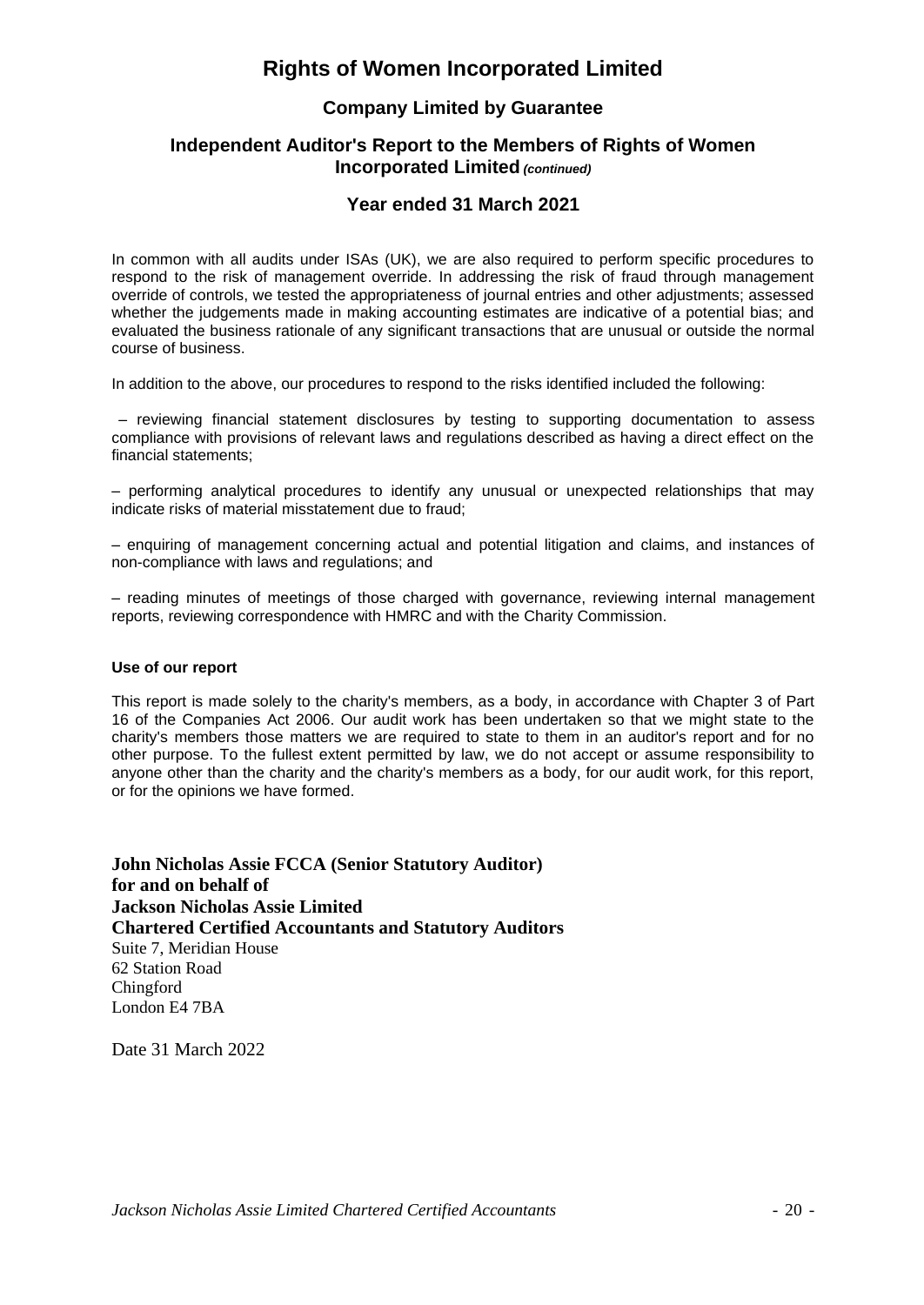# **Company Limited by Guarantee**

# **Statement of Financial Activities (including income and expenditure account)**

# **Year ended 31 March 2021**

|                                                                      |                          |                            | 2021                     |                          | 2020                    |
|----------------------------------------------------------------------|--------------------------|----------------------------|--------------------------|--------------------------|-------------------------|
|                                                                      | <b>Note</b>              | Unrestricted<br>funds<br>£ | Restricted<br>funds<br>£ | <b>Total funds</b><br>£  | <b>Total funds</b><br>£ |
| Income and endowments                                                |                          |                            |                          |                          |                         |
| Donations and legacies<br>Charitable activities<br>Investment income | 5<br>6<br>$\overline{7}$ | 37,679<br>16,471<br>208    | 827,461                  | 865,140<br>16,471<br>208 | 510,873<br>8,697<br>464 |
| <b>Total income</b>                                                  |                          | 54,358                     | 827,461                  | 881,819                  | 520,034                 |
| <b>Expenditure</b><br>Expenditure on charitable activities           | 8,9                      | 3,773                      | 691,109                  | 694,882                  | 488,821                 |
| <b>Total expenditure</b>                                             |                          | 3,773                      | 691,109                  | 694,882                  | 488,821                 |
|                                                                      |                          |                            |                          |                          |                         |
| <b>Net income</b>                                                    |                          | 50,585                     | 136,352                  | 186,937                  | 31,213                  |
| Transfers between funds                                              |                          | (657)                      | 657                      |                          |                         |
| Net movement in funds                                                |                          | 49,928                     | 137,009                  | 186,937                  | 31,213                  |
| <b>Reconciliation of funds</b><br>Total funds brought forward        |                          | 187,312                    | 207,664                  | 394,976                  | 363,763                 |
|                                                                      |                          |                            |                          |                          |                         |
| <b>Total funds carried forward</b>                                   |                          | 237,240                    | 344,673                  | 581,913                  | 394,976                 |

The statement of financial activities includes all gains and losses recognised in the year. All income and expenditure derive from continuing activities.

### **The notes on pages 24 to 40 form part of these financial statements.**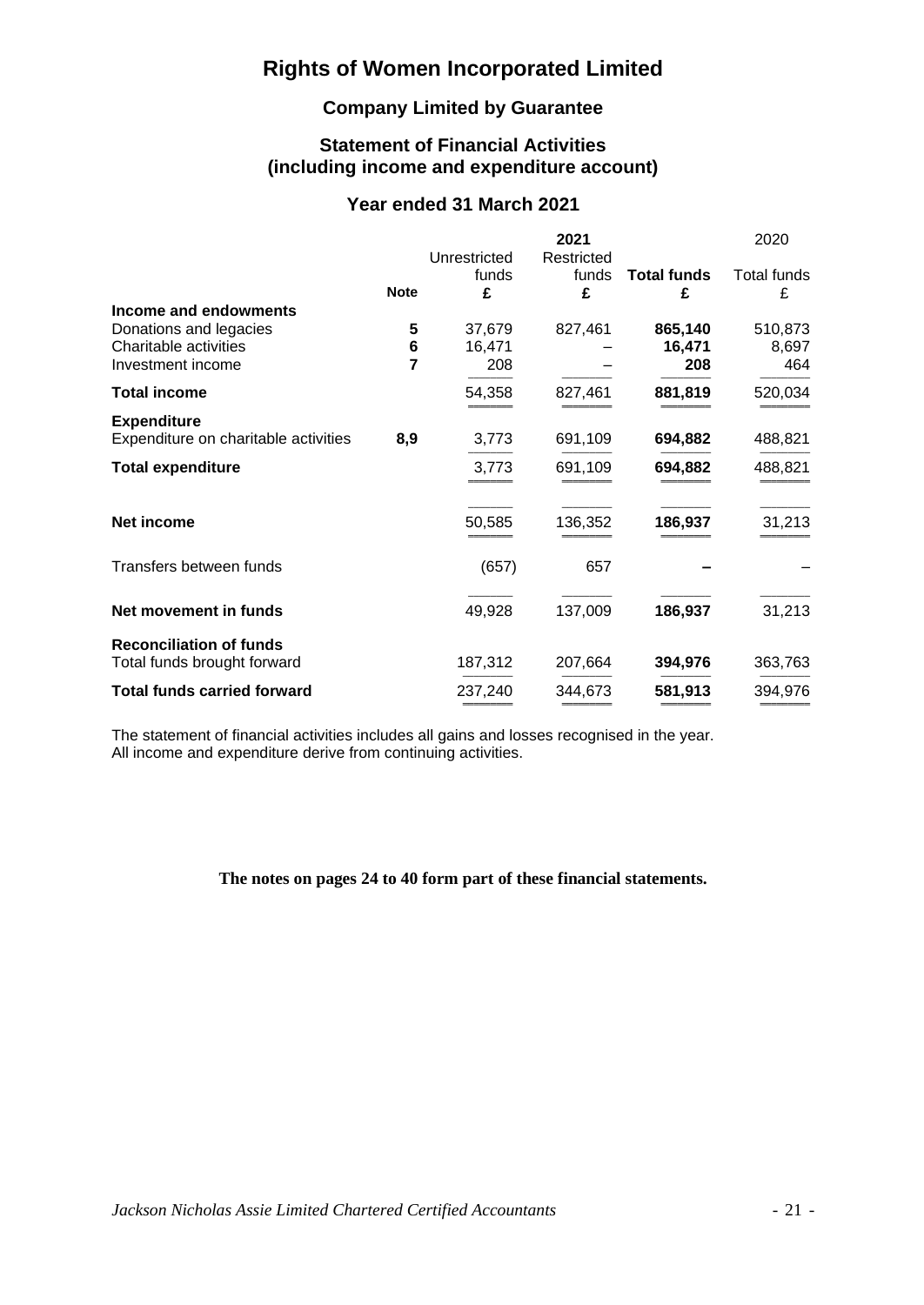# **Company Limited by Guarantee**

# **Statement of Financial Position**

# **31 March 2021**

|                                                                     | 2021        |                    |                    | 2020               |
|---------------------------------------------------------------------|-------------|--------------------|--------------------|--------------------|
|                                                                     | <b>Note</b> | £                  | £                  | £                  |
| <b>Fixed assets</b><br>Investments                                  | 17          |                    | 3                  |                    |
| <b>Current assets</b><br><b>Debtors</b><br>Cash at bank and in hand | 18          | 162,056<br>517,547 |                    | 103,262<br>326,162 |
|                                                                     |             | 679,603            |                    | 429,424            |
| Creditors: amounts falling due within one year                      | 19          | (97, 693)          |                    | (34,448)           |
| <b>Net current assets</b>                                           |             |                    | 581,910            | 394,976            |
| <b>Total assets less current liabilities</b>                        |             |                    | 581,913            | 394,976            |
| <b>Net assets</b>                                                   |             |                    | 581,913            | 394,976            |
| <b>Funds of the charity</b>                                         |             |                    |                    |                    |
| Restricted funds<br>Unrestricted funds                              |             |                    | 344,673<br>237,240 | 207,664<br>187,312 |
| <b>Total charity funds</b>                                          | 22          |                    | 581,913            | 394,976            |
|                                                                     |             |                    |                    |                    |

These financial statements have been prepared in accordance with the provisions applicable to companies subject to the small companies' regime.

These financial statements were approved by the board of trustees and authorised for issue on 30 March 2022, and are signed on behalf of the board by:

**Trustee** 

A Hedge A Ogunlana<br>
Trustee A Ogunlana<br>
Trustee A Ogunlana

### **The notes on pages 24 to 40 form part of these financial statements.**

**Company Registration: 08002509**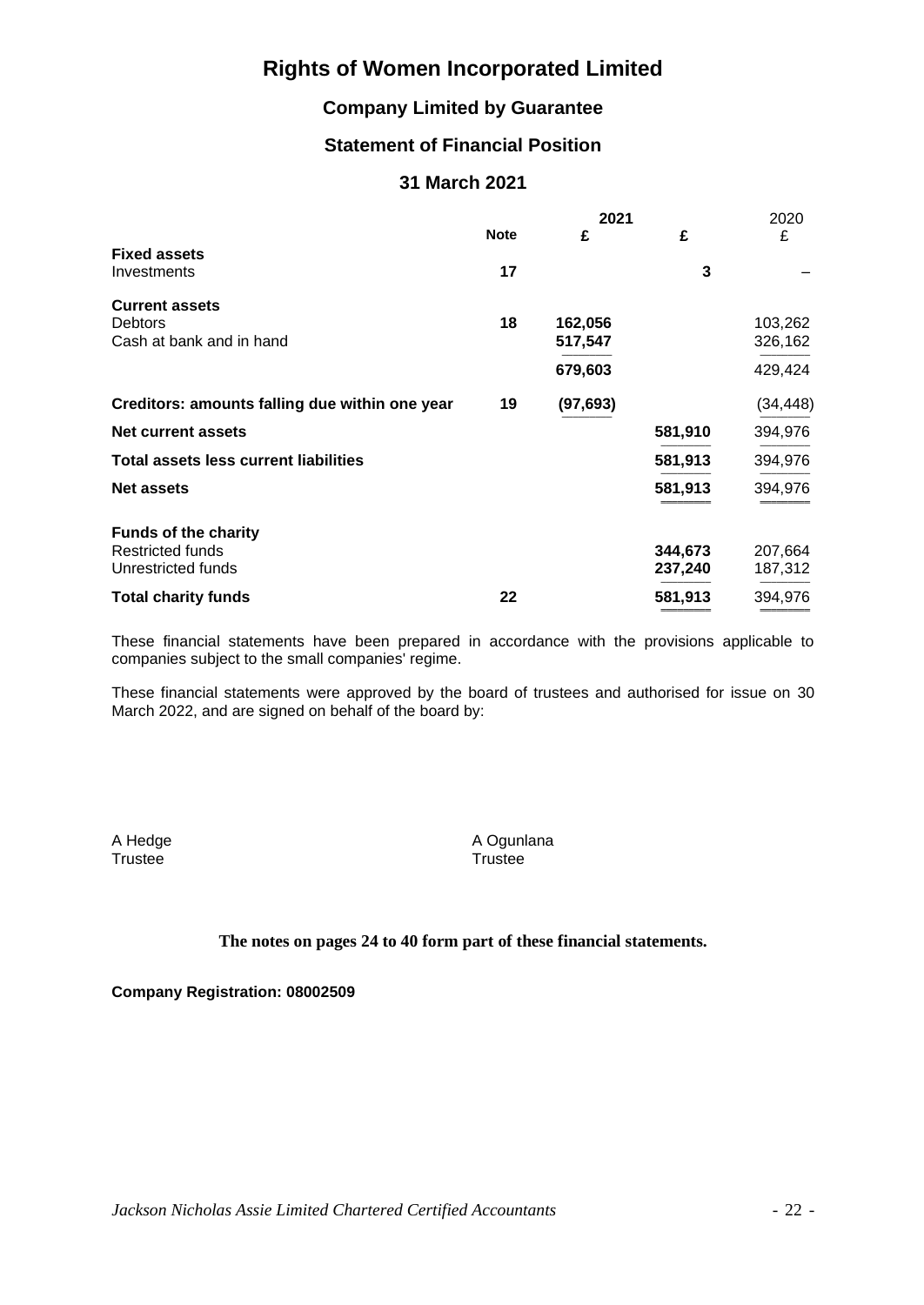# **Company Limited by Guarantee**

# **Statement of Cash Flows**

# **Year ended 31 March 2021**

|                                                                                                        | 2021<br>£           | 2020<br>£            |
|--------------------------------------------------------------------------------------------------------|---------------------|----------------------|
| Cash flows from operating activities<br>Net income                                                     | 186,937             | 31,213               |
| Adjustments for:<br>Other interest receivable and similar income<br>Accrued income                     | (208)<br>(27, 521)  | (464)<br>(12, 582)   |
| Changes in:<br>Trade and other debtors<br>Trade and other creditors                                    | (24, 582)<br>56,554 | (65, 641)<br>15,142  |
| Cash generated from operations                                                                         | 191,180             | (32, 332)            |
| Interest received                                                                                      | 208                 | 464                  |
| Net cash from/(used in) operating activities                                                           | 191,388             | (31, 868)            |
| Cash flows from investing activities<br>Purchases of other investments                                 | (3)                 |                      |
| Net increase/(decrease) in cash and cash equivalents<br>Cash and cash equivalents at beginning of year | 191,385<br>326,162  | (31, 868)<br>358,030 |
| Cash and cash equivalents at end of year                                                               | 517,547             | 326,162              |
|                                                                                                        |                     |                      |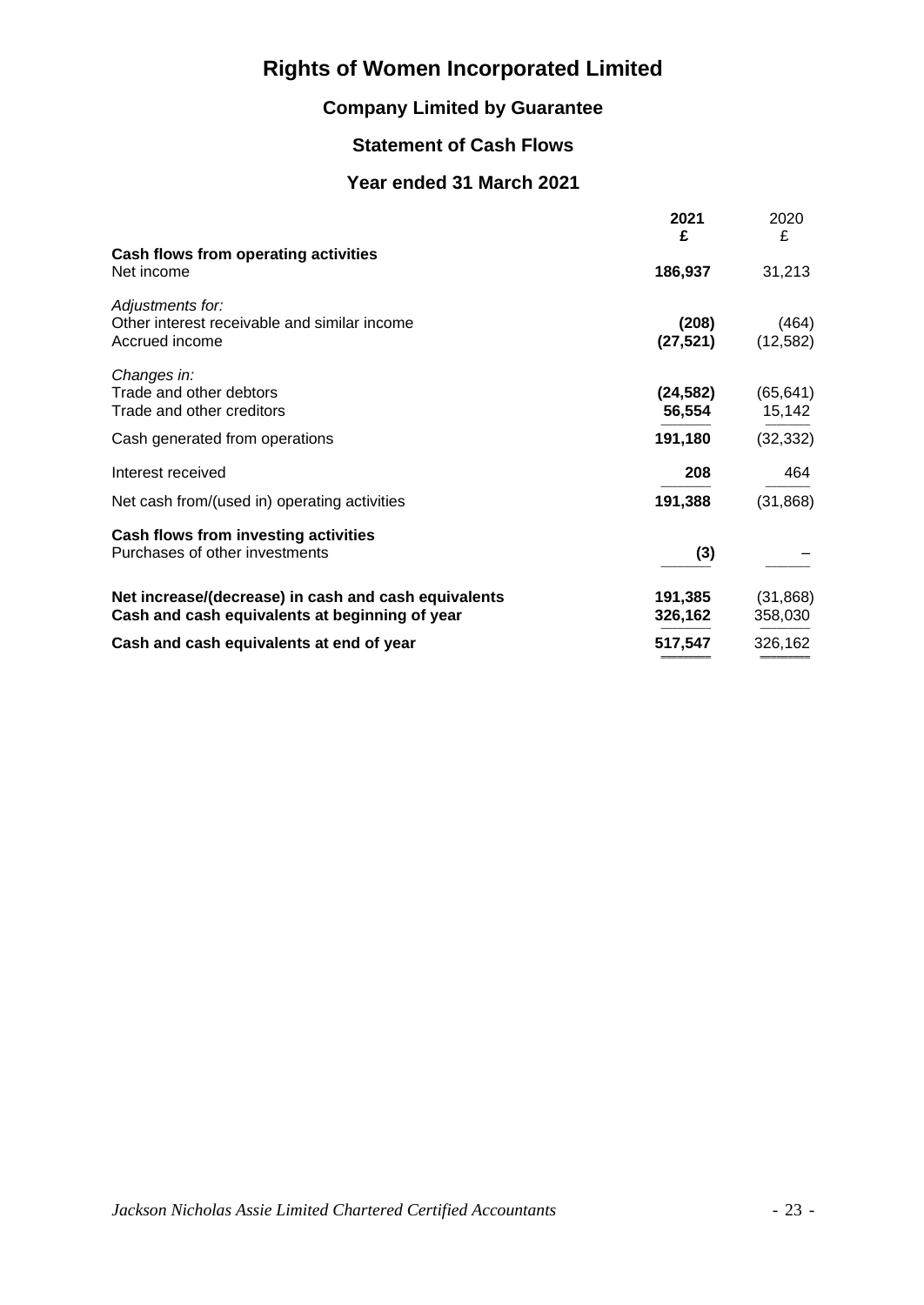# **Company Limited by Guarantee**

## **Notes to the Financial Statements**

## **Year ended 31 March 2021**

### **1. General information**

The charity is a public benefit entity and a private company limited by guarantee, registered in England and Wales and a registered charity in England and Wales. The address of the registered office is 52-54 Featherstone Street, London, EC1Y 8RT.

### **2. Statement of compliance**

The financial statements have been prepared in accordance with the Statement of Recommended Practice: Accounting and Reporting by Charities preparing their accounts in accordance with the Financial Reporting Standard applicable in the UK and Republic of Ireland (FRS102) issued in October 2019 and the Financial Reporting Standard applicable in the United Kingdom and Republic of Ireland (FRS102) and the Charities Act 2011, the Companies Act 2006 and UK Generally Accepted Practice as it applies from 1 January 2019.

### **3. Accounting policies**

#### **Basis of preparation**

The financial statements have been prepared on the historical cost basis.

The financial statements are prepared in sterling, which is the functional currency of the entity.

#### **Going concern**

The trustees have considered the impact of COVID-19 on the charity's activities and have concluded there is no long-term impact on the organisation. As a result, it is considered that the going concern status remains intact.

There are no other material uncertainties about the charity's ability to continue.

### **Judgements and key sources of estimation uncertainty**

The preparation of the financial statements requires management to make judgements, estimates and assumptions that affect the amounts reported. These estimates and judgements are continually reviewed and are based on experience and other factors, including expectations of future events that are believed to be reasonable under the circumstances.

### Significant judgements

There have not been any significant judgements (apart from those involving estimations) that management has made in the process of applying the entity's accounting policies and that have the most significant effect on the amounts recognised in the financial statements. There are no other judgements or sources of estimation uncertainty that have a significant risk of causing a material adjustment to the carrying amount of assets or liabilities in the financial statements.

### **Fund accounting**

Unrestricted funds are available for use at the discretion of the trustees to further any of the charity's purposes.

Designated funds are unrestricted funds earmarked by the trustees for particular future project or commitment.

Restricted funds are subjected to restrictions on their expenditure declared by the donor or through the terms of an appeal, and fall into one of two sub-classes: restricted income funds or endowment funds.

*Jackson Nicholas Assie Limited Chartered Certified Accountants* - 24 -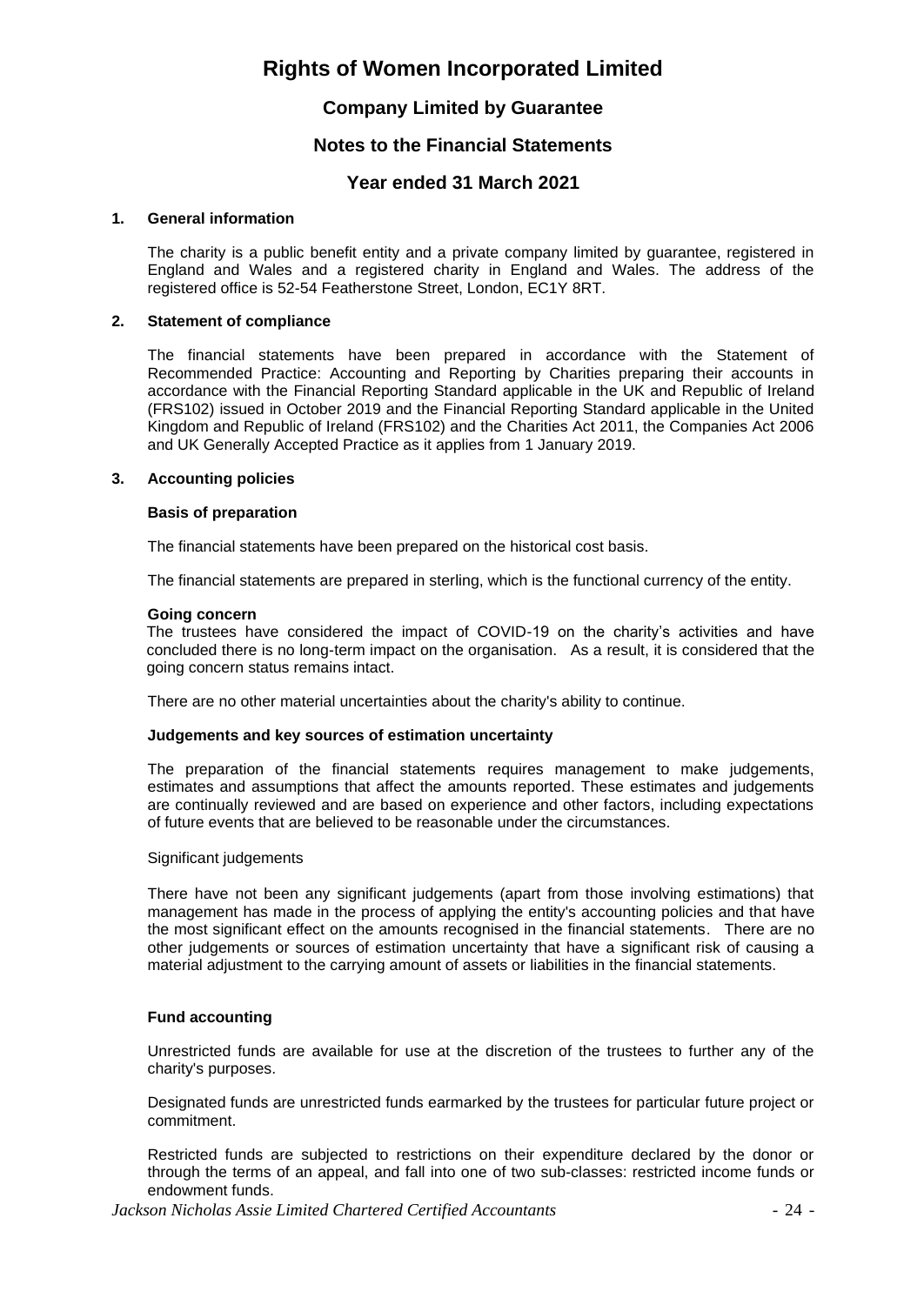# **Company Limited by Guarantee**

## **Notes to the Financial Statements** *(continued)*

### **Year ended 31 March 2021**

### **3. Accounting policies** *(continued)*

### **Incoming resources**

All incoming resources are included in the statement of financial activities when entitlement has passed to the charity; it is probable that the economic benefits associated with the transaction will flow to the charity and the amount can be reliably measured. The following specific policies are applied to particular categories of income:

- income from donations or grants is recognised when there is evidence of entitlement to the gift, receipt is probable and its amount can be measured reliably.
- donated facilities and services are recognised in the accounts when received if the value can be reliably measured. No amounts are included for the contribution of general volunteers.
- income from contracts for the supply of services is recognised with the delivery of the contracted service. This is classified as unrestricted funds unless there is a contractual requirement for it to be spent on a particular purpose and returned if unspent, in which case it may be regarded as restricted.

#### **Resources expended**

Expenditure is recognised on an accruals basis as a liability is incurred. Expenditure includes any VAT which cannot be fully recovered, and is classified under headings of the statement of financial activities to which it relates:

- expenditure on raising funds includes the costs of all fundraising activities, events, non-charitable trading activities, and the sale of donated goods.
- expenditure on charitable activities includes all costs incurred by a charity in undertaking activities that further its charitable aims for the benefit of its beneficiaries, including those support costs and costs relating to the governance of the charity apportioned to charitable activities.
- other expenditure includes all expenditure that is neither related to raising funds for the charity nor part of its expenditure on charitable activities.

All costs are allocated to expenditure categories reflecting the use of the resource. Direct costs attributable to a single activity are allocated directly to that activity. Shared costs are apportioned between the activities they contribute to on a reasonable, justifiable and consistent basis.

#### **Tangible assets**

Fixed assets (excluding investments) are stated at cost less accumulated depreciation. The costs of minor additions or those costing below £2,000 are not capitalised.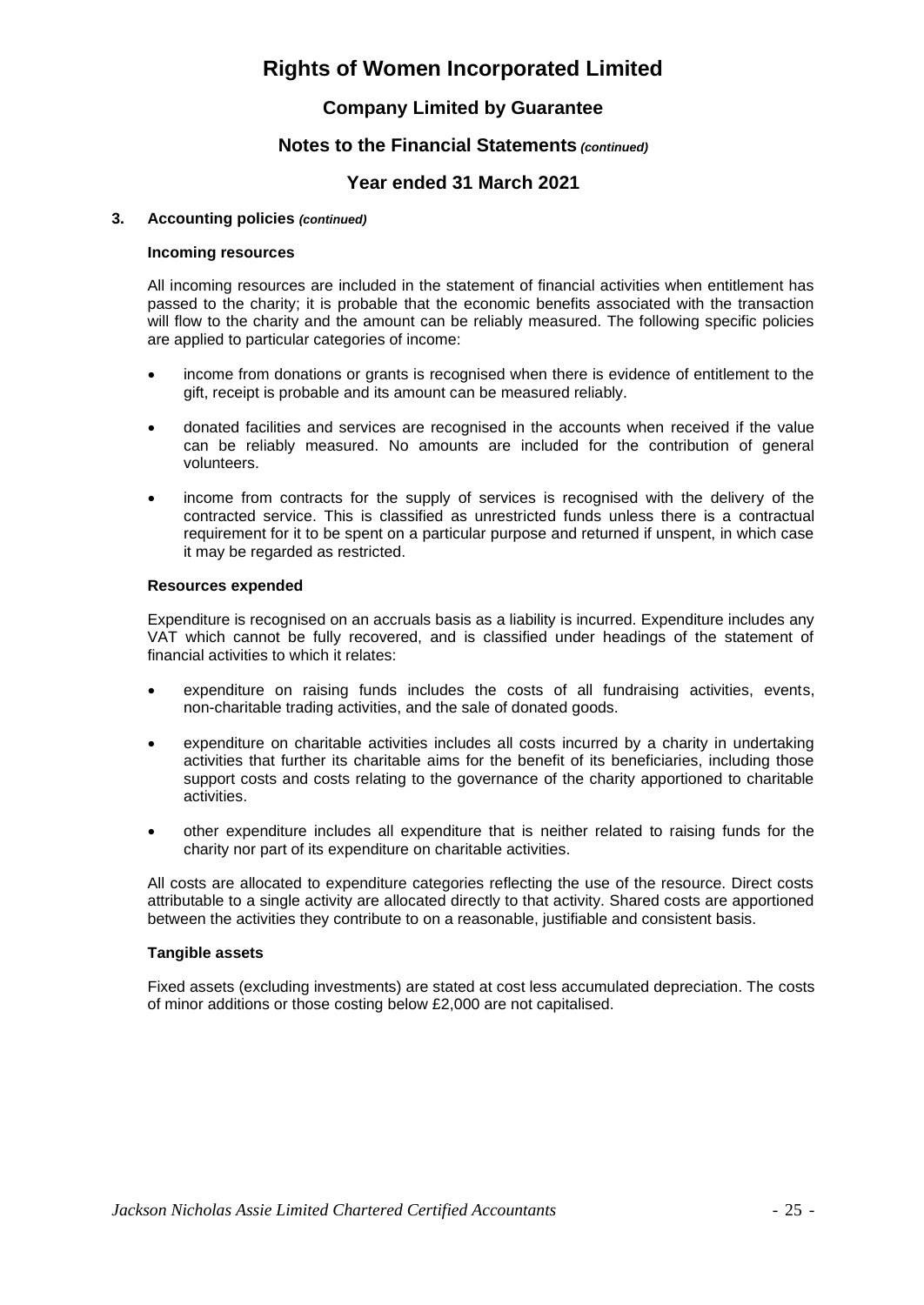# **Company Limited by Guarantee**

## **Notes to the Financial Statements** *(continued)*

## **Year ended 31 March 2021**

### **3. Accounting policies** *(continued)*

#### **Depreciation**

Depreciation is calculated so as to write off the cost or valuation of an asset, less its residual value, over the useful economic life of that asset as follows:

Equipment **Equipment** - Straight line basis over 4 years

### **Investments**

Unlisted equity investments are initially recorded at cost, and subsequently measured at fair value. If fair value cannot be reliably measured, assets are measured at cost less impairment.

Listed investments are measured at fair value with changes in fair value being recognised in income or expenditure.

#### **Investments in associates**

Investments in associates accounted for in accordance with the cost model are recorded at cost less any accumulated impairment losses.

Investments in associates accounted for in accordance with the fair value model are initially recorded at the transaction price. At each reporting date, the investments are measured at fair value, with changes in fair value taken through income or expenditure. Where it is impracticable to measure fair value reliably without undue cost or effort, the cost model will be adopted.

Dividends and other distributions received from the investment are recognised as income without regard to whether the distributions are from accumulated profits of the associate arising before or after the date of acquisition.

#### **Impairment of fixed assets**

A review for indicators of impairment is carried out at each reporting date, with the recoverable amount being estimated where such indicators exist. Where the carrying value exceeds the recoverable amount, the asset is impaired accordingly. Prior impairments are also reviewed for possible reversal at each reporting date.

For the purposes of impairment testing, when it is not possible to estimate the recoverable amount of an individual asset, an estimate is made of the recoverable amount of the cash-generating unit to which the asset belongs. The cash-generating unit is the smallest identifiable group of assets that includes the asset and generates cash inflows that largely independent of the cash inflows from other assets or groups of assets.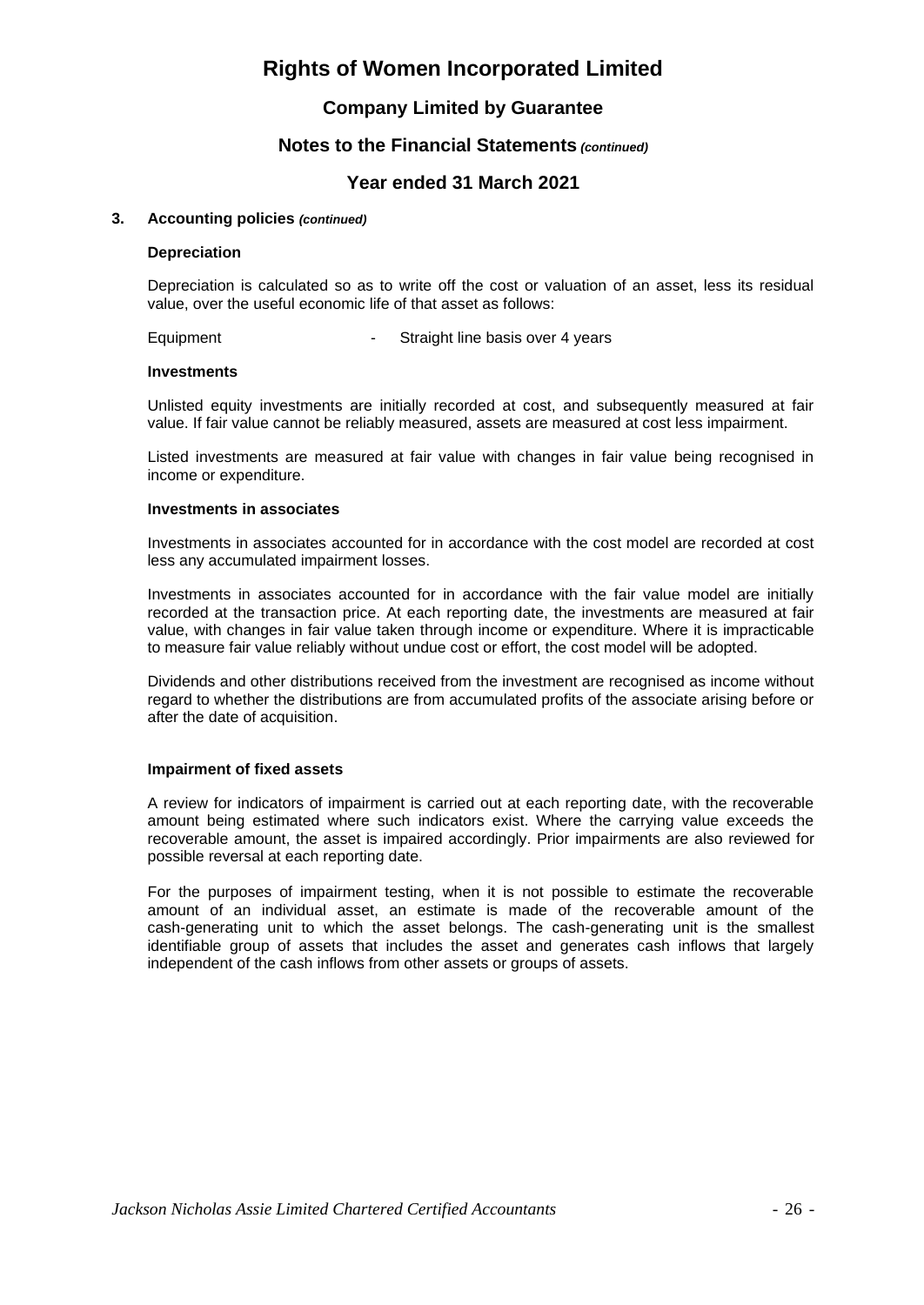# **Company Limited by Guarantee**

## **Notes to the Financial Statements** *(continued)*

### **Year ended 31 March 2021**

### **3. Accounting policies** *(continued)*

#### **Financial instruments**

A financial asset or a financial liability is recognised only when the charity becomes a party to the contractual provisions of the instrument.

Basic financial instruments are initially recognised at the amount receivable or payable including any related transaction costs.

Current assets and current liabilities are subsequently measured at the cash or other consideration expected to be paid or received and not discounted.

Debt instruments are subsequently measured at amortised cost.

Financial assets that are measured at cost or amortised cost are reviewed for objective evidence of impairment at the end of each reporting date. If there is objective evidence of impairment, an impairment loss is recognised under the appropriate heading in the statement of financial activities in which the initial gain was recognised.

For all equity instruments regardless of significance, and other financial assets that are individually significant, these are assessed individually for impairment. Other financial assets are either assessed individually or grouped on the basis of similar credit risk characteristics.

Any reversals of impairment are recognised immediately, to the extent that the reversal does not result in a carrying amount of the financial asset that exceeds what the carrying amount would have been had the impairment not previously been recognised.

### **Defined contribution plans**

Contributions to defined contribution plans are recognised as an expense in the period in which the related service is provided. Prepaid contributions are recognised as an asset to the extent that the prepayment will lead to a reduction in future payments or a cash refund.

When contributions are not expected to be settled wholly within 12 months of the end of the reporting date in which the employees render the related service, the liability is measured on a discounted present value basis. The unwinding of the discount is recognised as an expense in the period in which it arises.

### **4. Limited by guarantee**

Rights of Women Incorporated Limited is a company limited by guarantee and accordingly does not have a share capital.

Every member of the company undertakes to contribute such amount as may be required not exceeding £1 to the assets of the charitable company in the event of its being wound up while he or she is a member, or within one year after he or she ceases to be a member.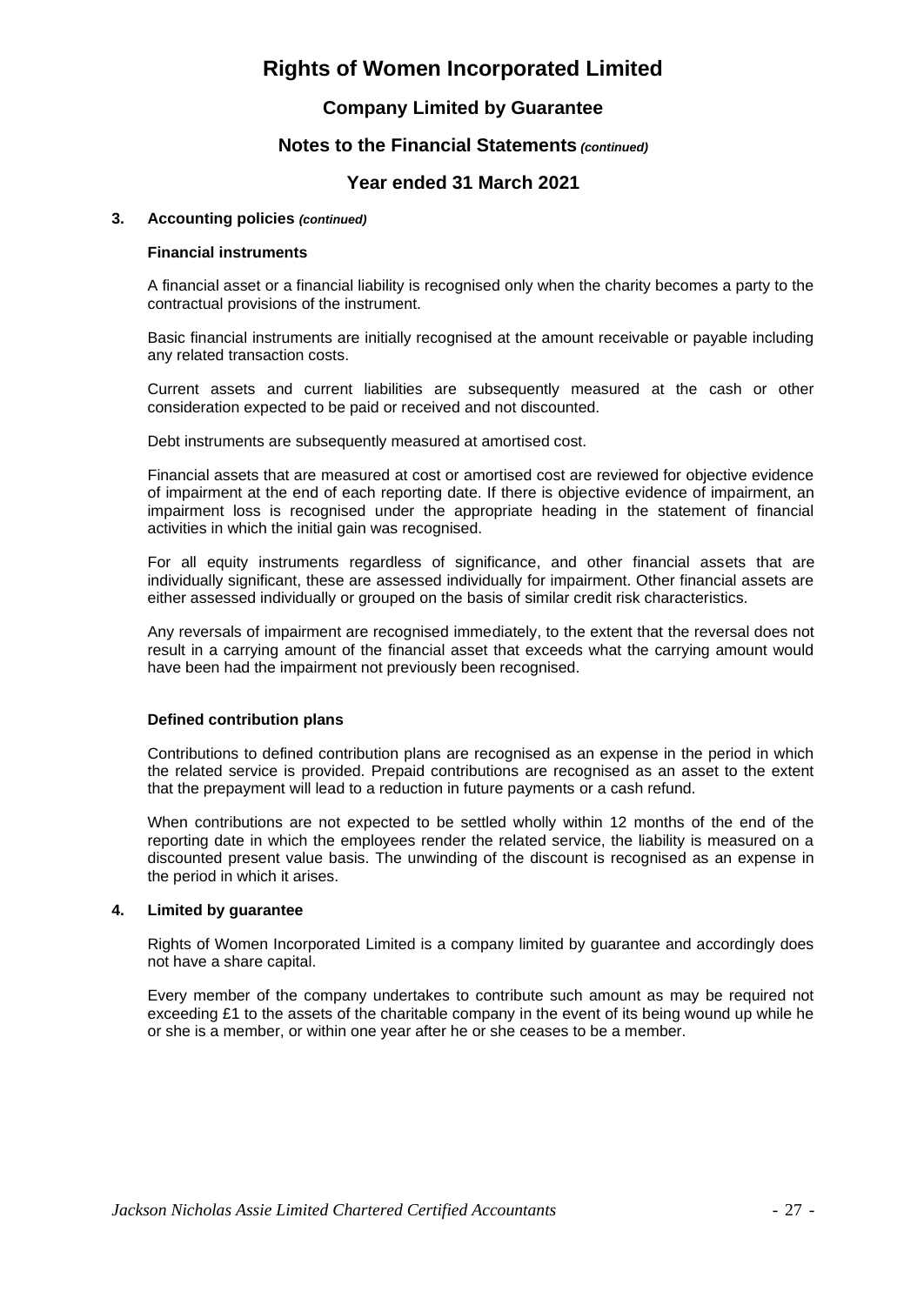# **Company Limited by Guarantee**

# **Notes to the Financial Statements** *(continued)*

# **Year ended 31 March 2021**

# **5. Donations and legacies**

|                                      | Unrestricted<br>Funds | Funds   | <b>Restricted Total Funds</b><br>2021 |
|--------------------------------------|-----------------------|---------|---------------------------------------|
|                                      | £                     | £       | £                                     |
| <b>Donations</b>                     |                       |         |                                       |
| <b>Garden Court Chambers Limited</b> | 4,000                 |         | 4,000                                 |
| Justice Platform                     | 14,847                |         | 14,847                                |
| London Legal Support                 |                       |         |                                       |
| Other donations under £2000          | 14,142                |         | 14,142                                |
| <b>Grants</b>                        |                       |         |                                       |
| Solace Women's Aid                   |                       | 67,555  | 67,555                                |
| <b>Women's Resource Centre</b>       |                       | 23,564  | 23,564                                |
| <b>Comic Relief</b>                  |                       |         |                                       |
| <b>TFL 2018</b>                      |                       | 20,000  | 20,000                                |
| <b>Tampon Tax</b>                    |                       |         |                                       |
| Tampon Tax RCJ                       |                       |         |                                       |
| <b>PAS Project</b>                   |                       |         |                                       |
| <b>CAB EUSS</b>                      |                       | 38,564  | 38,564                                |
| Henry Smith                          |                       | 40,000  | 40,000                                |
| ROSA - J&E                           |                       | 89,475  | 89,475                                |
| FRG (TFL)                            |                       |         |                                       |
| Home Office                          |                       | 46,198  | 46,198                                |
| MOPAC -Solace                        |                       |         |                                       |
| New Philanthropy                     | 4,690                 |         | 4,690                                 |
| Paul Hamlyn                          |                       | 20,000  | 20,000                                |
| <b>ROSA Comm</b>                     |                       | 11,270  | 11,270                                |
| Treebeard                            |                       |         |                                       |
| <b>Tudor Trust</b>                   |                       | 47,046  | 47,046                                |
| Access to Justice Foundation         |                       | 124,218 | 124,218                               |
| John Ellerman                        |                       | 35,000  | 35,000                                |
| Lottery COVID19                      |                       | 42,000  | 42,000                                |
| Ministry of Justice                  |                       | 113,505 | 113,505                               |
| <b>MOPAC Solace VAWG Ascent Plus</b> |                       | 37,894  | 37,894                                |
| <b>NRPF</b>                          |                       | 71,172  | 71,172                                |
|                                      | 37,679                | 827,461 | 865,140                               |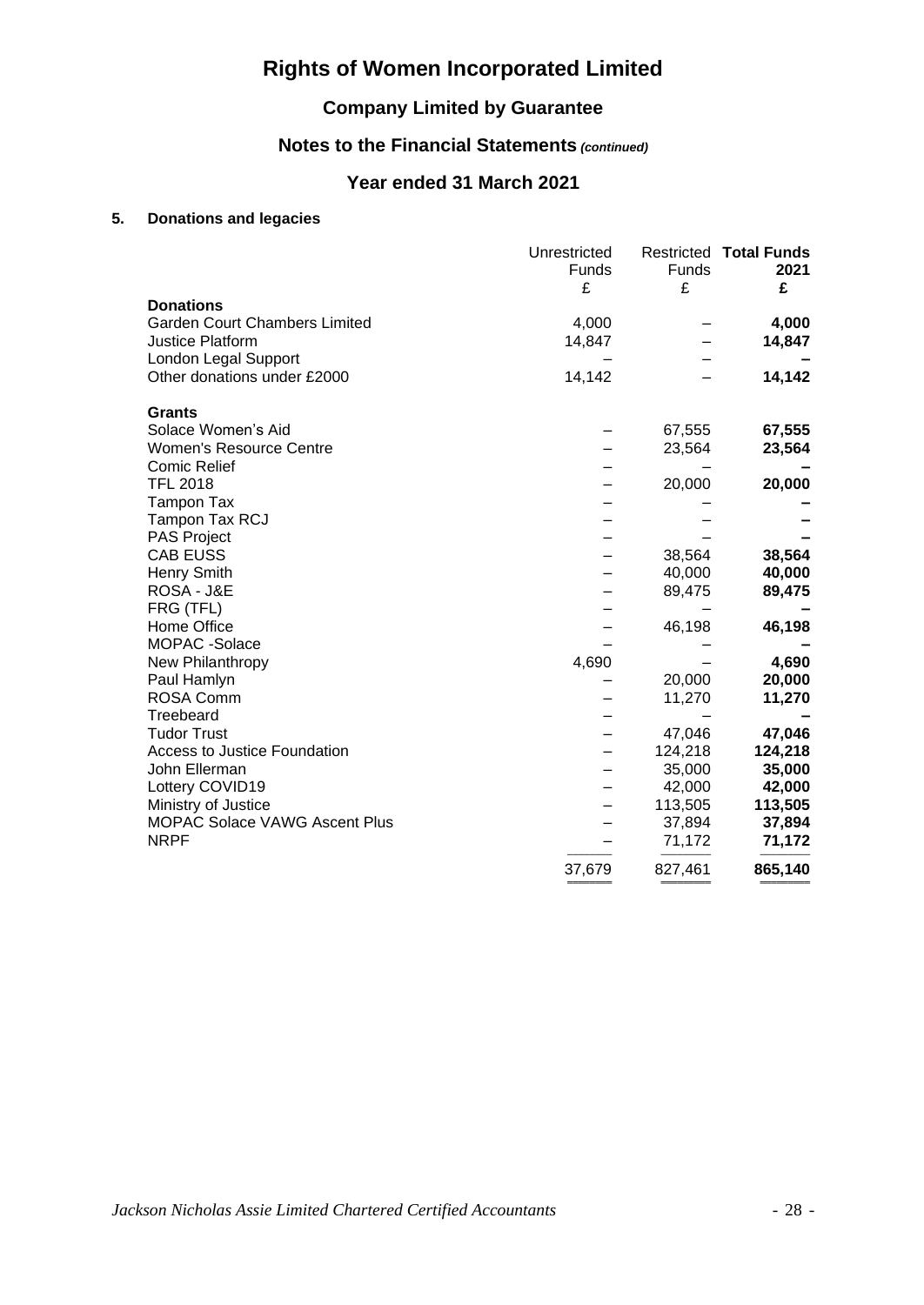# **Company Limited by Guarantee**

# **Notes to the Financial Statements** *(continued)*

# **Year ended 31 March 2021**

## **5. Donations and legacies** *(continued)*

|                                      | Unrestricted      | Restricted        | <b>Total Funds</b> |
|--------------------------------------|-------------------|-------------------|--------------------|
|                                      | <b>Funds</b><br>£ | <b>Funds</b><br>£ | 2020               |
| <b>Donations</b>                     |                   |                   | £                  |
|                                      |                   |                   |                    |
| <b>Garden Court Chambers Limited</b> | 4,000             |                   | 4,000              |
| <b>Justice Platform</b>              |                   |                   |                    |
| London Legal Support                 | 834               |                   | 834                |
| Other donations under £2000          | 8,821             |                   | 8,821              |
| <b>Grants</b>                        |                   |                   |                    |
| Solace Women's Aid                   |                   | 67,555            | 67,555             |
| <b>Women's Resource Centre</b>       |                   | 23,564            | 23,564             |
| <b>Comic Relief</b>                  |                   | 5,874             | 5,874              |
| <b>TFL 2018</b>                      |                   | 40,000            | 40,000             |
| Tampon Tax                           |                   | 9,480             | 9,480              |
| Tampon Tax RCJ                       |                   | 108,538           | 108,538            |
| <b>PAS Project</b>                   |                   | 1,944             | 1,944              |
| <b>CAB EUSS</b>                      |                   | 38,564            | 38,564             |
| <b>Big Lottery Fund</b>              |                   |                   |                    |
| <b>Henry Smith</b>                   |                   | 40,000            | 40,000             |
| ROSA - J&E                           |                   | 41,621            | 41,621             |
| FRG (TFL)                            |                   | 1,350             | 1,350              |
| Home Office                          |                   | 39,997            | 39,997             |
| <b>MOPAC -Solace</b>                 |                   | 6,902             | 6,902              |
| New Philanthropy                     | 9,200             |                   | 9,200              |
| Paul Hamlyn                          |                   |                   |                    |
| <b>ROSA Comm</b>                     |                   | 22,986            | 22,986             |
| Treebeard                            |                   | 10,000            | 10,000             |
| <b>Tudor Trust</b>                   |                   | 29,643            | 29,643             |
| <b>Access to Justice Foundation</b>  |                   |                   |                    |
| John Ellerman                        |                   |                   |                    |
| Lottery COVID19                      |                   |                   |                    |
| Ministry of Justice                  |                   |                   |                    |
| <b>MOPAC Solace VAWG Ascent Plus</b> |                   |                   |                    |
| <b>NRPF</b>                          |                   |                   |                    |
|                                      |                   |                   |                    |
|                                      | 22,855            | 488,018           | 510,873            |

### **6. Charitable activities**

|                                    |        | Unrestricted Total Funds Unrestricted |       | <b>Total Funds</b> |
|------------------------------------|--------|---------------------------------------|-------|--------------------|
|                                    | Funds  | 2021                                  | Funds | 2020               |
|                                    | £      | £                                     | £     | £                  |
| <b>Publication sales</b>           |        |                                       | 1.205 | 1,205              |
| Conference travel reimbursements   |        |                                       | 31    | 31                 |
| Training income and speakers' fees | 16,471 | 16,471                                | 4,180 | 4,180              |
| Miscellaneous income               |        |                                       | 2,486 | 2,486              |
| Fundraising income                 |        |                                       | 795   | 795                |
|                                    |        |                                       |       |                    |
|                                    | 16,471 | 16,471                                | 8,697 | 8,697              |
|                                    |        |                                       |       | _____              |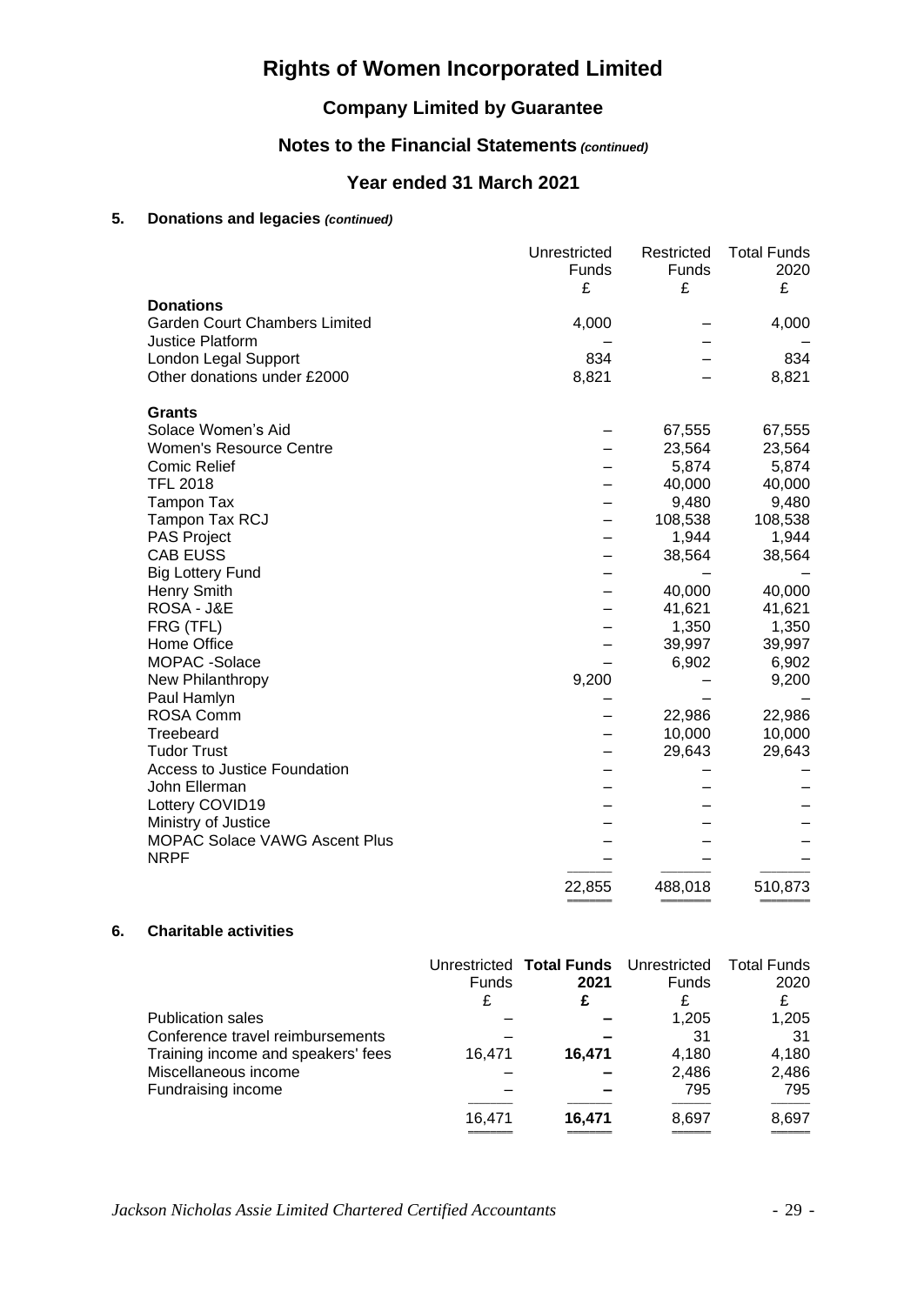# **Company Limited by Guarantee**

# **Notes to the Financial Statements** *(continued)*

# **Year ended 31 March 2021**

## **7. Investment income**

|                          |              | Unrestricted Total Funds Unrestricted Total Funds |              |      |
|--------------------------|--------------|---------------------------------------------------|--------------|------|
|                          | <b>Funds</b> | 2021                                              | <b>Funds</b> | 2020 |
|                          |              |                                                   |              |      |
| Bank interest receivable | 208          | 208                                               | 464          | 464  |
|                          |              |                                                   |              |      |

### **8. Expenditure on charitable activities by fund type**

|                                                                 | Unrestricted |              | <b>Restricted Total Funds</b> |
|-----------------------------------------------------------------|--------------|--------------|-------------------------------|
|                                                                 | <b>Funds</b> | <b>Funds</b> | 2021                          |
|                                                                 | £            | £            | £                             |
| Legal Advice and information for women                          | 3.737        | 410,802      | 414,539                       |
| Training and events                                             |              | 72.420       | 72,420                        |
| Policy work arising from advice work                            |              | 50,683       | 50,683                        |
| Core support to staff team and organisational<br>Administration |              | 126.842      | 126,842                       |
| Other activities                                                |              | 15,828       | 15,828                        |
| Support costs                                                   | 36           | 14,534       | 14,570                        |
|                                                                 | 3.773        | 691,109      | 694,882                       |

|                                               | Unrestricted<br><b>Funds</b> | Restricted<br><b>Funds</b> | <b>Total Funds</b><br>2020 |
|-----------------------------------------------|------------------------------|----------------------------|----------------------------|
|                                               | £                            | £                          | £                          |
| Legal Advice and information for women        | 38,721                       | 193,391                    | 232,112                    |
| Training and events                           |                              | 72,508                     | 72,508                     |
| Policy work arising from advice work          |                              | 38,367                     | 38,367                     |
| Core support to staff team and organisational |                              |                            |                            |
| Administration                                |                              | 105,525                    | 105,525                    |
| Other activities                              |                              | 28,316                     | 28,316                     |
| Support costs                                 | 10,987                       | 1.006                      | 11,993                     |
|                                               | 49,708                       | 439,113                    | 488,821                    |
|                                               |                              |                            |                            |

# **9. Expenditure on charitable activities by activity type**

|                                      | Activities<br>undertaken<br>directly Support costs |        | <b>Total funds</b><br>2021 | Total fund<br>2020 |
|--------------------------------------|----------------------------------------------------|--------|----------------------------|--------------------|
|                                      | £                                                  | £      | £                          | £                  |
| Legal Advice and information for     |                                                    |        |                            |                    |
| women                                | 414,539                                            |        | 414,539                    | 232,112            |
| Training and events                  | 72,420                                             |        | 72,420                     | 72,508             |
| Policy work arising from advice work | 50,683                                             |        | 50,683                     | 38,367             |
| Core support to staff team and       |                                                    |        |                            |                    |
| Organisational administration        | 126,842                                            |        | 126,842                    | 105,525            |
| Other activities                     | 15,828                                             |        | 15,828                     | 28,316             |
| Governance costs                     |                                                    | 14.570 | 14,570                     | 11,993             |
|                                      | 680,312                                            | 14,570 | 694,882                    | 488,821            |
|                                      |                                                    |        |                            |                    |

═══════ ═════════ ═════════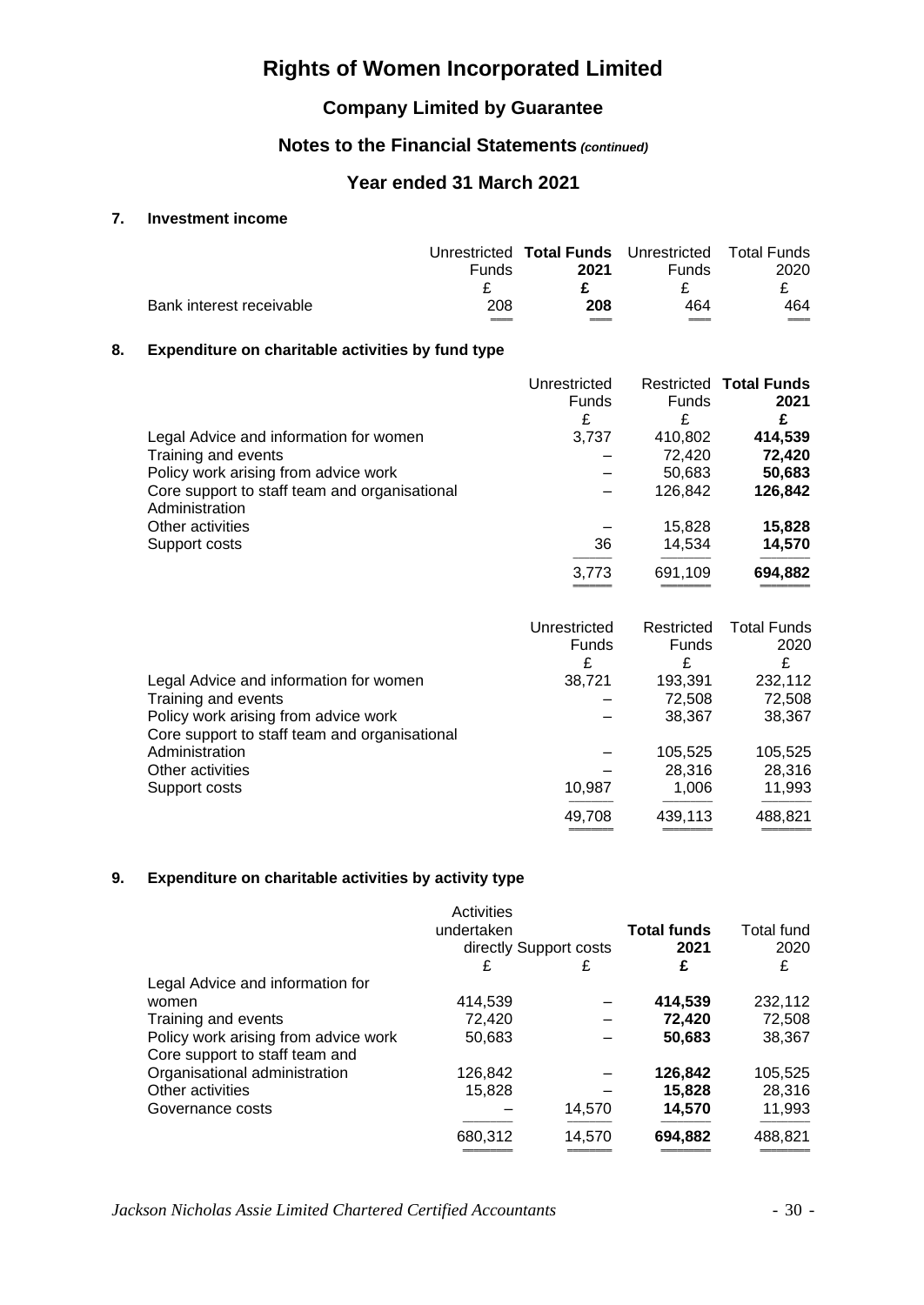# **Company Limited by Guarantee**

# **Notes to the Financial Statements** *(continued)*

# **Year ended 31 March 2021**

## **10. Analysis of support costs**

|     |                                                        |                       | Legal &<br>Professional |                 |                        |                        |
|-----|--------------------------------------------------------|-----------------------|-------------------------|-----------------|------------------------|------------------------|
|     |                                                        | <b>AGM</b> costs<br>£ | costs<br>£              | Audit fees<br>£ | <b>Total 2021</b><br>£ | <b>Total 2020</b><br>£ |
|     | Governance costs                                       | 677                   | 8,493                   | 5,400           | 14,570                 | 11,993                 |
| 11. | Net income                                             |                       |                         |                 |                        |                        |
|     | Net income is stated after charging/(crediting):       |                       |                         |                 |                        |                        |
|     |                                                        |                       |                         |                 | 2021<br>£              | 2020<br>£              |
|     | Operating lease rentals                                |                       |                         |                 | 701                    | 771                    |
| 12. | <b>Auditors remuneration</b>                           |                       |                         |                 |                        |                        |
|     |                                                        |                       |                         |                 | 2021                   | 2020                   |
|     | Fees payable for the audit of the financial statements |                       |                         |                 | £<br>4,050             | £<br>4,050             |
|     | Fees for non-audit services                            |                       |                         |                 | 1,350                  | 1,350                  |
|     |                                                        |                       |                         |                 | 5,400                  | 5,400                  |
|     |                                                        |                       |                         |                 |                        |                        |

### **13. Staff costs**

The total staff costs and employee benefits for the reporting period are analysed as follows:

|                                         | 2021     | 2020    |
|-----------------------------------------|----------|---------|
|                                         | £        |         |
| Wages and salaries                      | 456.912  | 335,862 |
| Social security costs                   | 39,403   | 28,972  |
| Employer contributions to pension plans | 16,033   | 11.867  |
| <b>SMP Recovered</b>                    | (4, 558) | (4,728) |
|                                         | 507,790  | 371,973 |
|                                         |          |         |

The average head count of employees during the year was 17 (2020: 12). The average number of full-time equivalent employees during the year is analysed as follows:

|                                                   | 2021 | 2020          |
|---------------------------------------------------|------|---------------|
|                                                   | No.  | No.           |
| Number of staff involved in charitable activities | 10   |               |
| Number of administrative staff                    |      | $\mathcal{P}$ |
| Number of management staff                        |      |               |
|                                                   | 13   | 10            |
|                                                   |      |               |

No employee received employee benefits of more than £60,000 during the year (2020: Nil).

### **Key Management Personnel**

Key management personnel include all persons that have authority and responsibility for planning, directing and controlling the activities of the charity. The total compensation paid to key management personnel for services provided to the charity was £54,414 (2020: £52,539).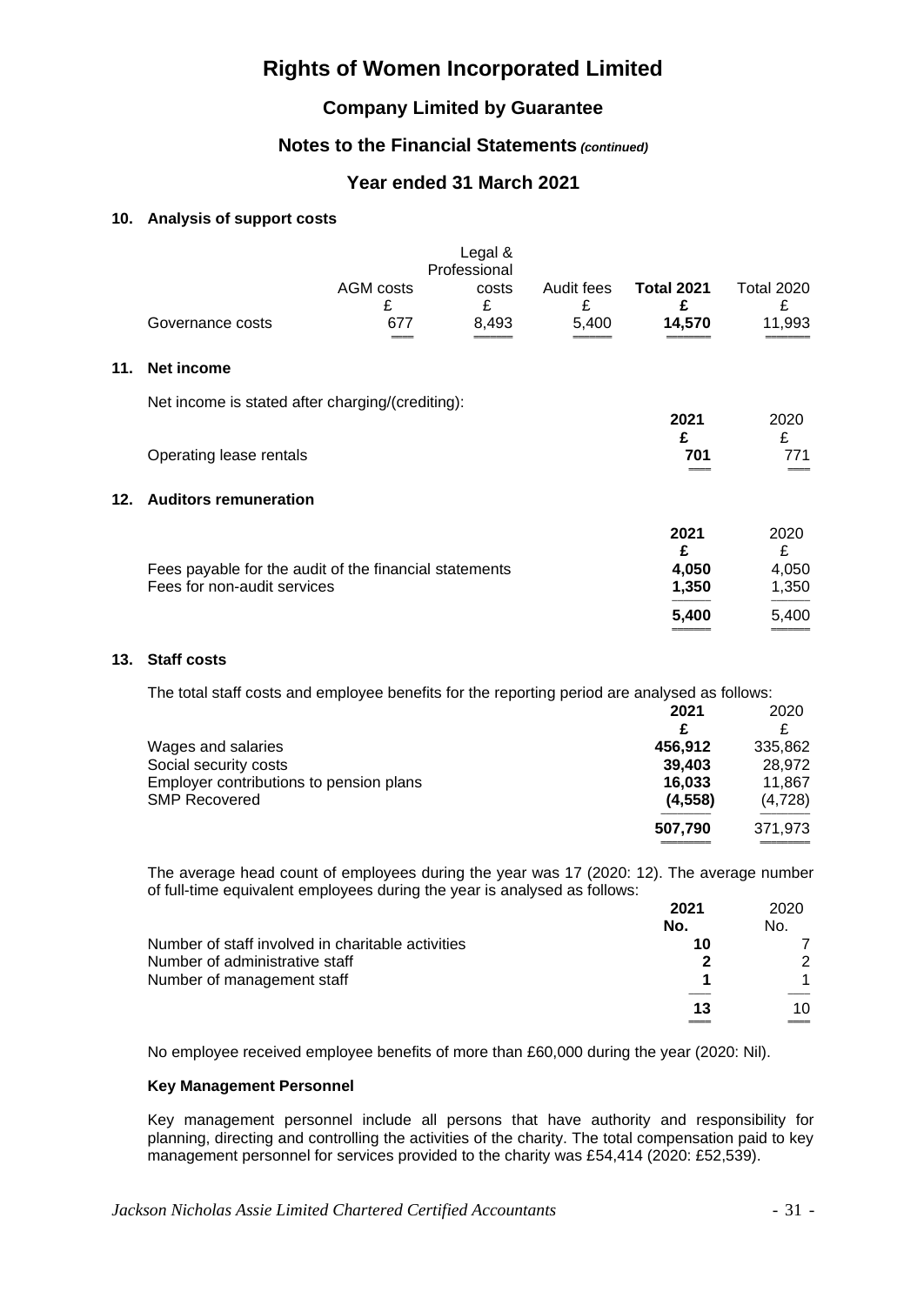# **Company Limited by Guarantee**

## **Notes to the Financial Statements** *(continued)*

## **Year ended 31 March 2021**

### **14. Trustee remuneration, expenses & related party transactions**

- No trustees received any remuneration or other benefits from employment with the charity; and
- No trustees or other person related to the charity has any personal interest in any contract or transaction entered into by the charity during the year or the previous year.
- No trustees received expenses during the year (2020: Nil)

### **15. Transfers between funds**

Transfers from unrestricted funds to restricted funds are to make good funding shortfalls and eliminate negative fund balances.

### **16. Tangible fixed assets**

|                                                          | Equipment | Total<br>£ |
|----------------------------------------------------------|-----------|------------|
| Cost<br>At 1 April 2020 and 31 March 2021                | 67,814    | 67,814     |
| <b>Depreciation</b><br>At 1 April 2020 and 31 March 2021 | 67,814    | 67,814     |
| <b>Carrying amount</b><br>At 31 March 2021               |           |            |
| At 31 March 2020                                         |           |            |
|                                                          |           |            |

### **17. Investments**

|                                   | Other<br><b>investments</b> |
|-----------------------------------|-----------------------------|
|                                   | £                           |
| <b>Cost or valuation</b>          |                             |
| At 1 April 2020                   |                             |
| Additions                         | 3                           |
| At 31 March 2021                  | 3                           |
|                                   | ____                        |
| Impairment                        |                             |
| At 1 April 2020 and 31 March 2021 |                             |
| <b>Carrying amount</b>            |                             |
| At 31 March 2021                  | 3                           |
|                                   |                             |
| At 31 March 2020                  |                             |
|                                   | ____                        |

All investments shown above are held at cost less impairment.

The investment is held in Tindlemanor Limited, registered office address being 52/54 Featherstone Street, London, EC1Y 8RT.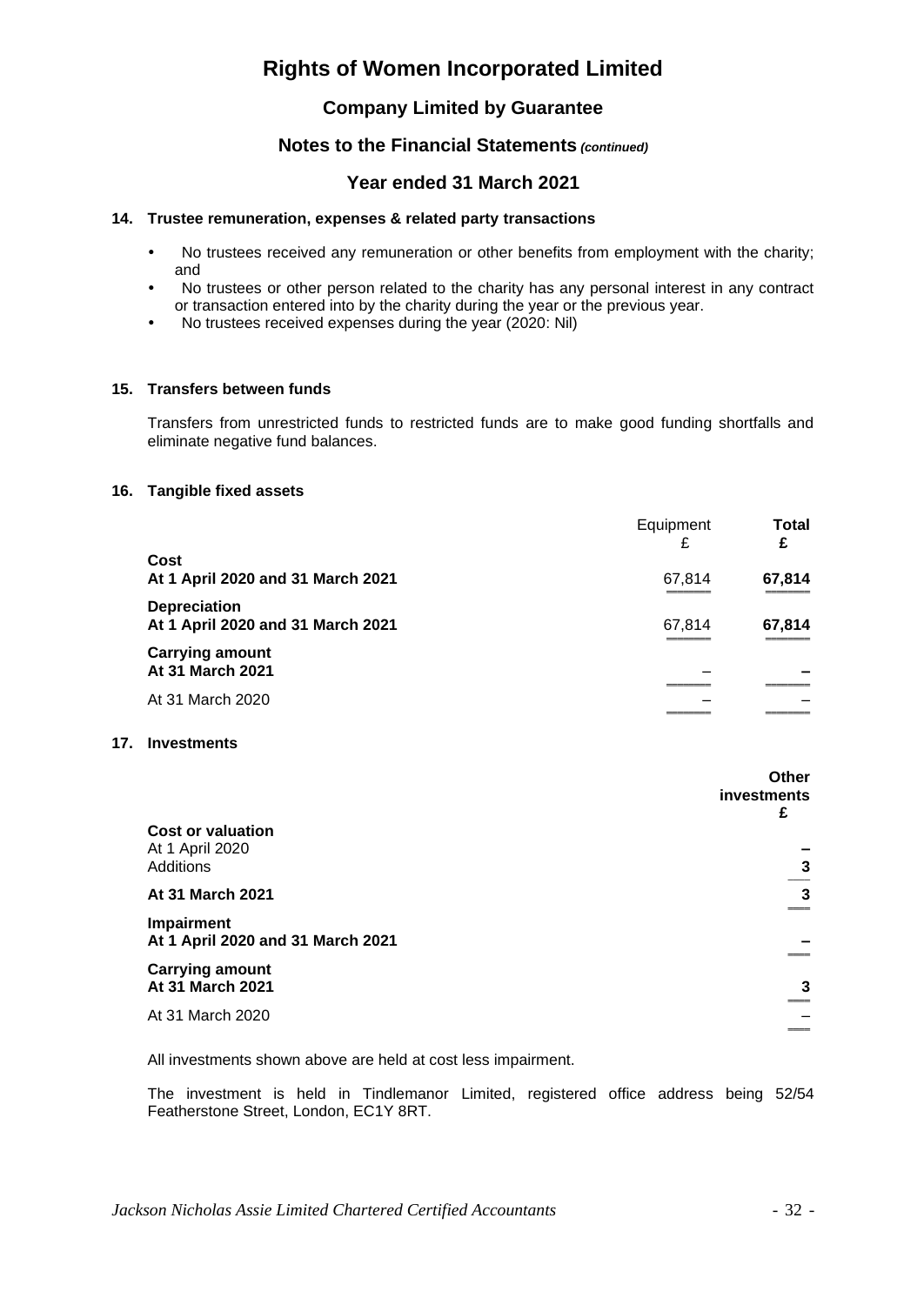# **Company Limited by Guarantee**

### **Notes to the Financial Statements** *(continued)*

## **Year ended 31 March 2021**

### **18. Debtors**

|                                | 2021      | 2020<br>£ |
|--------------------------------|-----------|-----------|
| Trade debtor                   | 115.848   | 88.941    |
| Bad debt provision             | (14, 655) | (12, 123) |
| Prepayments and accrued income | 60.863    | 26.444    |
|                                | 162.056   | 103,262   |

### **19. Creditors: amounts falling due within one year**

|                                 | 2021<br>£ | 2020<br>£ |
|---------------------------------|-----------|-----------|
| Trade creditors                 | 64,304    | 25,294    |
| Accruals and deferred income    | 14,819    | 128       |
| Social security and other taxes | 13,871    | 7,590     |
| Other creditors                 | 4.699     | 1,436     |
|                                 | 97,693    | 34,448    |
|                                 |           |           |

The figure of other creditors includes a pension liability of £4,724 (2020: £1,417). There is no other pension liability other than those disclosed above.

### **20. Deferred income**

|                                                                            | 2021<br>£ | 2020 |
|----------------------------------------------------------------------------|-----------|------|
| At 1 April 2020<br>Additions during the year<br>Amounts released to income | 8.000     |      |
| At 31 March 2021                                                           | 8.000     |      |

Deferred income represents grants received for the purpose of expenditure in a future period

### **21. Pensions and other post-retirement benefits**

### **Defined contribution plans**

The amount recognised in income or expenditure as an expense in relation to defined contribution plans was £16,033 (2020: £11,867).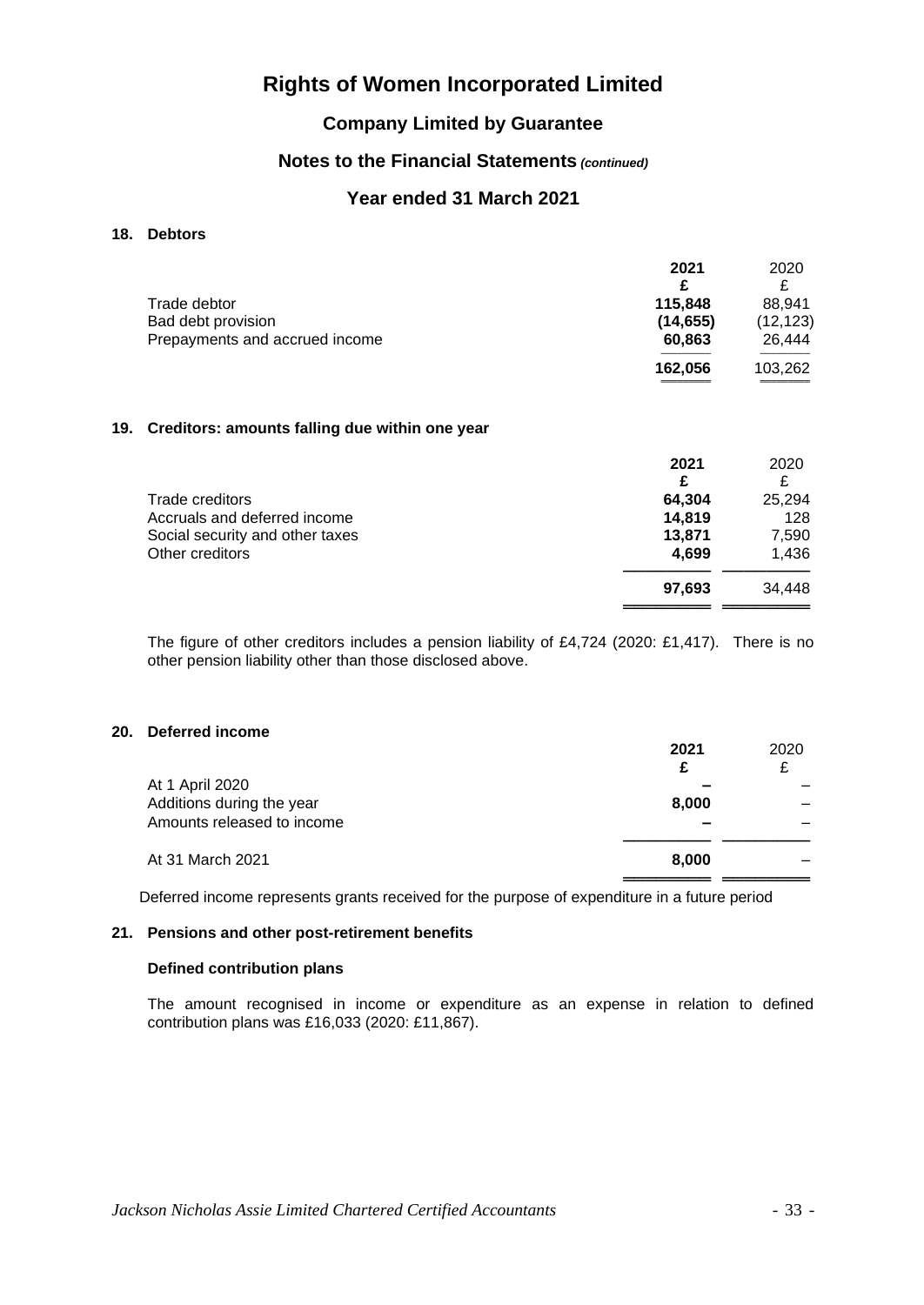# **Company Limited by Guarantee**

### **Notes to the Financial Statements** *(continued)*

## **Year ended 31 March 2021**

### **22. Analysis of charitable funds**

### **Unrestricted funds**

|                                        |                 |             |             |         | At                           |
|----------------------------------------|-----------------|-------------|-------------|---------|------------------------------|
|                                        | At 1 April 2020 | Income<br>£ | Expenditure | £       | Transfers 31 March 2021      |
| General funds<br>Designated Fund - see | 8,342           | 54,358      | (3,773)     | (657)   | 58,270                       |
| below                                  | 178,970         |             |             |         | 178,970                      |
|                                        | 187,312         | 54,358      | (3,773)     | (657)   | 237,240                      |
|                                        |                 |             |             |         | At                           |
|                                        | At 1 April 2019 | Income<br>£ | Expenditure | £       | Transfers 31 March 2020<br>£ |
| General funds<br>Designated Fund - see | 28,273          | 32,016      | (49,708)    | (2,239) | 8,342                        |
| below                                  | 178,970         |             |             |         | 178,970                      |
|                                        | 207,243         | 32,016      | (49,708)    | (2,239) | 187,312                      |

Designated Funds are reserves ringfenced by the Board to meet redundancy and winding up costs in the event of loss of funding. These funds are the equivalent of approximately 6 months running costs.

The General Fund is to support any short-term shortfall, for example a gap between grants, or to cover specific expenses where grant or other funding is not available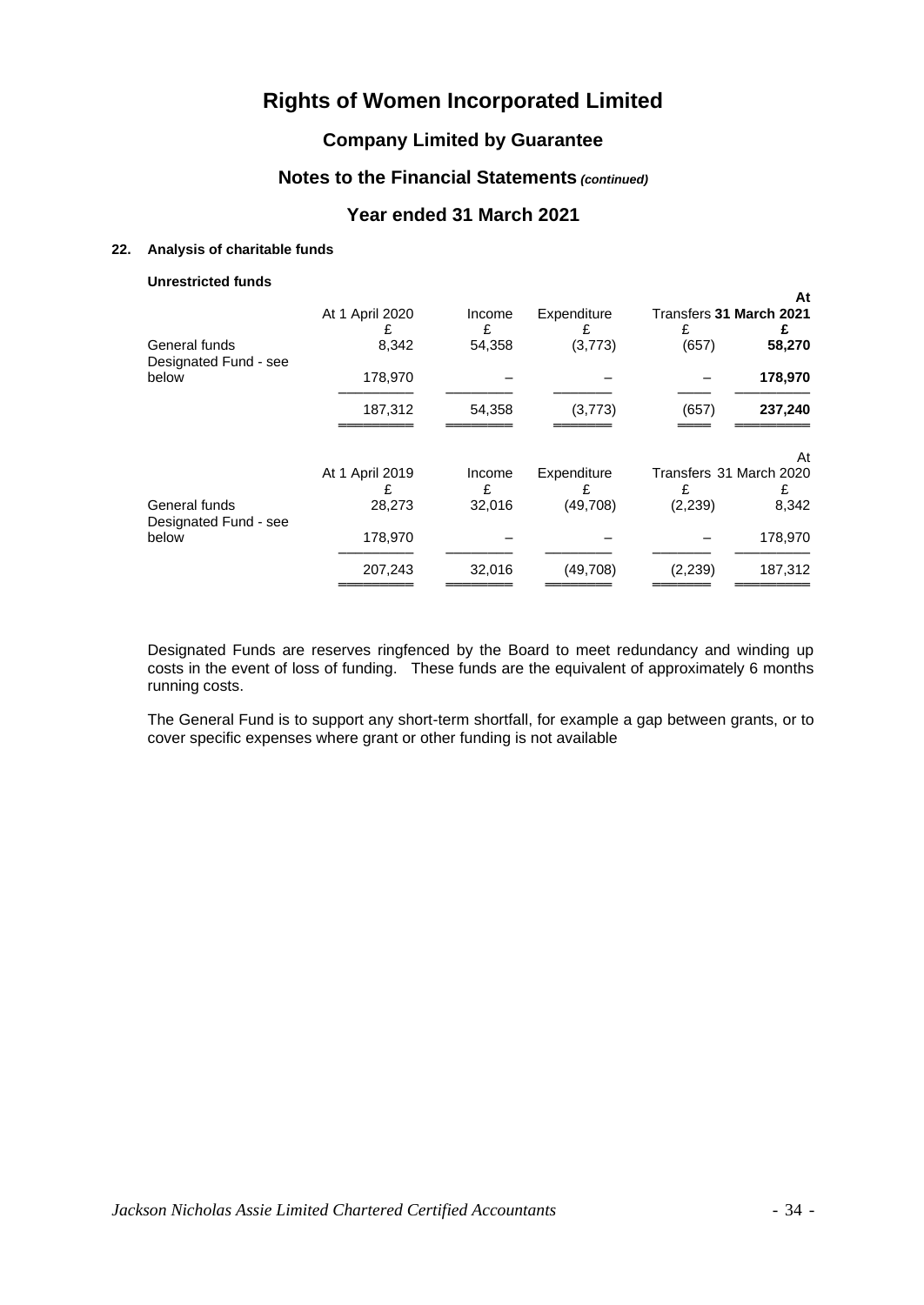# **Company Limited by Guarantee**

## **Notes to the Financial Statements** *(continued)*

## **Year ended 31 March 2021**

### **22. Analysis of charitable funds** *(continued)*

| <b>Restricted funds</b>                   |                   |             |                  |                          |                              |
|-------------------------------------------|-------------------|-------------|------------------|--------------------------|------------------------------|
|                                           | At                |             |                  |                          | At                           |
|                                           | 1 April 2020<br>£ | Income<br>£ | Expenditure<br>£ | £                        | Transfers 31 March 2021<br>£ |
| <b>Big Lottery Fund</b>                   | 3,954             |             |                  |                          | 3,954                        |
| Foreign and                               |                   |             |                  |                          |                              |
| Commonwealth                              |                   |             |                  |                          |                              |
| Office/Forced Marriage                    |                   |             |                  |                          |                              |
| <b>Unit Domestic</b>                      |                   |             |                  |                          |                              |
| Programme Fund                            | 4,067             |             |                  |                          | 4,067                        |
| Women's Resource                          |                   |             |                  |                          |                              |
| Centre                                    | 2,304             | 23,564      | (23, 564)        |                          | 2,304                        |
| Solace Women's Aid                        | 1,078             | 67,555      | (67, 498)        |                          | 1,135                        |
| Access to Justice                         |                   |             |                  |                          | 7,872                        |
| Foundation<br><b>Unbound Philanthropy</b> | 13,670            | 124,218     | (116, 346)       |                          | 13,670                       |
| <b>Comic Relief Second</b>                |                   |             |                  |                          |                              |
| Grant                                     | 8,869             |             |                  |                          | 8,869                        |
| <b>Esmee Foundation</b>                   |                   |             |                  |                          |                              |
| <b>Family Rights Group</b>                | 6,065             |             |                  |                          | 6,065                        |
| <b>PAS Projects</b>                       | 5,331             |             |                  |                          | 5,331                        |
| Multiple Disadvantaged                    |                   |             |                  |                          |                              |
| Women                                     | 1,051             |             |                  |                          | 1,051                        |
| Crowdjustice                              | 4,520             |             |                  |                          | 4,520                        |
| Lloyds Bank Foundation                    | 277               |             |                  |                          | 277                          |
| Tampon Tax                                | 246               |             |                  |                          | 246                          |
| <b>TFL 2018</b>                           | 15,444            | 20,000      | (36,040)         | 596                      |                              |
| Tampon Tax RCJ                            | 1,216             |             |                  |                          | 1,216                        |
| ROSA - JEF A&S                            | 49,590            | 89,475      | (68, 745)        | $\equiv$                 | 70,320                       |
| Henry Smith                               |                   | 40,000      | (37, 887)        | ▃                        | 2,113                        |
| CAB EUSS                                  | 34,201            | 38,564      | (199)            |                          | 72,566                       |
| <b>Comic Relief</b>                       | 5,874             |             |                  |                          | 5,874                        |
| FRG (TFL)<br>Home Office                  | 1,350             | 46,198      | (46, 198)        |                          | 1,350                        |
| MOPAC - Solace                            | 165               | 37,894      | (37, 894)        |                          | 165                          |
| ROSA Comm                                 | 13,709            | 11,270      | (23, 113)        | —                        | 1,866                        |
| Treebeard                                 | 6,618             |             | (5, 377)         |                          | 1,241                        |
| <b>Tudor Trust</b>                        | 28,065            | 47,046      | (25, 156)        |                          | 49,955                       |
| Lottery Covid-19                          |                   | 42,000      | (11, 454)        | -                        | 30,546                       |
| John Ellerman                             |                   | 35,000      | (5,014)          | $\overline{\phantom{0}}$ | 29,986                       |
| Ministry of Justice                       |                   | 113,505     | (113, 566)       | 61                       |                              |
| <b>NRPF</b>                               |                   | 71,172      | (71, 172)        |                          |                              |
| Paul Hamlyn Foundation                    |                   | 20,000      | (1,886)          |                          | 18,114                       |
|                                           | 207,664           | 827,461     | (691, 109)       | 657                      | 344,673                      |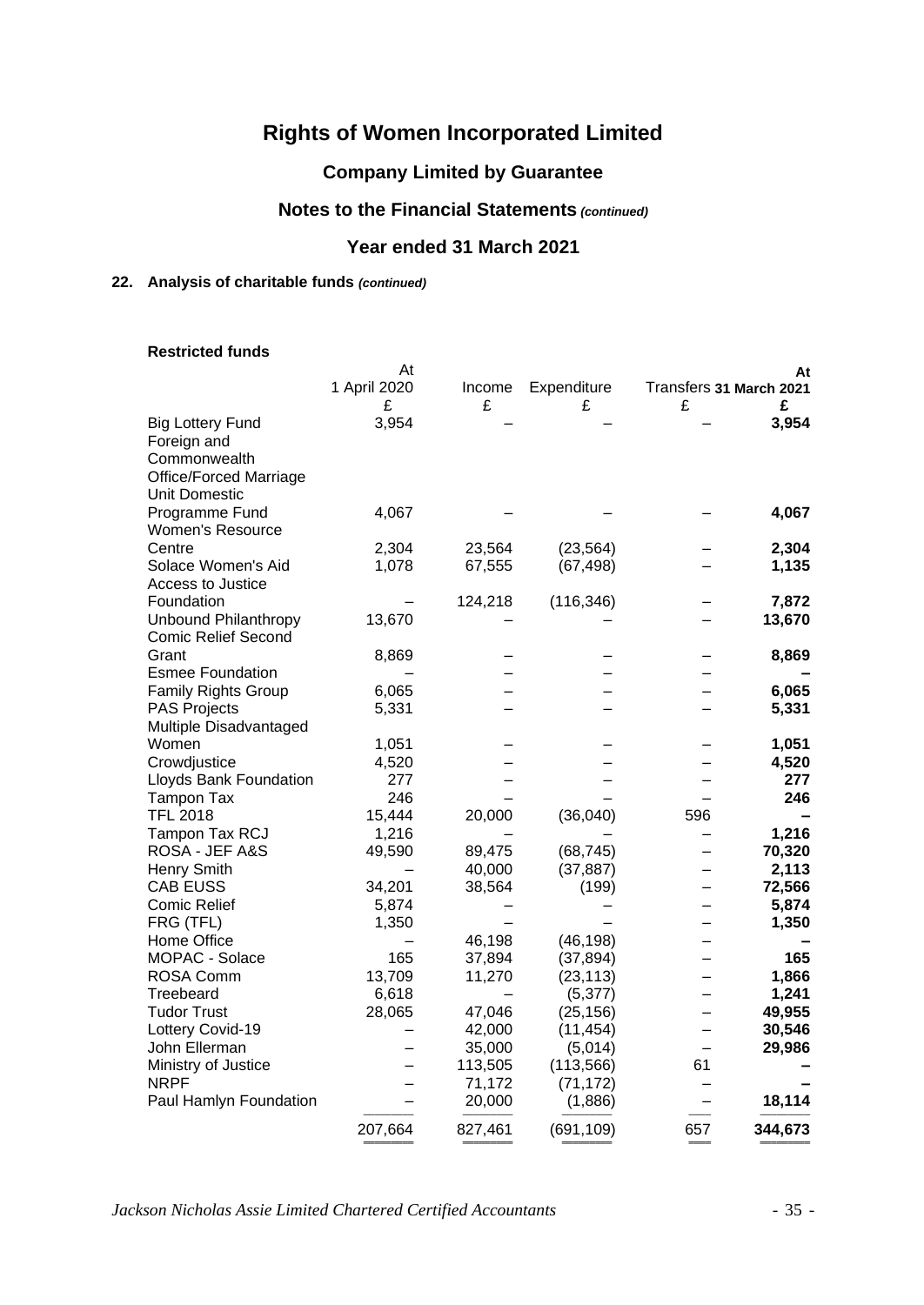# **Company Limited by Guarantee**

# **Notes to the Financial Statements** *(continued)*

# **Year ended 31 March 2021**

### **22. Analysis of charitable funds** *(continued)*

| Expenditure<br>At 1 April 2019<br>Income<br>£<br>£<br>£<br>£<br>3,954<br><b>Big Lottery Fund</b><br>Foreign and<br>Commonwealth<br>Office/Forced Marriage<br>Unit Domestic<br>Programme Fund<br>4,067<br><b>Women's Resource</b><br>Centre<br>2,109<br>23,564<br>(23, 369)<br>Solace Women's Aid<br>6,153<br>67,555<br>(72, 630)<br>Access to Justice<br>Foundation<br><b>Unbound Philanthropy</b><br>13,670<br><b>Comic Relief Second</b><br>8,869<br>Grant<br><b>Esmee Foundation</b><br>23,100<br>(23, 145)<br>45<br><b>Family Rights Group</b><br>6,065<br>1,944<br><b>PAS Projects</b><br>3,387<br>Multiple Disadvantaged<br>Women<br>1,051<br>Crowdjustice<br>4,520<br>Lloyds Bank Foundation<br>277 | At<br>Transfers 31 March 2020 |
|------------------------------------------------------------------------------------------------------------------------------------------------------------------------------------------------------------------------------------------------------------------------------------------------------------------------------------------------------------------------------------------------------------------------------------------------------------------------------------------------------------------------------------------------------------------------------------------------------------------------------------------------------------------------------------------------------------|-------------------------------|
|                                                                                                                                                                                                                                                                                                                                                                                                                                                                                                                                                                                                                                                                                                            | £                             |
|                                                                                                                                                                                                                                                                                                                                                                                                                                                                                                                                                                                                                                                                                                            | 3,954                         |
|                                                                                                                                                                                                                                                                                                                                                                                                                                                                                                                                                                                                                                                                                                            |                               |
|                                                                                                                                                                                                                                                                                                                                                                                                                                                                                                                                                                                                                                                                                                            |                               |
|                                                                                                                                                                                                                                                                                                                                                                                                                                                                                                                                                                                                                                                                                                            |                               |
|                                                                                                                                                                                                                                                                                                                                                                                                                                                                                                                                                                                                                                                                                                            |                               |
|                                                                                                                                                                                                                                                                                                                                                                                                                                                                                                                                                                                                                                                                                                            | 4,067                         |
|                                                                                                                                                                                                                                                                                                                                                                                                                                                                                                                                                                                                                                                                                                            |                               |
|                                                                                                                                                                                                                                                                                                                                                                                                                                                                                                                                                                                                                                                                                                            | 2,304                         |
|                                                                                                                                                                                                                                                                                                                                                                                                                                                                                                                                                                                                                                                                                                            | 1,078                         |
|                                                                                                                                                                                                                                                                                                                                                                                                                                                                                                                                                                                                                                                                                                            |                               |
|                                                                                                                                                                                                                                                                                                                                                                                                                                                                                                                                                                                                                                                                                                            |                               |
|                                                                                                                                                                                                                                                                                                                                                                                                                                                                                                                                                                                                                                                                                                            | 13,670                        |
|                                                                                                                                                                                                                                                                                                                                                                                                                                                                                                                                                                                                                                                                                                            |                               |
|                                                                                                                                                                                                                                                                                                                                                                                                                                                                                                                                                                                                                                                                                                            | 8,869                         |
|                                                                                                                                                                                                                                                                                                                                                                                                                                                                                                                                                                                                                                                                                                            |                               |
|                                                                                                                                                                                                                                                                                                                                                                                                                                                                                                                                                                                                                                                                                                            | 6,065                         |
|                                                                                                                                                                                                                                                                                                                                                                                                                                                                                                                                                                                                                                                                                                            | 5,331                         |
|                                                                                                                                                                                                                                                                                                                                                                                                                                                                                                                                                                                                                                                                                                            |                               |
|                                                                                                                                                                                                                                                                                                                                                                                                                                                                                                                                                                                                                                                                                                            | 1,051                         |
|                                                                                                                                                                                                                                                                                                                                                                                                                                                                                                                                                                                                                                                                                                            | 4,520                         |
|                                                                                                                                                                                                                                                                                                                                                                                                                                                                                                                                                                                                                                                                                                            | 277                           |
| <b>Tampon Tax</b><br>246<br>9,480<br>(9,480)                                                                                                                                                                                                                                                                                                                                                                                                                                                                                                                                                                                                                                                               | 246                           |
| <b>TFL 2018</b><br>14,975<br>40,000<br>(39, 531)                                                                                                                                                                                                                                                                                                                                                                                                                                                                                                                                                                                                                                                           | 15,444                        |
| $\overline{2}$<br>108,538<br>(107, 324)<br>Tampon Tax RCJ                                                                                                                                                                                                                                                                                                                                                                                                                                                                                                                                                                                                                                                  | 1,216                         |
| ROSA - JEF A&S<br>63,111<br>41,621<br>(55, 142)                                                                                                                                                                                                                                                                                                                                                                                                                                                                                                                                                                                                                                                            | 49,590                        |
| 964<br>(43, 047)<br>2,083<br><b>Henry Smith</b><br>40,000                                                                                                                                                                                                                                                                                                                                                                                                                                                                                                                                                                                                                                                  |                               |
| CAB EUSS<br>38,564<br>(4, 363)                                                                                                                                                                                                                                                                                                                                                                                                                                                                                                                                                                                                                                                                             | 34,201                        |
| <b>Comic Relief</b><br>5,874                                                                                                                                                                                                                                                                                                                                                                                                                                                                                                                                                                                                                                                                               | 5,874                         |
| FRG (TFL)<br>1,350                                                                                                                                                                                                                                                                                                                                                                                                                                                                                                                                                                                                                                                                                         | 1,350                         |
| Home Office<br>111<br>39,997<br>(40, 108)                                                                                                                                                                                                                                                                                                                                                                                                                                                                                                                                                                                                                                                                  |                               |
| MOPAC - Solace<br>6,902<br>(6,737)                                                                                                                                                                                                                                                                                                                                                                                                                                                                                                                                                                                                                                                                         | 165                           |
| <b>ROSA Comm</b><br>22,986<br>(9,277)                                                                                                                                                                                                                                                                                                                                                                                                                                                                                                                                                                                                                                                                      | 13,709                        |
| Treebeard<br>10,000<br>(3, 382)                                                                                                                                                                                                                                                                                                                                                                                                                                                                                                                                                                                                                                                                            | 6,618                         |
| <b>Tudor Trust</b><br>29,643<br>(1,578)                                                                                                                                                                                                                                                                                                                                                                                                                                                                                                                                                                                                                                                                    | 28,065                        |
| Lottery Covid-19                                                                                                                                                                                                                                                                                                                                                                                                                                                                                                                                                                                                                                                                                           |                               |
| John Ellerman                                                                                                                                                                                                                                                                                                                                                                                                                                                                                                                                                                                                                                                                                              |                               |
| Ministry of Justice                                                                                                                                                                                                                                                                                                                                                                                                                                                                                                                                                                                                                                                                                        |                               |
| <b>NRPF</b>                                                                                                                                                                                                                                                                                                                                                                                                                                                                                                                                                                                                                                                                                                |                               |
| Paul Hamlyn Foundation                                                                                                                                                                                                                                                                                                                                                                                                                                                                                                                                                                                                                                                                                     |                               |
| 156,520<br>488,018<br>(439, 113)<br>2,239                                                                                                                                                                                                                                                                                                                                                                                                                                                                                                                                                                                                                                                                  | 207,664                       |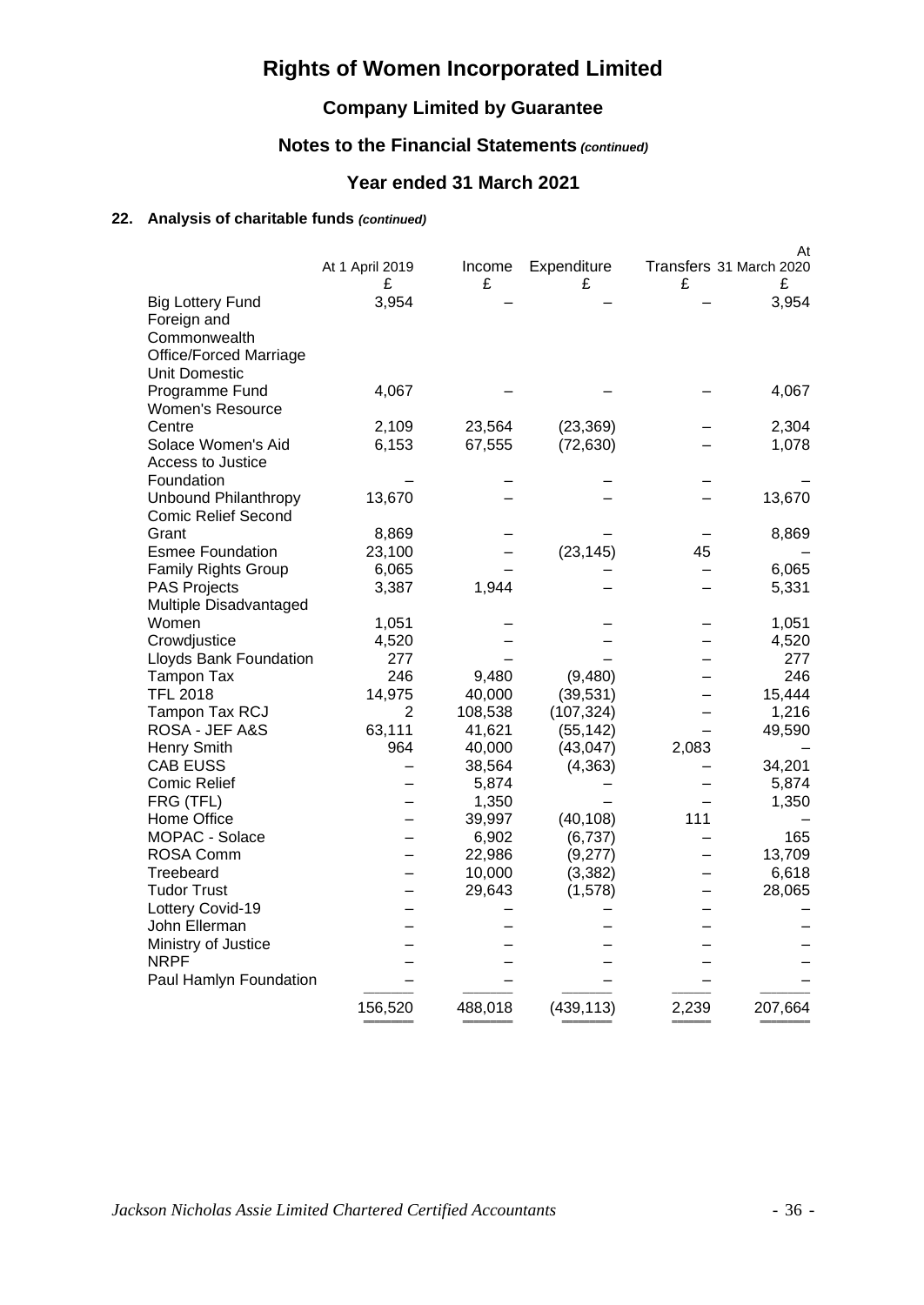## **Company Limited by Guarantee**

### **Notes to the Financial Statements** *(continued)*

### **Year ended 31 March 2021**

### **22. Analysis of charitable funds** *(continued)*

Big Lottery Fund: This is a grant towards the staffing and project costs of our telephone advice lines and legal guides supporting women affected by violence. This grant also supports the development of a new website and capital costs for new IT and office equipment.

Comic Relief: This is a grant towards the staffing and project costs of our work supporting asylum-seeking women including publications and workshops.

Women's Resource Centre: This is a grant towards the staffing and project costs of the Ascent Project (Second tier support) including training and events, briefings, newsletters and online resources on violence against women issues.

Solace Women's Aid: This is a grant towards the staffing and project costs of the Ascent Project (Advice and Counselling) including our telephone advice lines and legal information for women affected by domestic and sexual violence.

Unbound Philanthropy: This is a grant towards the staffing and project costs of our telephone advice lines and legal information for vulnerable migrant women affected by violence and towards our policy and influencing activities.

Comic Relief Second grant: This is a grant towards the staffing and project costs of our Athena project to strengthen the legal advice and support available to vulnerable migrant women.

Esmee Foundation: This is a grant towards the Director's salary and core costs.

Foreign and Commonwealth Office/Forced Marriage Unit Domestic Programme Fund: This is a grant towards the staffing and project costs of a series of events with professionals to discuss legal and other responses to forced marriage regionally in England and Wales and to produce a report.

Trust for London: This is a grant towards the staffing and project costs of our Athena project to strengthen the legal advice and support available to vulnerable migrant women.

Family Rights Group: This is a grant for the staffing costs of a project to support women affected by domestic violence involved with social services.

PAS Project: This is a partnership project with Prisoners Advisory Service providing family law advice to women in prisons.

Multiple Disadvantage Women: This is a partnership project providing immigration legal advice to women in Tower Hamlets with complex needs including those who have No Recourse to Public Funds.

Access to Justice Foundation: This grant was towards making a short film on safety measures in the family court.

Crowdjustice: This money was raised from donations from the public through an online crowdsourced funding campaign. It is for our family law advice services.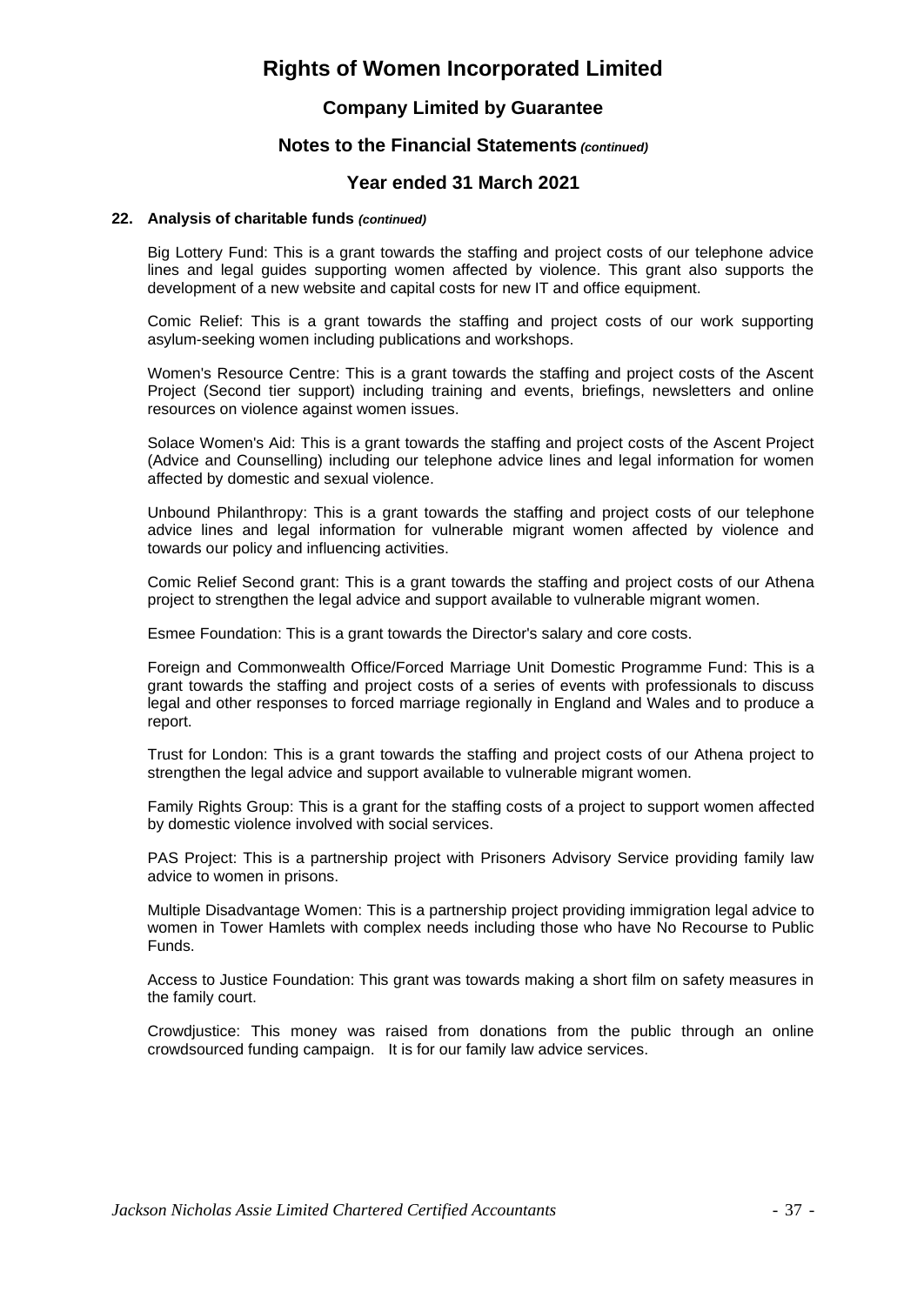# **Company Limited by Guarantee**

### **Notes to the Financial Statements** *(continued)*

### **Year ended 31 March 2021**

### **22. Analysis of charitable funds** *(continued)*

.

Lloyds Bank Foundation: This is a grant to deliver casework to women survivors and make policy recommendations in relation to the Exceptional Case Funding scheme in the Legal Aid system.

Tampon Tax: This is a grant toward staff and project costs for a partnership project where we deliver immigration and asylum law legal advice work to vulnerable migrant women.

TFL 2018: This is a grant towards the staffing and project costs of our Athena project (Phase 2) to strengthen the legal advice and support available to vulnerable migrant women.

Tampon Tax RCJ: This grant is for a partnership project with RCJ Advice called FLOWS (Finding Legal Option for Women Survivors) covering staffing costs and project costs. The project focuses on using tech and digital solutions to assist individual women survivors and professionals to access support with family law legal issues.

ROSA JEF A&C: This grant from ROSA Justice and Equality Fund Advice and Counselling strand is to fund the provision of a new free legal advice service providing employment law advice to women survivors of sexual harassment in the workplace. It primarily covers staffing and project costs and volunteer expenses.

Henry Smith: This is a grant towards staffing and project costs of our Athena project (Phase 2) to strengthen the legal advice and support available to vulnerable migrant women at a critical point in their lives.

ROSA JEF Communications: This grant from the ROSA Justice and Equality Fund 'Changing the Conversation' strand is to fund communications work to raise awareness and change the public narrative around sexual harassment in the workplace. It primarily covers staffing and project costs.

Home Office EUSS grant: This grant funds a new immigration law legal advice line for women survivors of Violence Against Women and Girls (VAWG) who are making applications to the EU Settlement Scheme (EUSS) and training for professionals working with women survivors of VAWG supporting them to make EUSS applications. It primarily covers staffing, training and project costs.

CAB EUSS second tier immigration pilot: This grant is for a partnership project with RCJ Advice to provide specialist immigration legal advice on demand to vulnerable women with complex cases making applications to the EU Settlement Scheme. It covers staffing costs.

NPC Transitional Advice Fund: This is a small grant to fund policy work relevant to the EU Settlement Scheme and provisions for vulnerable women experiencing or at risk of VAWG. It covers staff costs.

Tudor Trust: This grant funds our national family law advice law service in relation to delivery of advice, policy work, publications, setting up and working with a women survivor panel and supporting volunteers. It primarily covers staffing costs, volunteer costs and project costs.

MOPAC Solace: This grant is for the Ascent Plus project which is an additional grant to extend the reach of the London Councils Advice and Counselling Ascent project. It is a consortium grant from MOPAC and Solace Women's Aid is the lead partner.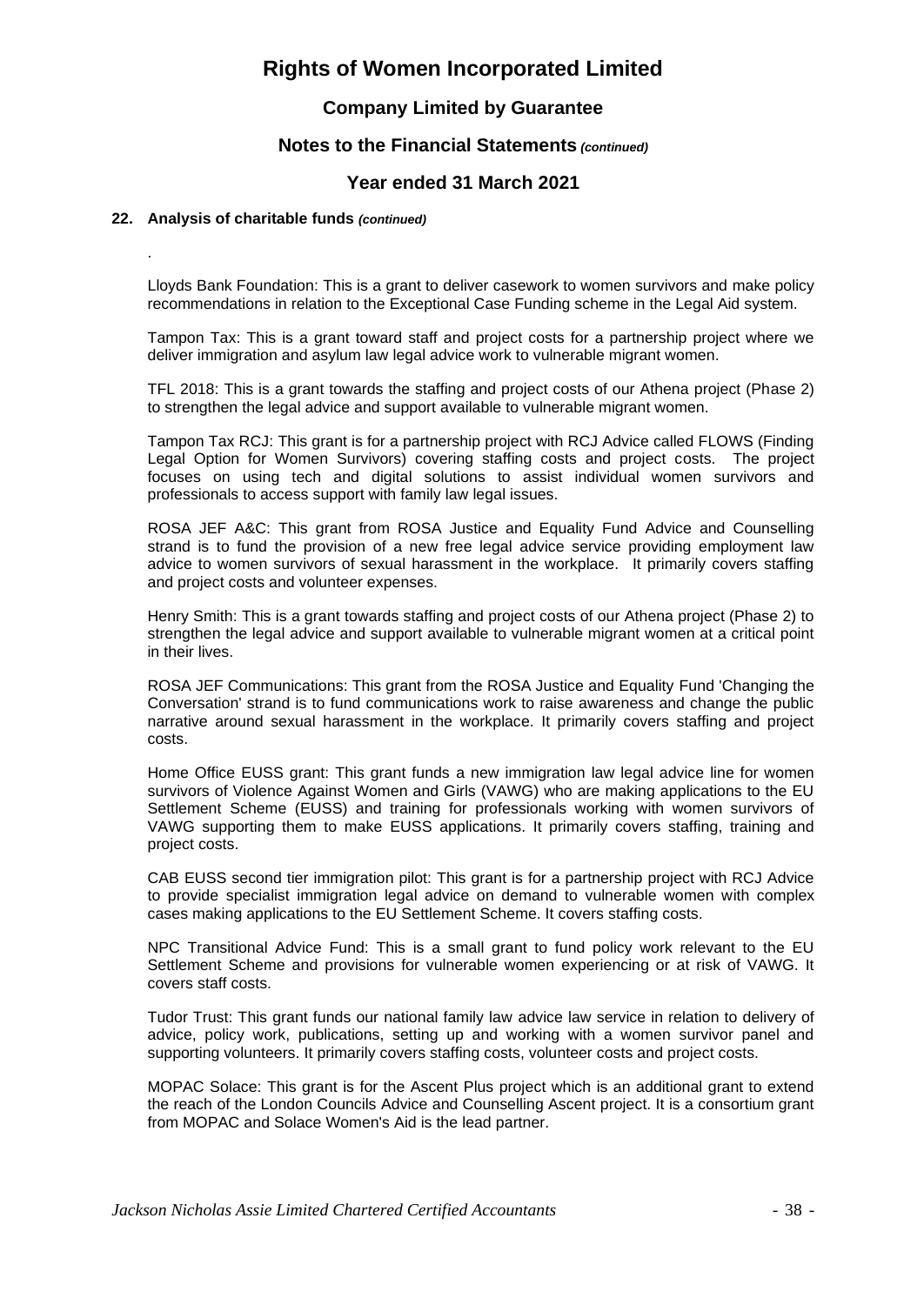# **Company Limited by Guarantee**

## **Notes to the Financial Statements** *(continued)*

## **Year ended 31 March 2021**

### **22. Analysis of charitable funds** *(continued)*

Treebeard: This is an unrestricted grant to assist with any additional costs the organisation faces due to the COVID-19 pandemic.

Ministry of Justice: This grant is for a partnership project with RCJ Advice called FLOWS (Finding Legal Option for Women Survivors) covering staffing costs and project costs. The project focuses on using tech and digital solutions to assist individual women survivors and professionals to access support with family and criminal law legal issues. It primarily funds staffing and project costs.

London Councils NRPF: This grant funds delivery of specialist immigration law legal advice to migrant women VAWG survivors in London who have no recourse to public funds. Our delivery is within a wider partnership and the lead is Asian Women's Resource Centre. It primarily covers staffing and project costs.

Access to Justice Foundation: This is a grant to enable organisations to adjust and respond to challenges faced due to remote working and the pandemic environment. It primarily funds the costs of a new advice case management system.

### **23. Analysis of net assets between funds**

|                            | Unrestricted |              | <b>Restricted Total Funds</b> |
|----------------------------|--------------|--------------|-------------------------------|
|                            | <b>Funds</b> | <b>Funds</b> | 2021                          |
|                            | £            | £            | £                             |
| Tangible fixed assets      |              |              |                               |
| <b>Current assets</b>      | 334,930      | 344,673      | 679,603                       |
| Creditors less than 1 year | (97, 693)    |              | (97, 693)                     |
| <b>Net assets</b>          | 237,240      | 344,673      | 581,913                       |
|                            | Unrestricted | Restricted   | <b>Total Funds</b>            |
|                            | <b>Funds</b> | <b>Funds</b> | 2020                          |
|                            | £            | £            | £                             |
| Tangible fixed assets      |              |              |                               |
| <b>Current assets</b>      | 221,760      | 207,664      | 429,424                       |
| Creditors less than 1 year | (34,448)     |              | (34, 448)                     |
| <b>Net assets</b>          | 187,312      | 207,664      | 394,976                       |
|                            |              |              |                               |

### **24. Analysis of changes in net debt**

|                          |                                      |              | At           |
|--------------------------|--------------------------------------|--------------|--------------|
|                          | At 1 Apr 2020 Cash flows 31 Mar 2021 |              |              |
|                          |                                      | $\mathbf{F}$ | $\mathbf{F}$ |
| Cash at bank and in hand | 326.162                              | 191.385      | 517.547      |
|                          |                                      |              |              |